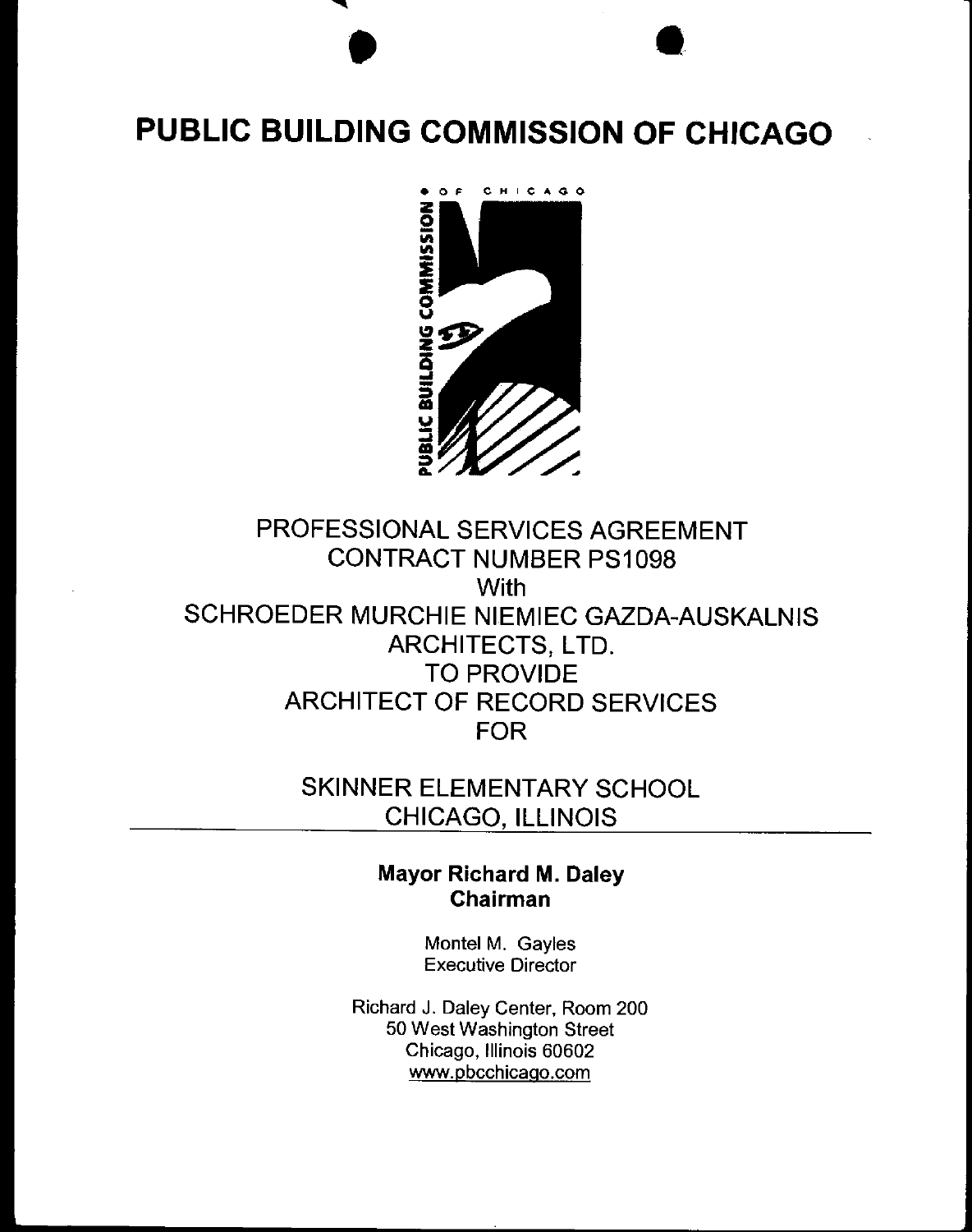# $\bullet$ EXECUTION PAGE

#### PROFESSIONAL SERVICES AGREEMENT NO. PS1098

THIS AGREEMENT effective as of May 8, 2007, but actually executed on the date witnessed, is entered into by and between the Public Building Commission of Chicago, a municipal corporation of the State of Illinois, having its principal office at Room 200, Richard J. Daley Center, 50 West Washington Street, Chicago, Illinois 60602, (the "Commission"), and Schroeder Murchie Niemiec Gazda-Auskalnis Architects, ltd. (SMNG-A) with offices at 936 W. Huron Street, Chicago, IL 60622, (the "Architect"), at Chicago, Illinois.

#### Background Information - Recitals:

Whereas, The Commission on behalf of the Chicago Public Schools (referred to in this Agreement as the 'User Agency"). intends to undertake the construction and/or improvement of the following facility or facilities in Chicago. Illinois described in Schedule A attached to the Agreement (the "Project"):

#### SKINNER ELEMENTARY SCHOOL

Whereas, the Commission requires certain professional services described in the Agreement, in connection with the Project and desires to retain the Architect on the terms and conditions set forth in the Agreement to perform such Services. The Architect desires to be so retained by the Commission and has represented to the Commission that the Architect has the knowledge, skill, experience and other resources necessary to perform the Services in the manner provided by the Agreement.

Whereas, the Architect has consulted with the Commission and the User Agency, made site inspections, and taken such other actions as the Architect deemed necessary or advisable to make itself fully acquainted with the scope and requirements of the Project and the Services. The Architect represents that It is qualified and competent by education, training and experience to prepare drawings, specifications and construction documents necessary to complete the Project in accordance with standards of reasonable professional skill and diligence.

Whereas, the Construction Budget for the Project will be established by the Commission after completion of Schematic Design based upon the requirements of the Project and allowances for cost escalation and Project contingencies.

Whereas, the Commission has relied upon the Architect's representations in selecting the Architect.

NOW THEREFORE, the parties agree on the terms and conditions that follow:

 $s$ igned by:  $Hv$ g $v$ s $t$  /, 3007

PUBLIC BUILDING COMMISSION OF CHICAGO by:

Attest: Se

ARCHITECT, Schroeder Murchie Niemiec Gazda-Auskalnis Architects, Ltd.:

resident .WK tllinois State of: - Muncyleand Subscribed and<br>Architect this  $d$  sworn to before me by<br> $D -$  day of  $U$   $U$  200 on behalf of Notary Fublic<br>My Commission expired (SEAL OF NOTARY) Notary PIELLY PEREZ<br>Notary Public SEAL (SEAL OF NOTARY) Notary Public, State of Illinois otaly Public, State of Illinois ...<br>My Commission Expire Page 1 of 36 **Page 1 of 36** PS1098\_AOR\_SkinnerElementarySchool\_6-22-2007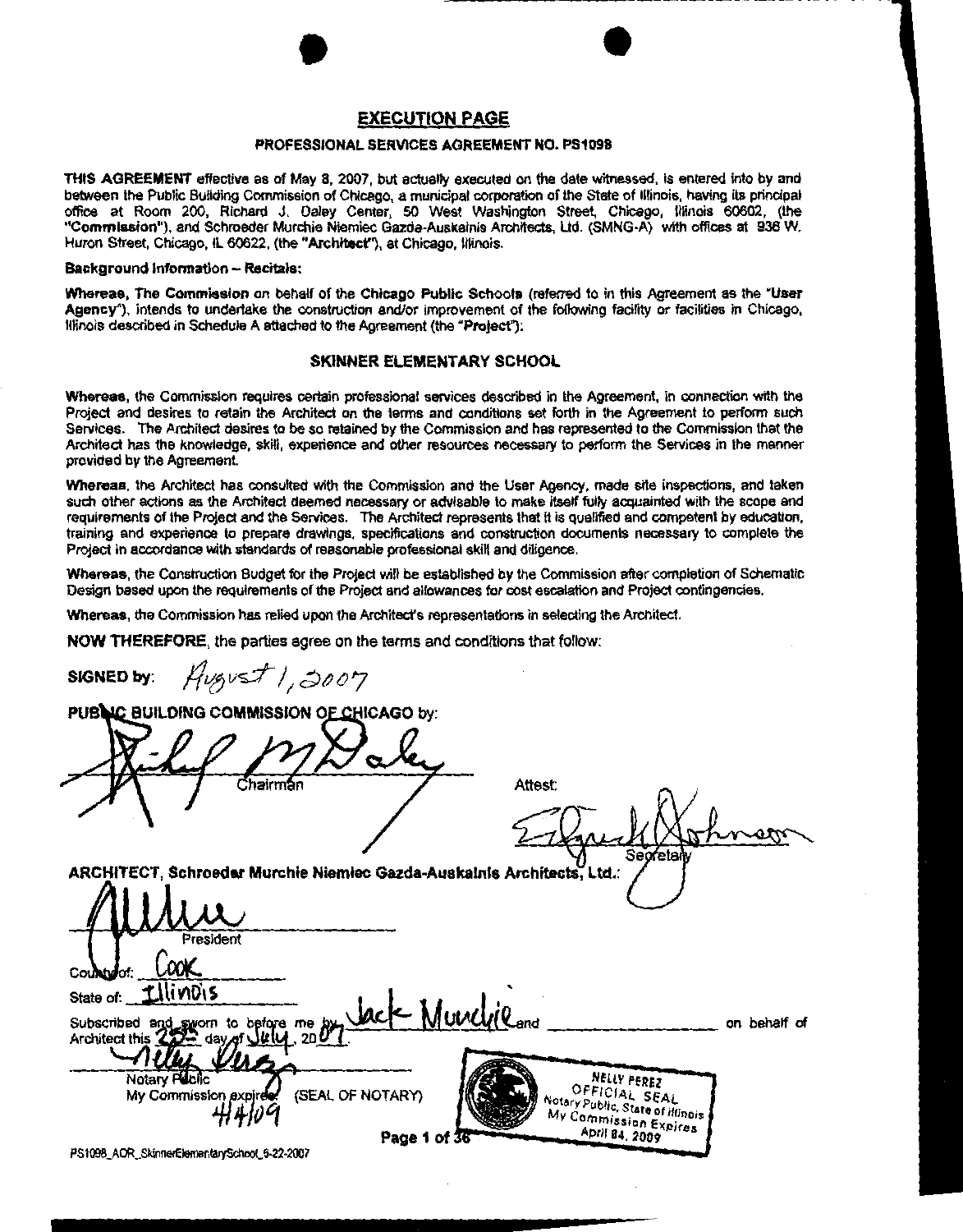#### **Article I. INCORPORATION OF RECITALS**

**Section 1.01** The matters recited above, the "Background Information," are incorporated in and made a part of the Agreement.

 $\bullet$ 

#### **Article II. DEFINITIONS AND USAGE**

**Section 2.01** Definitions. The following phrases have the following meanings for purposes of the Agreement:

- (a) Agreement. This Agreement for Architect-of-Record Services, between the Commission and the Architect, including all attached exhibits, schedules and documents and all such exhibits, schedules and documents incorporated by reference, all component parts and all amendments, modifications, or revisions made in accordance with its terms.
- (b) Architect. The company or other entity identified in the Agreement, and such successors or assigns, if any, as may be authorized by the terms and conditions of the Agreement.
- (c) AOR's Estimate of Probable Construction Cost. The Architect's professional opinion of the cost to necessary construct the Project and furnish all items required to complete the Project as described in the corresponding design phase Deliverables prepared by the Architect in accordance with the Agreement.
- (d) Authorized Commission Representatives. One or more persons designated in writing by the Executive Director for the purposes of assisting the Commission in managing the Project. As specifically directed by the Commission, the Authorized Commission Representative will act on behalf of the Commission
- (e) Commission. The Public Building Commission of Chicago, a municipal corporation, acting by and through its Chairman, Secretary, Assistant Secretary, Executive Director, including the Commission's Authorized Representative, as designated by the Executive Director in writing.
- (f) Construction Budget. The total funds budgeted by the Commission for constructing the Project and furnishing all items necessitated by the Project which must be shown or described in the Contract Documents to be prepared by the Architect in accordance with this Agreement. The Construction Budget does not include any payments made to the Architect or Commission Consultants or reimbursable expenses pursuant to Schedule D.
- (g) Additional Services. Additional services to be provided by the Architect for the Project pursuant to the provisions of Schedule A.
- (h) Contract Documents. All of the Contract documents for the construction and improvement of the Project including the Bidding Instructions, Standard Terms and Conditions for Construction Contracts, Technical Specifications, Drawings, Addenda, Bulletins and Modifications to those parts.
- (i) Day. Unless otherwise indicated, the word "day" means calendar day. The phrase "business day" refers to Monday through Friday, except for national holidays.
- (j) Deliverables. The documents, in any format (electronic or hard copy) requested by the Commission, including technical specifications, designs, drawings, plans, reports, forms, recommendations, analyses, and interpretations, the Architect is required, under this Agreement, to provide to the Commission.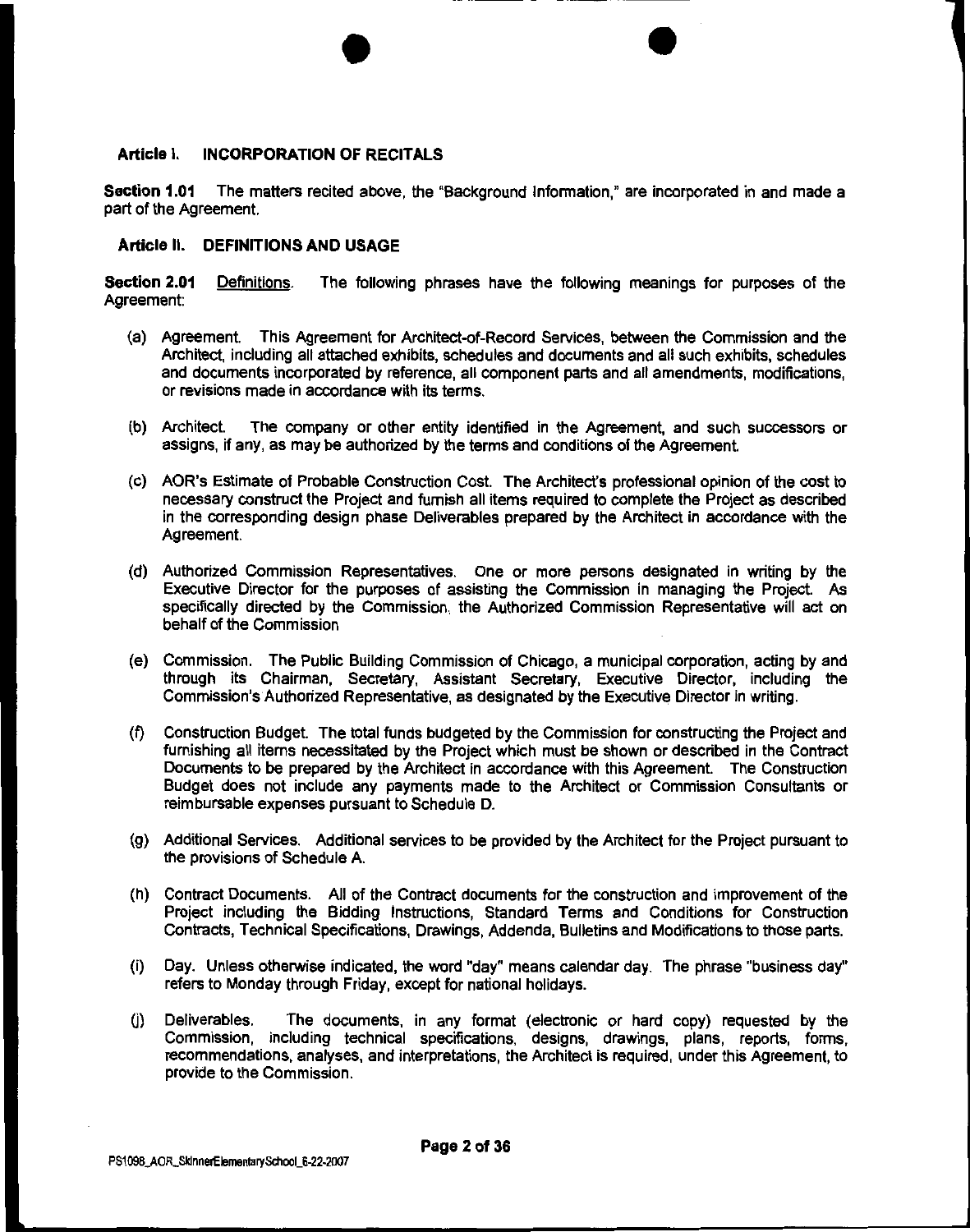

- {I) Project. Skinner Elementary School
- {m) Project Schedule. The Project Schedule will be provided to the Architect in CPM and/or summary bar chart form. The Project Schedule will represent the information in Book 1 of the Contract Documents approved by the Commission for the Project. The Project Schedule will clearly identify major activities within the Project, including each phase of planning, design and construction. The Architect must provide details of their pre-construction activities and will promptly notify the Authorized Commission Representative whenever there is an actual or projected variance to the Project Schedule.
- (n) Record Documents. Drawings prepared by the Architect in an electronic editable format approved by the Commission showing significant changes in the work made during construction, based on marked-up prints, drawings, shop drawings and other data furnished by the Projecfs building contractor.
- {o) Services. Collectively, the duties, responsibilities and tasks that are necessary to allow the Architect to provide the Scope of Services required by the Commission under this Agreement.
- (p) Subconsultant or Subcontractor. Any person or entity hired or engaged by the Architect to provide any part of the Services required under the terms of this Agreement.
- (q) User Agency. The governmental agency or agencies identified in the Background Information that requested the Commission to undertake the construction and/or improvement of the Project.

**Section 2.02** Usage and Conventions

- {a) Captions and Headings. The captions and headings of the various sections of the Agreement are used solely for reference purposes and do not construe, nor will they be deemed or used to construe, interpret, limtt, or extend the meaning or scope of any work, clause, paragraph, or provision of the Agreement.
- {b) The term "include,' in all its forms, means "include, without limitation" unless stated otherwise.
- {c) Terms of one gender imply the other gender(s) unless the context clearty indicates otherwise. Use of the singular includes the plural and vice versa.

#### **Article Ill. INCORPORATION OF DOCUMENTS**

The following documents are incorporated in and made a part of the Agreement. By executing the Agreement, the Architect acknowledges that Architect is familiar with the contents of each of such documents and will comply fully with all applicable portions of them in performing the Services.

**Section 3.01** Policies Concerning MBE and WBE. The Commission's policies concerning utilization of minority business enterprises ("MBE") and women business enterprises {'WBE"), as the same may be revised from time to time.

#### **Article IV. ENGAGEMENT AND STANDARDS FOR PERFORMING SERVICES**

**Section 4.01** Engagement. The Commission engages the Architect, and the Architect accepts the engagement, to provide the Services described in this Agreement, as those Services may be amended by an Amendment to the Agreement as provided below in Section 4.13.

**Page 3 of 36**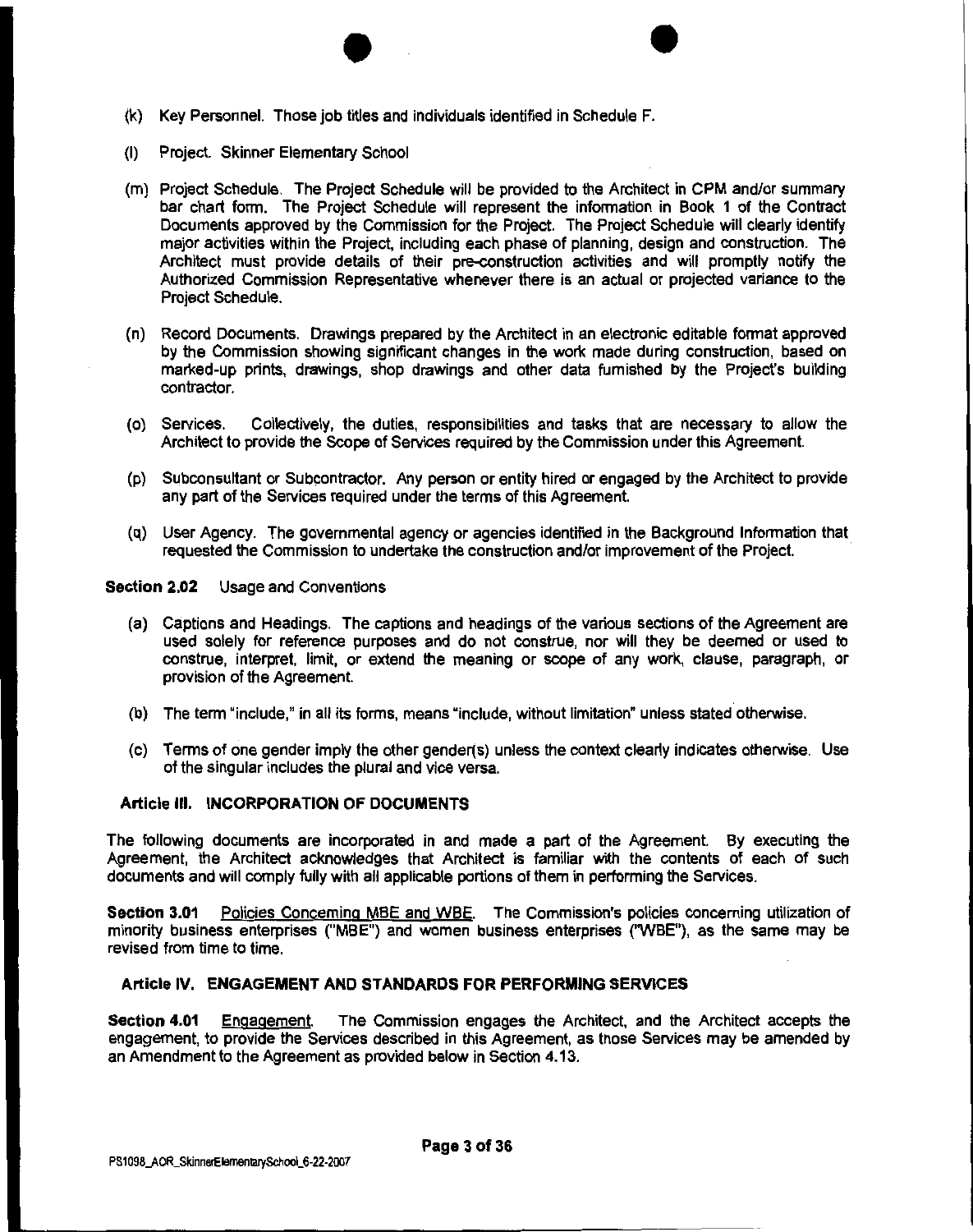$\bullet$   $\bullet$   $\bullet$ Section 4.02 Key Personnel. The Architect must not reassign or replace Key Personnel without the written consent of the Commission. The Commission may at any time in writing notify Architect that the Commission will no longer accept performance of Services under this Agreement by one or more Key Personnel listed in the Agreement in Schedule F. Upon that notice Architect must immediately suspend the Key Person or Key Persons from performing Services under this Agreement and must replace him or<br>them with a person or persons with comparable professional credentials and experience. Such them with a person or persons with comparable professional credentials and experience. replacements are subject to approval by the Commission.

Section 4.03 Adequate Staffing. The Architect must, upon receiving a fully executed copy of this Agreement, assign and maintain for the duration of the Agreement an adequate staff of competent personnel that is fully equipped, licensed as appropriate, available as needed, qualified and assigned exclusively to perform the Services. The Architect must include among its staff the Key Personnel and positions as identified in the Agreement and specified in Schedule F. The level of staffing may be revised from time to time by notice in writing from Architect to the Commission and with prior written consent of the Commission.

Section 4.04 Nondiscrimination. In performing under this Agreement the Architect will not discriminate against any worker, employee, applicant for employment, or any member of the public, because of race, color, creed, national origin, gender, age, or disability, or otherwise commit an unfair labor practice. The Architect certifies that he/she is familiar with, and will comply with, all applicable provisions of the Civil Rights Act of 1964, 28 U.S.C. § 1447, 42 U.S.C. §§ 1971, 1975a-1975d, 2000a to 2000h-6 (1992); the Age Discrimination in Employment Act of 1967, 29 U.S.C. §§ 623-634 (1992); the Americans with Disabilities Act of 1990, 29 U.S.C. § 706, 42 U.S.C. §§ 12101-12213, 47 U.S.C. §§ 152, 221, 225, 611 (1992); 41 C.F.R. § 60 (1992); 41 C.F.R. § 60 (1992); reprinted in 42 U.S.C. 2000(e) note, as amended by Executive Order No. 11,375 32 Fed. Reg. 14,303 (1967) and by Executive Order No. 12,086, 43 Fed. Reg. 46,501 (1978); the Age Discrimination Act, 43 U.S.C. Sec. 6101-6106 (1981); P.L. 101-336; 41 C.F.R. part 60 et seq. (1990); the Illinois Human Rights Act, 775 ILCS 511-101 et seq. (1990), as amended; the Discrimination in Public Contracts Act, 775 ILCS 10/0.01 et seq. (1990), as amended; the Environmental Barriers Act., 410 ILCS 25/1 et seq; and the Chicago Human Rights Ordinance, Chapter 2- 160, Section 2-160-010 et seq. of the Municipal Code (1990), as amended. The Architect will further furnish such reports and information as may be requested by the Commission, the Illinois Department of Human Relations, or any other administrative or governmental entity overseeing the enforcement, or administration of, or compliance with, the above mentioned laws and regulations.

Section 4.05 Employment Procedures: Preferences and Compliance. Salaries of employees of the Architect, performing work under this Agreement, will be paid unconditionally, and not less often than once a month, without deduction or rebate on any account except such payroll deductions as are mandatory or permitted by applicable law or regulations. The Architect certifies that he/she is familiar with, and will comply with, all applicable provisions of 820 ILCS 130/0.01 through 130/12 (Prevailing Wage Act), 30 ILCS 570/1 through 570/7 (Employment of Illinois Workers on Public Works Act) and 30 ILCS 560/0.01 through 560/7 (Public Works Preference Act). The Architect will also comply with all applicable "Anti-Kickback" laws and regulations, including the "Anti-Kickback" Act of 1986, 41 U.S.C. §§ 51-58 (1992); 18 U.S.C. § 874 (1992); 40 U.S.C. § 276c (1986) and the Illinois Criminal Code of 1961 720 ILCS 5/33E-1 et. seq. If, in the performance of this Agreement, any direct or indirect "kick-back" is made, as defined in any of the above mentioned laws and regulations, the Commission may withhold from the Architect, out of payments due to the Architect, an amount sufficient to pay any underpaid employees the difference between the salaries required to be paid under the law and this Agreement and the salaries actually paid such<br>employees for the total number of hours worked. The amounts withheld may be disbursed by the employees for the total number of hours worked. Commission for and on account of the Architect to the respective employees to whom they are due, as determined by the Commission in its sole discretion.

Section 4.06 Compliance with Policies Concerning MBE and WBE. Without limiting the generality of the requirements of the policies of the Commission referred to in Section 3.01 above, the Architect will use every reasonable effort to utilize minority business enterprises for not less than 25% and women business enterprises for not less than 5% of the value of the Services, in accordance with the Resolution passed by the Board of Commissioners of the Commission on October 1, 2004, concerning participation of minority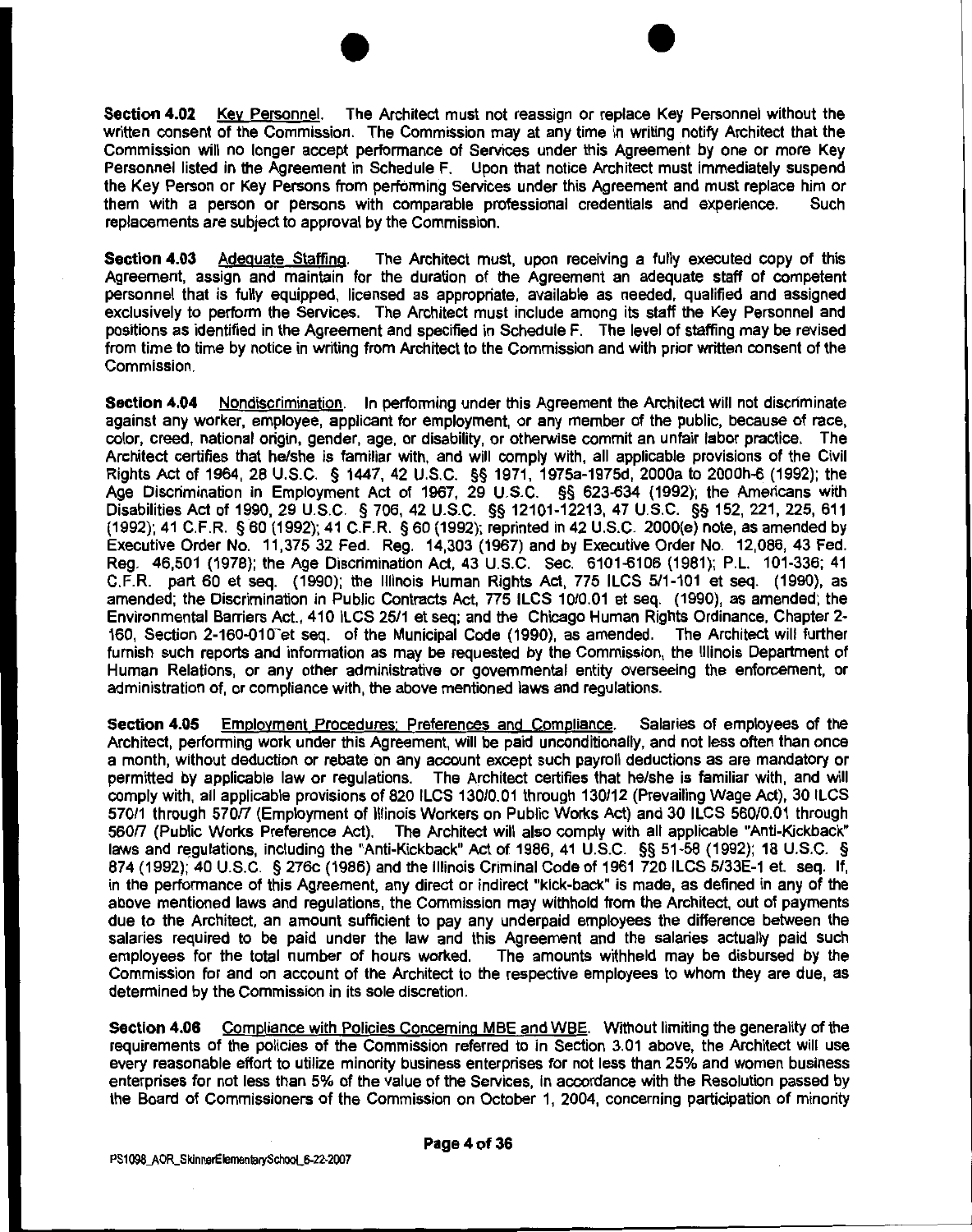$\bullet$  •  $\bullet$   $\bullet$ business enterprises and women business enterprises on contracts, other than construction contracts, awarded by the Commission and to furnish to the Commission, such reports and other information concerning compliance with such Resolution as may be requested by the Commission from time to time.

Section 4.07 Records. The Architect must maintain accurate and complete records of expenditures, costs and time incurred by the Architect and by consultants engaged by the Architect in connection with the Project and the Services. Such records will be maintained in accordance with recognized commercial accounting practices. The Commission may examine such records at the Architect's offices upon The Commission may examine such records at the Architect's offices upon reasonable notice during normal business hours. The Architect must retain all such records for a period of not less than five calendar years after the termination of the Agreement. However, if there is a disagreement over fees, then five years or until a final resolution of the matter whichever occurs later.

Section 4.08 Compliance with Laws. In performing its engagement under the Agreement, the Architect must comply with all applicable federal, state and local laws, rules, and regulations.

Section 4.09 Weekly Meetings. Weekly meetings for the Project and project Team will be scheduled upon the Commission's request for the duration of the Services. The Architect will cause such meetings to be attended by appropriate personnel of the Design Team engaged in performing or knowledgeable of the Services.

Section 4.10 Defects in Project. The Architect must notify the Commission immediately if the Architect obtains knowledge of an issue or circumstances which could result in a delay in the performance of Services or significant problem in connection with the Project, including construction defects, cost overruns or scheduling delays.

#### Section 4.11 Performance Standard.

- (a) The Architect represents that the Services performed under the Agreement will proceed with efficiency, promptness and diligence and will be executed in a competent and thorough manner, in accordance with reasonable professional standards in the field consistent with that degree of skill and care ordinarily exercised by practicing design professionals performing services of a scope, purpose, and magnitude comparable with the Services to be provided under this Agreement. The Architect further promises that it will assign at all times during the term of the Agreement the number of experienced, appropriately trained employees necessary for the Architect to perform the Services in the manner required by the Agreement.
- (b) The Architect must ensure that all Services that require the exercise of professional skills or judgment are accomplished by professionals qualified and competent in the applicable discipline and appropriately licensed, if required by law. The Architect must maintain current copies of any such licenses and provide these copies upon request by the Commission. The Architect remains responsible for the professional and technical accuracy of all Services furnished, whether by the Architect or others on its behalf. All deliverables will be prepared in a form and content satisfactory to the Commission and delivered in a timely manner consistent with the requirements of the Agreement.
- (c) The Architect must not use any business or individual who is disqualified by the Commission or debarred under any other governmental agency's procedures to provide the Services under the Agreement.
- (d) If the Architect fails to comply with the obligations under the standards of the Agreement, the Architect must perform again at its own expense, all Services required to be re-performed as a direct or indirect result of that failure. Any review, approval, acceptance or payment for any of the Services by the Commission does not relieve the Architect of its responsibility to render the Services and deliverables with the professional skill and care and technical accuracy required by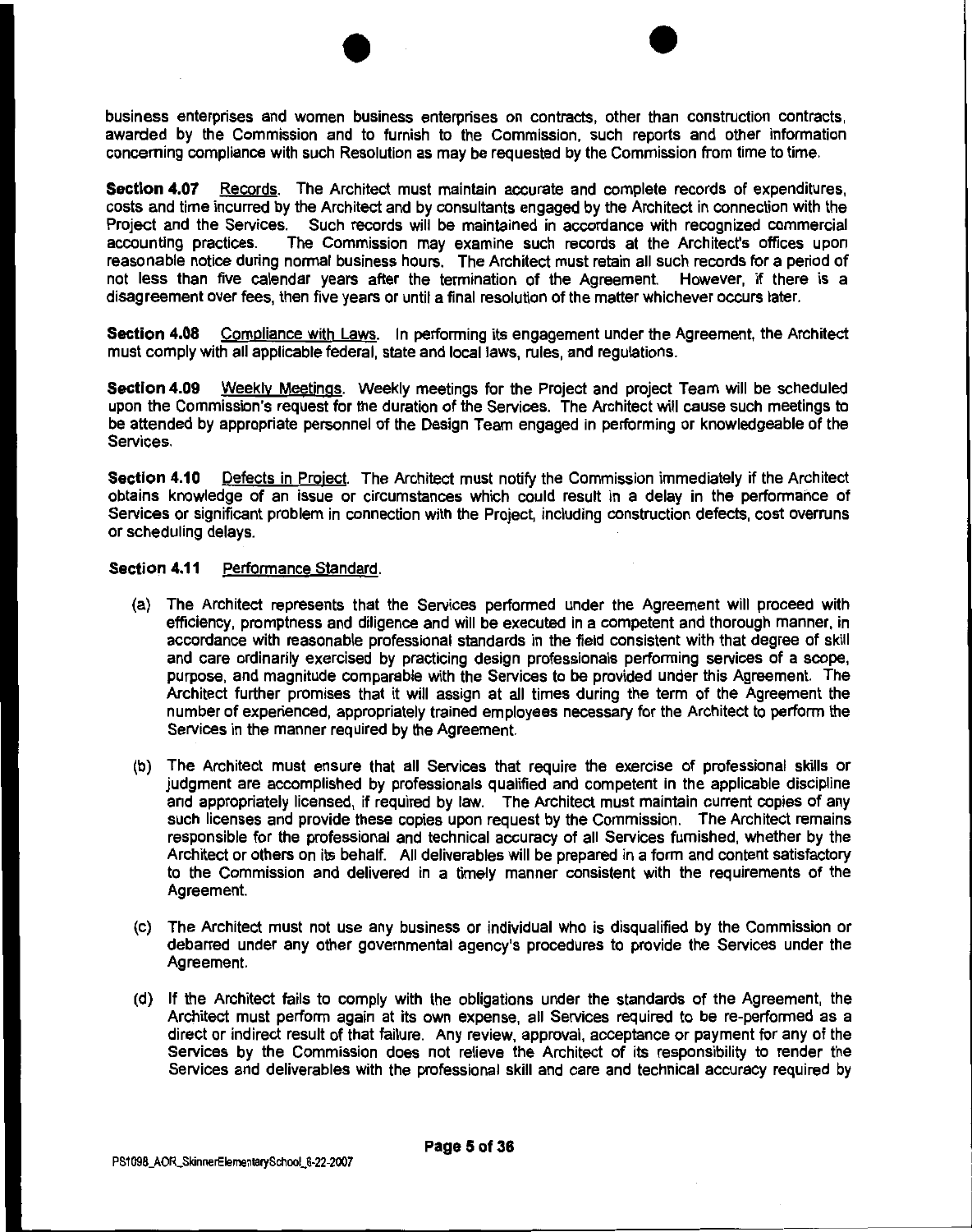$\bullet$   $\bullet$   $\bullet$ the Agreement. This provision in no way limits the Commission's rights against the Architect either under the Agreement, at law or equity.

(e) Evaluations of the Commission's budget for the Project, the preliminary estimate of the Cost of the Work and updated estimates of the Cost of the Work prepared by the Architect represent the Architect's judgment as a design professional familiar with the construction industry. It is recognized, however, that neither the Architect nor the Commission has control over the cost of labor, materials or equipment, over the Contractor's methods of determining bid prices, or over competitive bidding, market or negotiating conditions.

Section 4.12 Errors and Omissions. As directed by the Commission's Authorized Representative, the Architect will, without additional compensation, prepare addenda, change orders and/or bulletins required to correct or clarify errors, omissions or ambiguities. The Commission has a committee that reviews the project for alleged errors and omissions by the Architect. The Committee will, as appropriate, conduct an internal review of the alleged error and omission, provide a written statement of claim regarding the alleged error and omission to the Architect, allow the Architect to respond in writing, and meet with the Architect to attempt to settle the claim when the Commission concludes an error or omission has occurred. The Architect will attend such meetings without additional compensation. Upon notice or discovery, and as directed by the Commission, the Architect will perform, without additional compensation, the required professional services to issue an addenda to the bidding documents, or change orders to the contract documents, to correct or clarify errors, omissions, or ambiguities. The Commission reserves the right to recover, from the Architect, damages incurred by the Commission resulting from errors or omissions in the construction documents prepared by the Architect. The Commission may withhold payments, in whole or in part, for a material breach of the Agreement, including but not limited, to the Architect's failure to perform services or meet the schedule, design errors or omissions and failure to adhere to terms of this Agreement.

If the Commission and the Architect disagree with regard to the Architect's fault or as to whether the Architect is entitled to Additional Services for the work required by the Commission in this paragraph, then the Architect may assert a dispute pursuant to the provisions of this Agreement. However, the Architect must provide Services as directed by the Commission during the pendency of any dispute.

Section 4.13 Amendments to this Agreement. The Commission may from time to time request changes to the terms and Services of the Agreement. Such changes, including any increase or decrease in the amount of compensation and revisions to the duration of the Services, which are mutually agreed upon by and between the Commission and Architect, will be incorporated in a written amendment to the Agreement. The Commission will not be liable for any additional payment absent such written amendment.

#### Article v. TERM

Section 5.01 Duration. The term of the Agreement begins on the Commencement Date of Services specified in Schedule A, and subject to the provisions in this section, expires upon completion of the Services and acceptance of the Deliverables by the Commission.

Section 5.02 Termination by the Commission. The Commission has the right, at any time, to terminate this Agreement in whole or in part, with or without cause, by written notice given to the Architect at least 30 days before the effective date of termination. So long as the Architect is not in default under this Agreement at the time of termination, the Commission will pay the Architect, in accordance with the terms of this Agreement, all compensation and reimbursements due to the Architect for periods up to the effective date of termination. The Commission may exercise any right of set off regarding Architect's failure to properly perform Services from payments that are due to Architect.

Section 5.03 Suspension by the Commission. The Commission also has the right, at any time and from time to time, with or without cause, to suspend the performance of the Architect hereunder with respect to all or any part of the Services, by written notice given to the Architect at least 5 days before the effective date of suspension. During the notice period the Architect must wind down its Services. So long as the Architect is not in default under this Agreement at the time of suspension, the Commission will pay the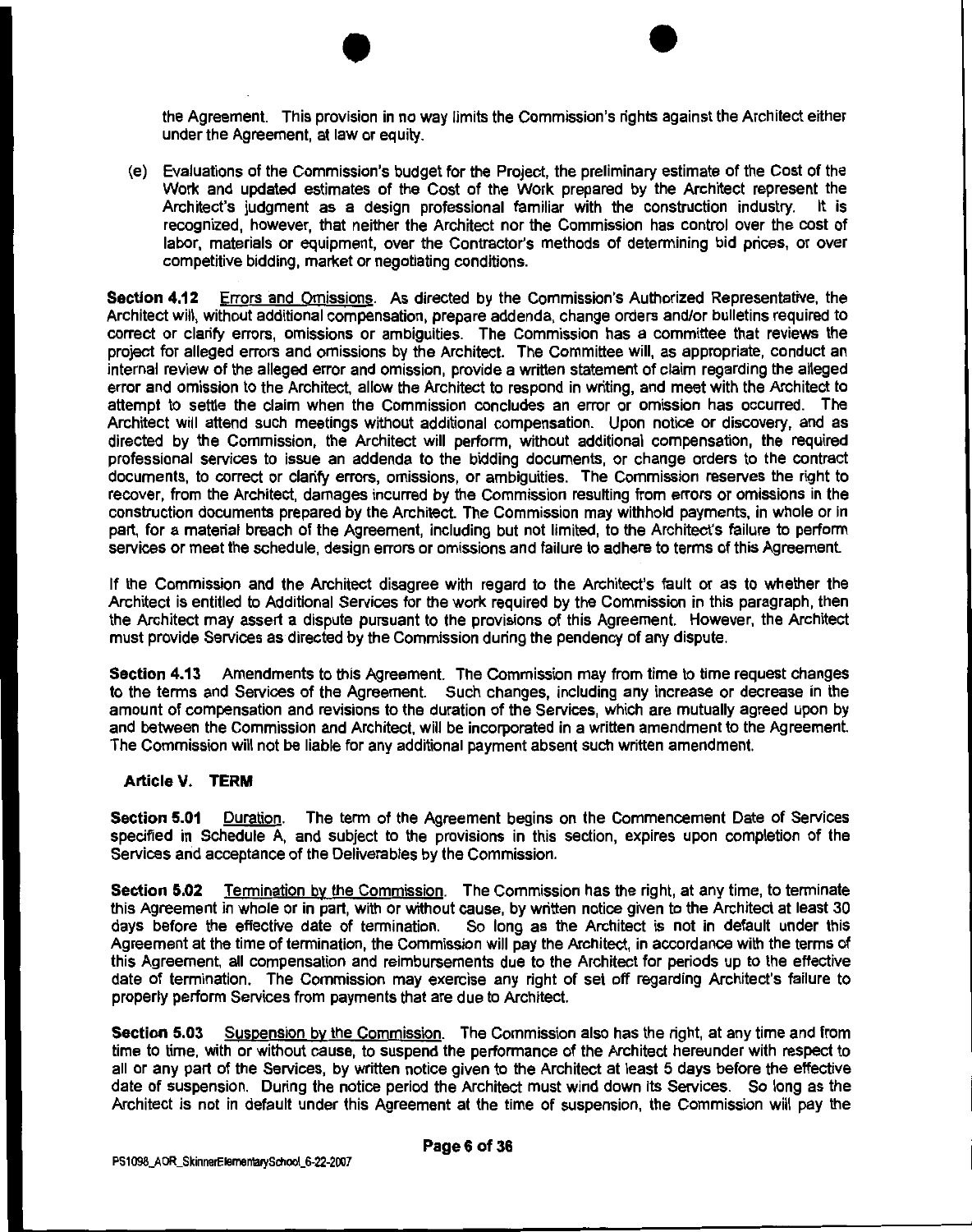$\bullet$   $\bullet$ Architect, in accordance with the terms of this Agreement, all compensation and reimbursements due to the Architect for periods up to the effective date of suspension

- (a) During the period the Architect's performance is suspended, the Architect is not entitled to incur fees or bill the Commission, except for Architect's time for participating in substantive meetings concerning the Project (but not for meetings to discuss Architect's invoices or claims). The Architect may bill such time spent during a suspension only if the Architect's participation is requested by the Commission and only for the time of one individual per meeting. Commission will pay for such lime at the applicable hourly billing rate set forth in Schedule D. Participation in meetings at the request of the Commission is not considered to be resumption of the Architect's Services.
- (b) If the Architect is required to resume its Services under this Agreement, the Commission will notify Architect in writing, giving Architect a reasonable period not to exceed 10 days to remobilize itself. The Architect may bill such time spent on remobilization. The Commission will pay for such remobilization as is reasonable and billed at the hourly rate for one Senior Project Manager or less at the hourly billing rate set forth in Schedule D. The number of days during which the suspension period lasted, including any remobilization time, will be added to the Completion Date of Services as determined in accordance with the provisions of Schedule C, establishing a revised Completion Date of Services, and Architect will re-commence its Services at the point they were suspended and may resume billing in accordance with the terms of the Agreement.

Section 5.04 Effect of Termination or Suspension. Termination or suspension of this Agreement in whole or in part does not relieve the Architect from liability for its performance of any obligation under this Agreement that was performed or was to have been performed by the Architect on or before the effective date of termination or suspension. In no event will the Commission be liable to the Architect for any loss, cost or damage, including lost profrts, which the Architect or any other party may sustain by reason of the Commission terminating or suspending this Agreement as provided in it.

Section 5.05 Force Majeure. Neither of the parties will be liable to the other for any delay or failure in performance hereunder due to causes which are beyond the control of the party unable to perform. If a force majeure occurs, the party delayed or unable to perform will give prompt notice to the other party, and the Commission may, at any time during the continuation of the force majeure event, elect to suspend the performance of the Architect under the Agreement for the duration of the force majeure. The Commission will not be obligated to pay for the Services to the extent and for the duration that performance of the Services is delayed or prevented by force majeure, but, provided the Architect is not in default of any obligation of the Architect under the Agreement, the Commission will pay to the Architect, according to the terms of the Agreement, all compensation and reimbursements due to the Architect for periods up to the effective date of suspension. The term "force majeure" means an extraordinary event or effect that the parties could not have anticipated or controlled and that renders performance impossible or impracticable for the duration of the event or effect. Such events or effects include but are not limited to: extraordinary acts of nature, such as tornadoes; or of people, such as acts of terrorism; or of governments, such as imposition of martial law.

#### Article VI. COMPENSATION OF ARCHITECT; REIMBURSEMENT FOR EXPENSES

The Commission will compensate the Architect for the Services in the amount and manner set forth on Schedule D.

#### Article VII. RIGHTS AND OBLIGATIONS OF COMMISSION

Section 7.01 General and Specific. In connection with the administration of the Project by the Commission and the performance of the Agreement by the Architect, the Commission has the following rights and obligations, in addition to those provided elsewhere in the Agreement: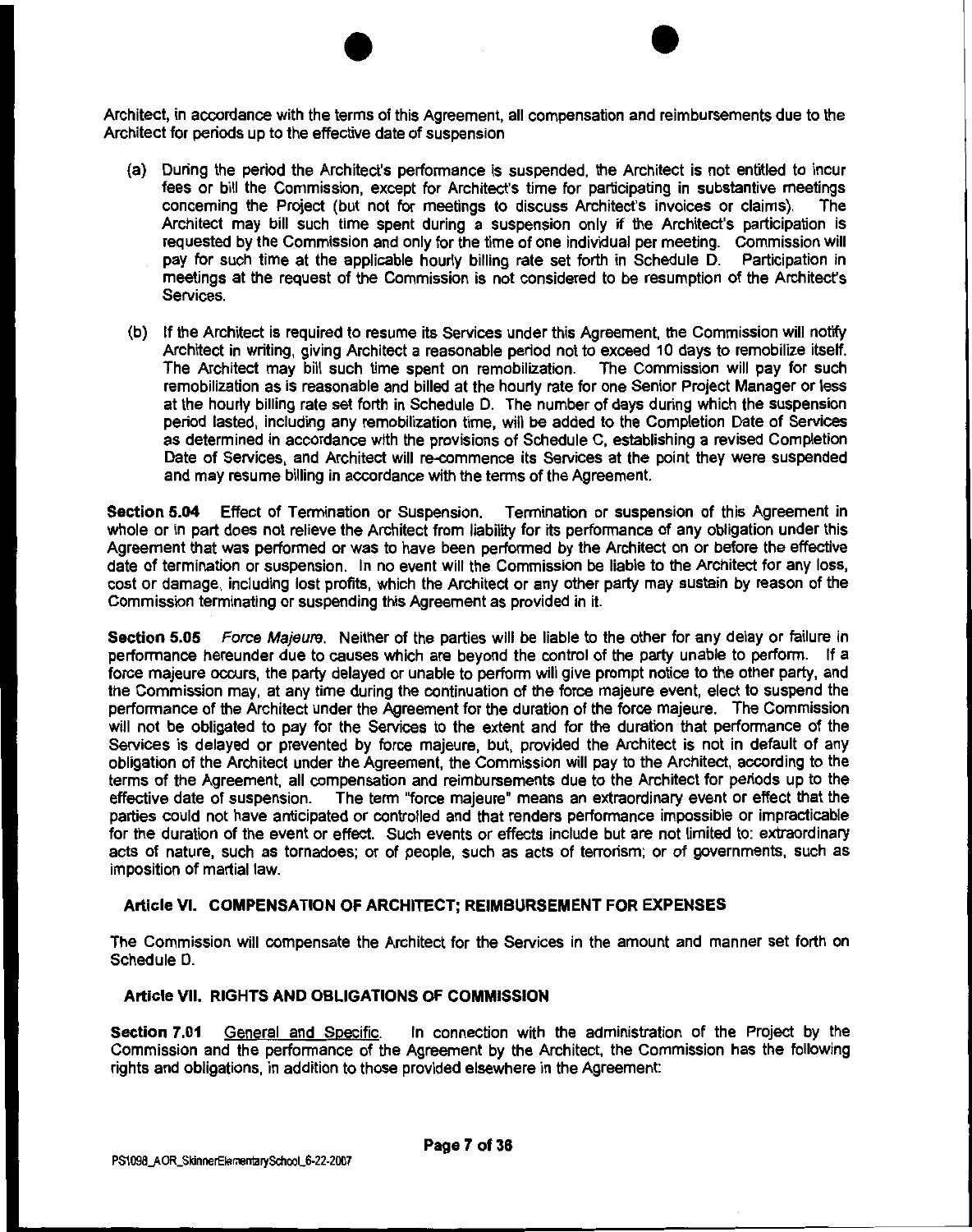- $\bullet$   $\bullet$ (a) Information. The Commission will provide the Architect all information reasonably required concerning the Commission's requirements for the Project and the Services.
- **(b)** Review of Documents. Subject to the provisions of the Agreement, the Commission will make reasonable efforts to examine documents submitted by the Architect and render decisions pertaining to them with reasonable promptness.
- (c) Site Data. To the extent the Commission determines to be necessary for the Architect to perform the Services, the Commission may furnish, or may authorize the Architect to obtain from a company or companies approved by the Commission as Reimbursable Expenses:
	- (i) A certified survey of the site or sites providing, as required, all grades and lines of streets, alleys, pavements and adjoining property, rights-of-way, encroachments, boundaries and contours of the building site.
	- (ii) A certified title.
	- (iii) Information concerning locations, dimensions and data pertaining to existing buildings and other improvements
	- (iv) Title information as to restrictions, easements, zoning and deed restrictions.
	- (v) Information concerning availability of both public and service and utility lines. See Schedule A for more details.
	- (vi) If the Architect does procure these or any other services at the request of the Commission, the Architect shall not be liable for the substantive accuracy or completeness of such services, nor shall the Architect be vicariously liable for the procured services.
- (d) Tests and Reports. To the extent required for the Architect to perform the Services, the Commission may furnish structural, civil, chemical, mechanical, results of test borings and pits for determining soil and subsoil conditions and/or other tests and reports or may authorize the Architect to procure such tests and reports from a consultant or consultants approved in writing by the Commission. See Schedule A for more details. The Commission will pay for such tests and reports, however, the Commission may direct the Architect to procure such professional services as Reimbursable Expenses and submit invoices to the Commission for payment as provided in Schedule D.

**Section 7.02** Audits. The Commission has the right to abstract and audit the books of the Architect and its subcontractors on all subjects relating to the Project and/or the Services.

**Section 7.03** Legal. Auditing and other Services. The Commission will arrange and pay for such legal, auditing, insurance counseling and other services as the Commission, in its sole discretion, may determine to be required for the Project. Such payments will not include legal or auditing expenses arising out of or relating to any errors or omissions, or claimed errors or omissions, of the Architect.

**Section 7.04** Ownership of Documents. All designs, drawings, documents, data, studies and reports prepared by the Architect or any party engaged by the Architect, pertaining to the Project and/or the Services will be the property of the Commission. Architect shall provide the Commission with opportunity to review all such documents and shall provide copies to the Commission upon written request. The Architect may reuse standard details and specifications on other projects.

(a) The parties intend that, to the extent permitted by law, the drawings, specifications and other design documents to be produced by the Architect and its subcontractors pursuant to this Agreement (the "Work") will conclusively be deemed "works made for hire" within the meaning and purview of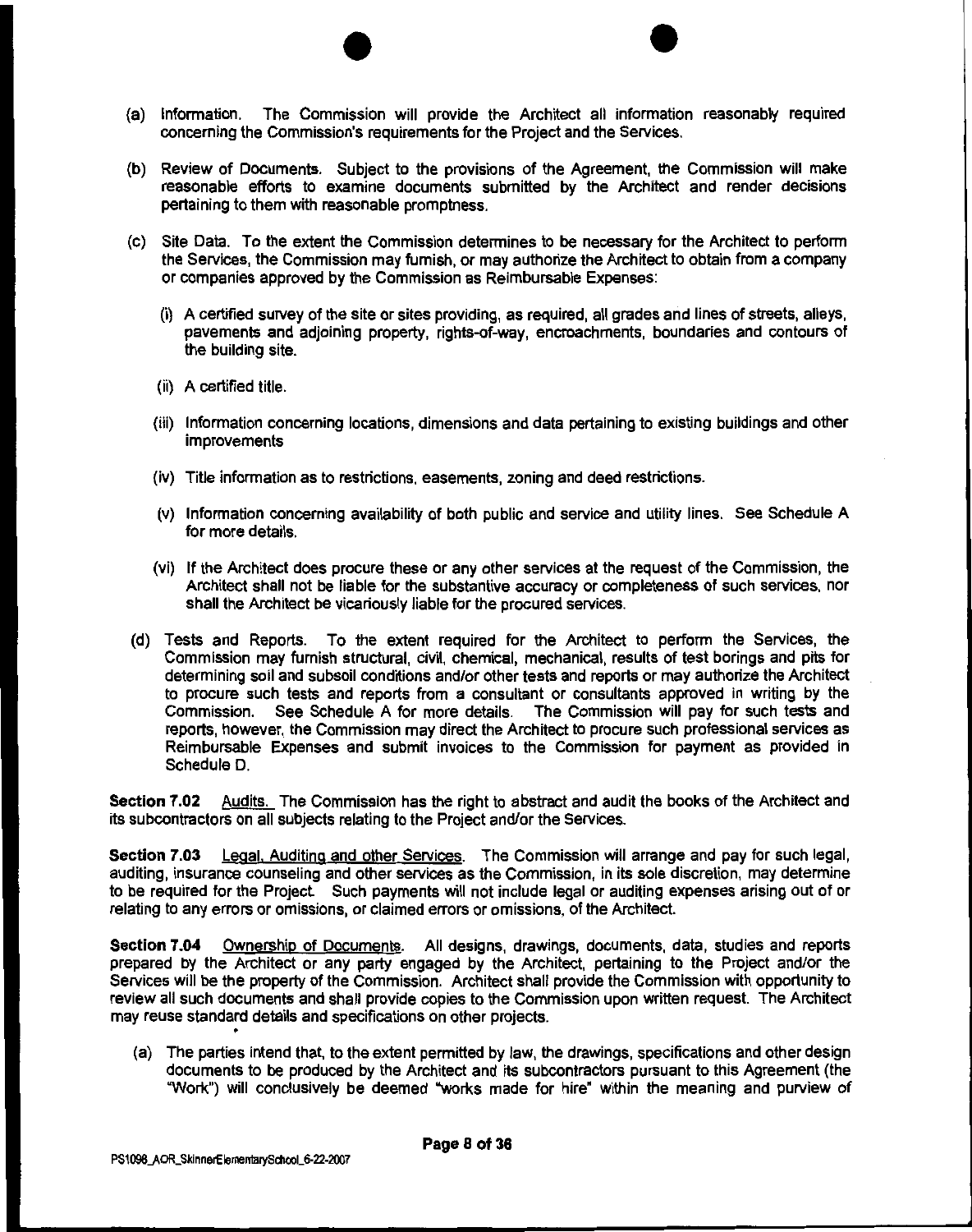$\bullet$ Section 101 of the United States Copyright Act, 17 U.S.C. § 101 et seq., and that the Commission, the User Agency and their successors and assigns, will be the copyright owner of all aspects, elements and components of them in which copyrights can subsist. To the extent that any of the foregoing does not qualify as a 'work made for hire," the Architect hereby irrevocably grants, conveys, bargains, sells, assigns, transfers and delivers to the Commission, the User Agency and their successors and assigns, all right, title, and interest in and to the copyrights and all U.S. and foreign copyright registrations, copyright applications and copyright renewals for them, and all other intangible, intellectual property embodied in or pertaining to the Work contracted for under the Agreement, free and clear of any liens, claims or other encumbrances, to the fullest extent permitted by law.

- (b) The Architect will execute all documents and, at the expense of the Commission, perform all acts that the Commission may reasonably request in order to assist the Commission, the User Agency and their successors and assigns, in perfecting their rights in and to the copyrights relating to the Work.
- (c) The Architect represents to the Commission, the User Agency and their successors and assigns, that (1) the Work constitutes a work of authorship; (2) on the date of this Agreement the Architect is the lawful owner of good and marketable title in and to the copyrights for the Work (including the copyrights on designs and plans relating to the Work); (3) the Architect has the legal right to fully assign any such copyright with respect to the Work; (4) the Architect has not assigned any copyrights nor granted any licenses, exclusive or non-exclusive, to any other party; and (5) the Architect is not a party to any other agreement or subject to any other restrictions with respect to the Work.
- (d) In addition, the Architect represents that the plans and designs for the Work will, upon completion of the Services be complete, entire and comprehensive in accordance with the typical practices and performance standard of this Agreement. The Architect will provide the Commission the final plans and specifications for the project in an editable, electronic form. Further, the Architect will not restrict or otherwise interfere with the Commission's and/or the User Agency's future actions in authorizing the use, adaptation, revision, or modification or destruction of the Work provided that the Architect is indemnified by the Commission for any damages resulting from any such future re-use or adaptation of the Work by having the Executive Director and Architect execute an Electronic File Transfer Agreement in the form attached to this Agreement as Exhibit C.

#### Article VIII. INDEMNIFICATION

Section 8.01 Indemnification. The Architect must indemnify, defend, keep and save harmless the Commission and the User Agency and their respective commissioners, board members, officers, officials and employees, from and against all claims, demands, suits, losses, costs and expenses, including the fees and expenses of attorneys, (including court costs and expert's fees) that may arise out of or be based on any injury to persons or property that is, or is claimed to be, the result of the Architecfs negligent performance or non-performance of the agreement or of any error or omission or negligent or willfully wrongful act of the Architect, or and any person employed by the Architect, or and any Subcontractor retained by the Architect in connection with this Project.

#### Article IX. INSURANCE MAINTAINED BY THE ARCHITECT

The Architect will purchase and maintain at all times during the performance of Services, for the benefit of the Commission, the User Agency and the Architect, insurance coverage which will insure the Commission, the User Agency and the Architect against claims and liabilities which could arise out of the performance of such Services, including the insurance coverages set forth in Schedule E to this Agreement.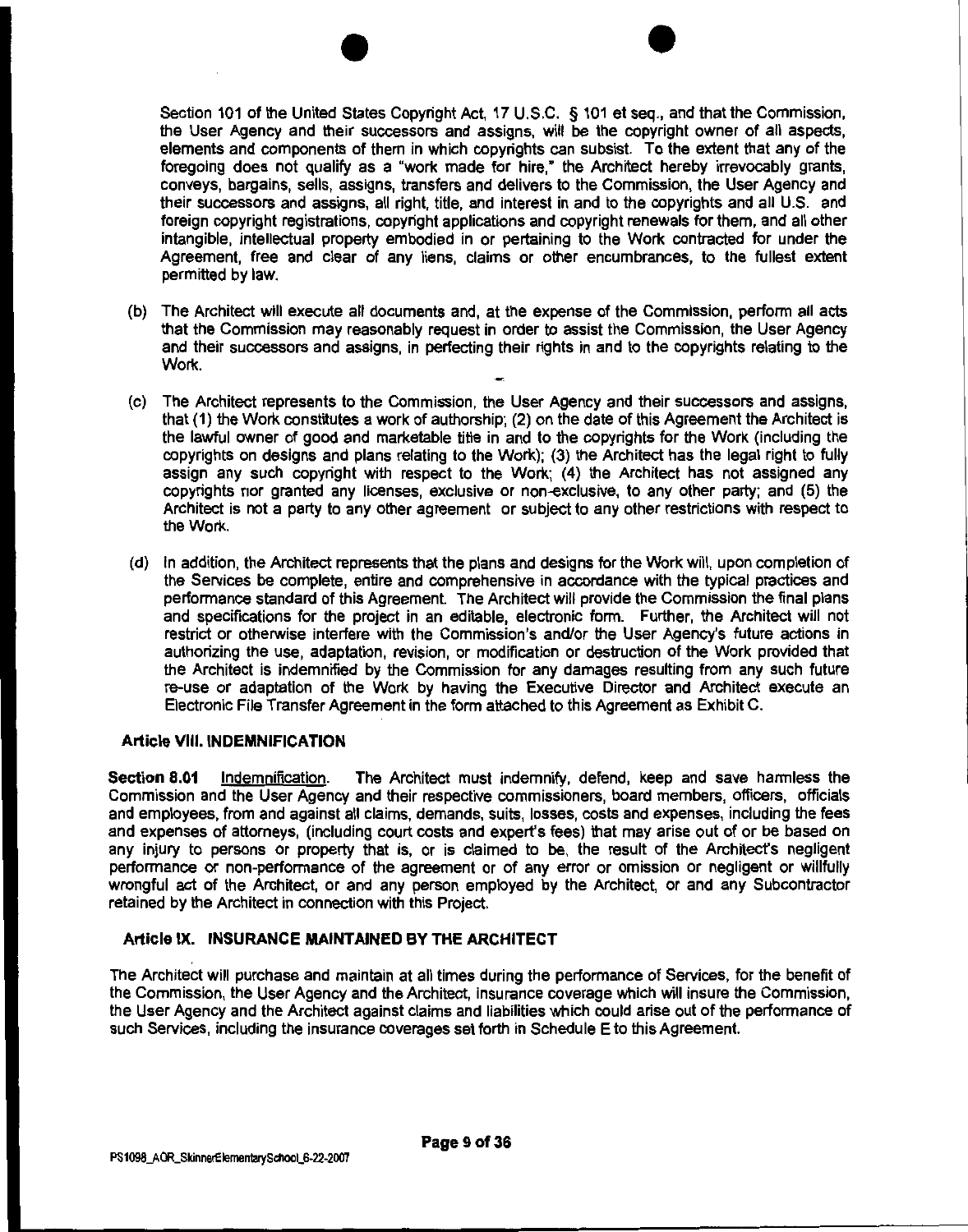#### Article X. DEFAULT

Section 10.01 Events of Default. Each of the following occurrences constitutes an Event of Default by the Architect under the Agreement:

 $\bullet$ 

- (a) Failure or refusal on the part of the Architect to duly observe or perform any obligation or agreement on the part of the Architect contained in the Agreement, which failure or refusal continues for a period of 10 days (or such longer period as the Commission, in its sole discretion, may determine if such failure is not capable of being cured within such 10-day period) after the date on which written notice of it has been given to the Architect by the Commission;
- (b) Any representation or warranty of the Architect set forth in this Agreement or otherwise delivered pursuant to the Agreement will have been false in any material respect when so made or furnished;
- (c) The Architect becomes insolvent or ceases doing business as a going concern, or makes an assignment for the benefit of creditors, or generally fails to pay, or admits in writing its inability to pay, its debts as they become due, or files a voluntary petition in bankruptcy, or is adjudicated a bankrupt or an insolvent, or files a petition seeking for itself any reorganization, arrangement, composition, readjustment, liquidation, dissolution, or similar arrangement under any present or future statute, law or regulation relating to bankruptcy or insolvency, or files an answer admitting the material allegations of a petition filed against it in any such proceeding, or applies for, consents to or acquiesces in the appointment of a trustee, receiver, liquidator or other custodian of it or of all or any substantial part of its assets or properties, or if it or its principals will take any action in furtherance of any of the foregoing;
- (d) Any proceeding is commenced against the Architect seeking reorganization, arrangement, readjustment, liquidation, dissolution or similar relief under any present or future statute, law or regulation relating to bankruptcy which is not vacated, stayed, discharged, bonded or dismissed within 60 days following commencement of the proceeding, or appointment of, without the Architect's consent or acquiescence, any trustee, receiver, liquidator or other custodian of Custodian or of all or any substantial part of the Architect's assets and properties, and such appointment will not have been vacated, stayed, discharged, bonded or otherwise dismissed within 60 days of the appointment.
- (e) The Architect's material failure to perform any of its obligations under the Agreement, including any of the following:
	- (i) Failure due to a reason or circumstance within the Architecfs reasonable control to perform the Services with sufficient personnel, and equipment or with sufficient material to ensure the performance of the Services according to Schedule C in this Agreement;
	- (ii) Failure to properly perform the Services or inability to perform the Services as a result of insolvency, filing for bankruptcy or assignment for the benefit of creditors;
	- (iii) Failure to promptly re-perform within a reasonable time the Services that were rejected as erroneous or unsatisfactory per the Terms of this Agreement;
	- (iv) Discontinuance of the Services for reasons within the Architect's reasonable control; or
	- (v) Failure to comply with a material term of the Agreement, including the provisions concerning insurance and nondiscrimination.
	- (vi) The Architect shall have a ten day period to cure following written notice for the events of default listed here.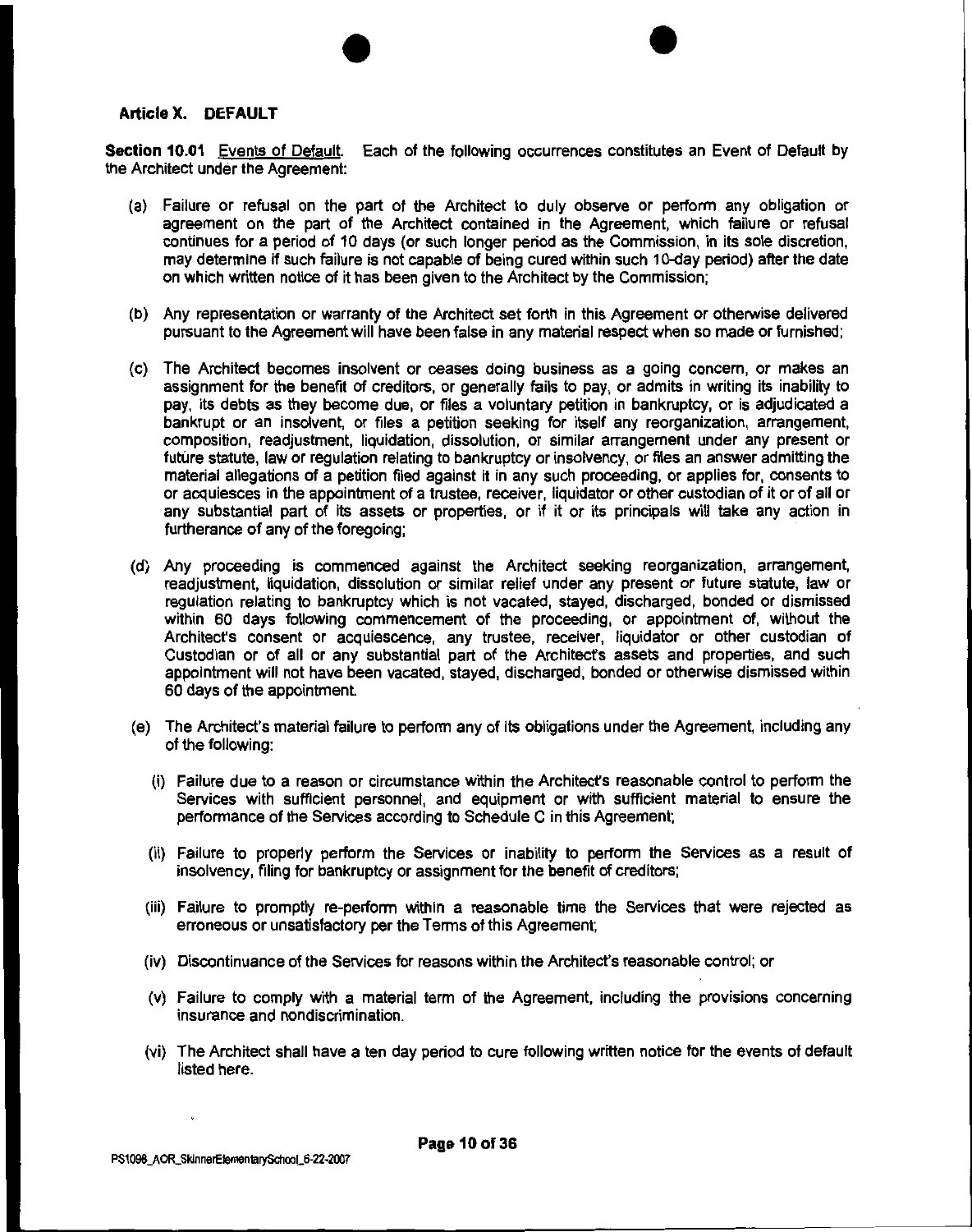- $\bullet$ (f) Any change in ownership or control of the Architect (as defined in Article XIII) without prior written approval of the Executive Director which approval the Executive Director will not unreasonably withhold.
- (g) The Architect's default under any other agreement ii presently may have or may enter into with the Commission, the User Agency, the City of Chicago, the Chicago Public Schools or the Chicago Park District. Architect acknowledges that in event of a default under the Agreement the Commission may also declare a default under any such other agreements.

**Section 10.02** If an Event of Default occurs and continues, then the Commission may exercise any right, power or remedy permitted to it by law or in equity and has, in particular, without limiting the generality of the foregoing, the right to terminate the Agreement upon written notice to the Architect, in which event the Commission has no further obligations hereunder or liability to the Architect except as to payment for Services actually received and accepted by the Commission through the effective date of termination. subject to set off of any claims of the Commission against the Architect for failure to properly perform its services. No courses of dealing on the part of the No courses of dealing on the part of the Commission or delay or failure on the part of the Commission to exercise any right will operate as a waiver of such right or otherwise prejudice the Commission's rights, powers or remedies. The Commissioner's decision to terminate the Agreement is not subject to claim or dispute under Article XI.

**Section 10.03** Remedies Not Exclusive. No right or remedy in the Agreement conferred upon or reserved to the Commission is exclusive of any right or remedy provided or permitted under this Agreement or by law or equity, but each is cumulative of every other right or remedy given in the Agreement or now or hereafter existing at law or in equity or by statute or otherwise, and may be enforced concurrently or from time to time.

#### **Article XI. CLAIMS AND DISPUTES**

**Section 11.01** General. All Claims arising under, related to or in connection with the terms of this Agreement or its interpretation, whether involving law or fact or both, including questions concerning allowability of compensation, and all claims for alleged breach of contract will first be presented to the Authorized Commission Representative. The Architect will present all disputes which can not be resolved. by discussion with the Authorized Commission Representative, to the Executive Director for final determination, subject to Section 11.04 below.

**Section 11.02** Claim Procedure. The Architect will make all requests for determination of claims in writing, specifically referencing this Section, and will include: 1) the issue(s) presented for resolution; 2) a statement of the position of the Architect; 3) the facts underlying the dispute; 4) reference to the applicable provisions of the Agreement by page and section; 5) identification of any other parties believed to be<br>necessary to the resolution: and 6) all documentation which describes and relates to the dispute. The necessary to the resolution; and 6) all documentation which describes and relates to the dispute. Authorized Commission Representative will have 30 business days to respond in writing to the Claim by supplementing the submission or providing its own submission. The Authorized Commission Representative will attempt to negotiate a resolution of the claim by agreement, but if a negotiated resolution is not achieved, the Authorized Commission Representative must provide a written ruling within 60 days of receipt of the Claim. However, if the Architect agrees in writing, an extension not to exceed sixty (60) days may be granted by the Executive Director. The Dispute must be filed within thirty (30) days of the receipt of the ruling by the Authorized Commission Representative.

**Section 11.03** Dispute Procedure. In the event that the Authorized Commission Representative and Architect can not resolve the Claim, the Architect may file a Dispute to the Executive Director. The Dispute submission must be in writing and contain the information required in Section 11.02 above and be copied to the Authorized Commission Representative. The Authorized Commission Representative shall file a response within thirty (30) days.

**Section 11.04** Executive Director's Determination. The Executive Director's final decision will be rendered in writing no more than 45 business days after receipt of the response by the Commission Representative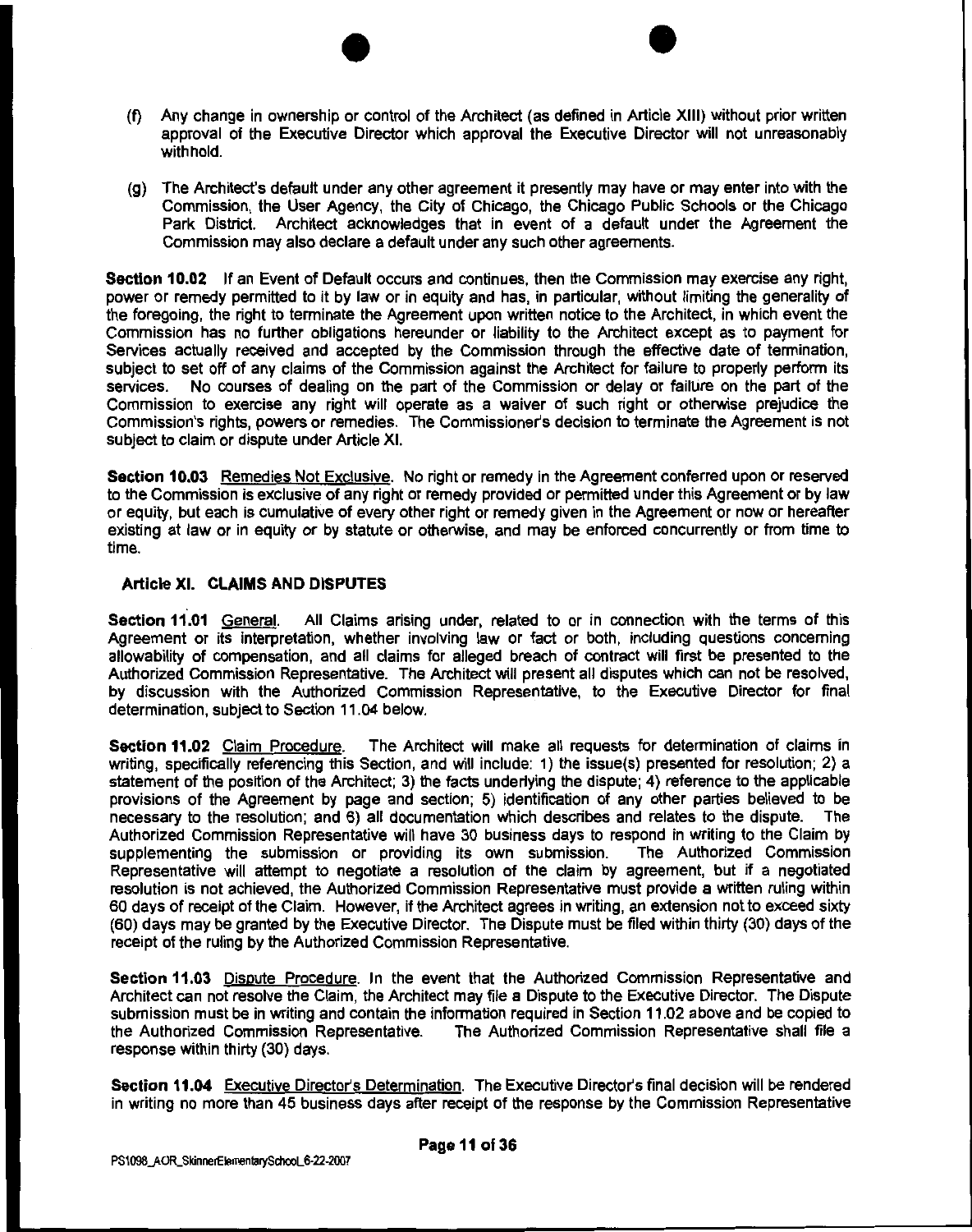$\bullet$ was filed or was due unless the Executive Director notifies the Architect that additional time for the decision is necessary. The Architect must follow the procedures set out in this Section to receive the Executive Director's final decision. In the event the Architect disagrees with the Executive Director's final decision, the Architect may file, a common law writ of certioral in the Circuit Court of Cook County which shall be the sole and exclusive judicial remedy of the Architect. However, the Architect must have followed the procedures in this section as a condition precedent to filing a common law writ of certiorai. The Architect shall not withhold performance of any Services required by the Commission under this Agreement during the dispute resolution period.

Section 11.05 Architect Self-Help Prohibited. The Architect must never withhold performance of its Services by, for example, refusing to review and approve appropriately submitted invoices or pay applications, timely to make recommendations on general contractor claims, or promptly to issue other appropriate approvals needed by others where doing so would potentially harm third parties, such as subconsultants, the general contractor, or its subcontractors. Doing so to gain potential leverage in negotiating or settling the Architecfs claims against the Commission or User Agency will constitute bad faith on the Architecfs part. This provision is not intended to prohibit the Architect from exercising its wellconsidered professional judgment, however, in carrying out its duties and responsibilities under the Agreement.

#### Article XII. CONFIDENTIALITY

All of the reports, information, or data prepared or assembled by the Architect under the Agreement are confidential, and except as may be necessary to perform its services the Architect must not make such reports, information or data must available to any party without the prior written approval of the Commission. In addition, the Architect must not, without the prior written consent of the Commission, prepare or distribute any news releases, articles, brochures, advertisements or other materials concerning the Agreement, the Project or the Services. If the Architect is served with a subpoena requiring the production of documents or information which is deemed confidential, the Architect will immediately notify the Commission in writing and provide a copy of the subpoena to the Commission in sufficient time for the Commission to attempt to quash, or take other action in relation to, the subpoena.

#### Article XIII. ASSIGNMENT

The Architect acknowledges that the Commission is induced to enter into this Agreement by the personal qualifications of the principals, staff and employees of the Architect and, therefore, that neither the Agreement nor any right or obligation in the Agreement may be assigned by the Architect, in whole or in part, without the prior written approval of the Commission. For purposes of this paragraph, if the Architect undergoes a change in control, the change in control is deemed an assignment of the Agreement; a change in control is defined as a transfer of more than 50% of the equity ownership of the Architect during any 12 month period. In the event of an assignment by the Architect without the prior written approval of the Commission, the Commission will have the right to immediately terminate the Agreement without fault or responsibility. The Architect further acknowledges that the Architect represented to the Commission the availability of certain members of the Architect's staff who will be assigned to Project; therefore, in the event of the unavailability of such members for any reason, the Architect must so notify the Commission in writing, and must assign other qualified members of the Architect's staff, as approved by the Commission, to the Project.

#### Article XIV.RELATIONSHIP OF PARTIES

Under the Agreement, the relationship of the Architect to the Commission is that of an independent contractor, and the Architect will have no right or authority to make contracts or commitments for or on behalf of the Commission, to sign or endorse on behalf of the Commission any instruments of any nature or to enter into any obligation binding upon the Commission. The Agreement will not be construed as an agreement of partnership, joint venture, or agency.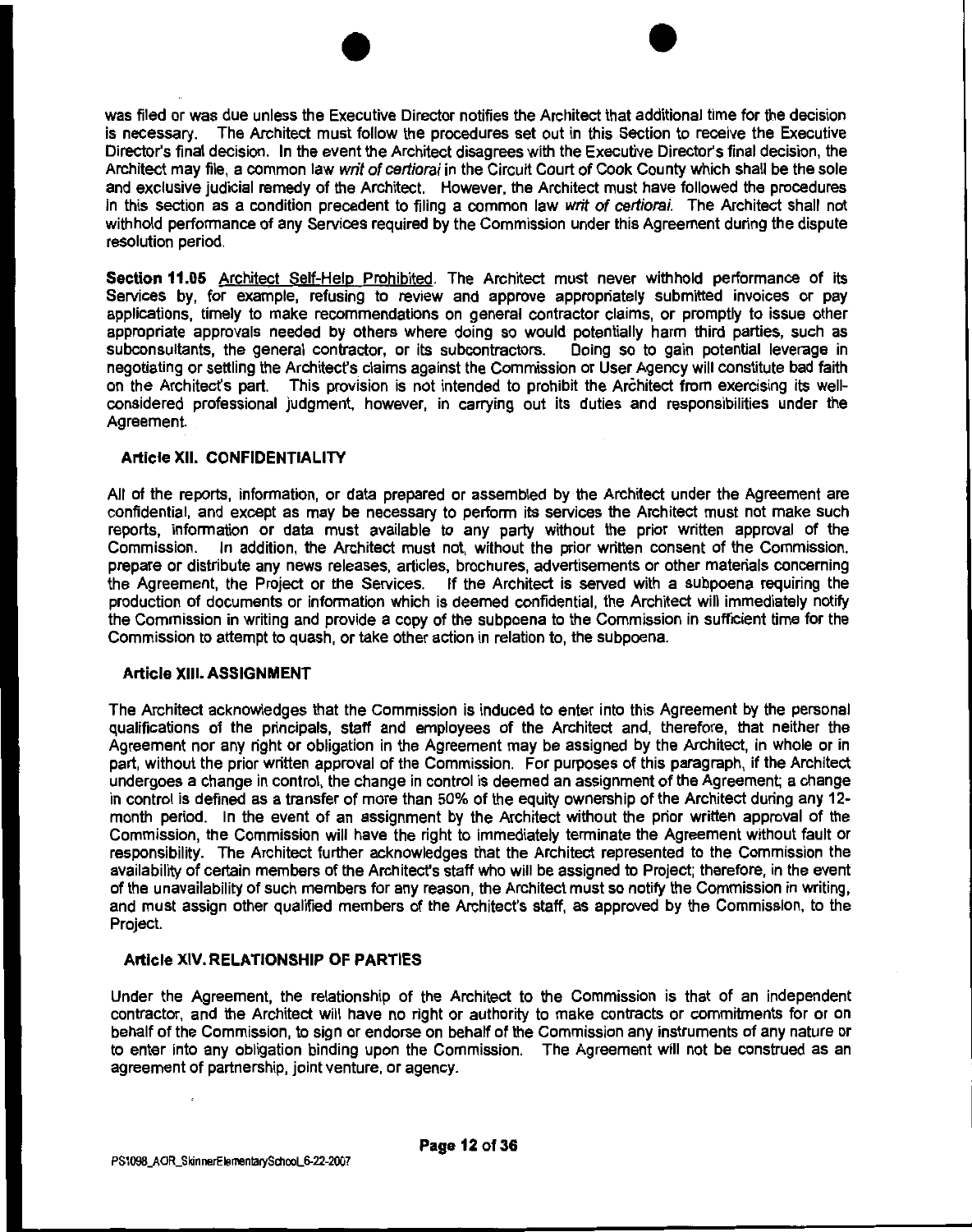#### Article XV. GENERAL

Section 15.01 Architect's Authority. The Architect represents that its execution of the Agreement is authorized by a resolution of its Board of Directors, if a corporation, or similar governing document if a partnership or a joint venture, and the signatures(s) of each person signing on behalf of the Architect have been made with complete and full authority to commit the Architect to all terms and conditions of the Agreement, including each and every representation, certification and warranty contained or incorporated by reference in it.

 $\bullet$ 

Section 15.02 Counterparts. The Agreement may be executed in any number of counterparts, any of which will be deemed an original.

Section 15.03 Entire Agreement. The Agreement constitutes the entire understanding and agreement between the parties to this Agreement and supersedes any and all prior or contemporaneous oral or written representations or communications with respect to the subject matter hereof, all of which communications are merged in this Agreement. The Agreement must not be modified, amended or in any way altered except by an instrument in writing signed by both of the parties.

Section 15.04 Governing Law. The Agreement has been negotiated and executed in the State of Illinois and will be construed under and in accordance with the laws of the State of Illinois.

Section 15.05 No Waiver. The waiver by either party of any breach of the Agreement will not constitute a waiver as to any succeeding breach.

Section 15.06 Notices. All notices required to be given under this Agreement must be given in writing and must be hand delivered or sent by United States certified or registered mail, postage prepaid, addressed to the Commission or to the Architect at their respective addresses set forth above, as appropriate. If given as provided in this Agreement, such notice is deemed to have been given on the date of delivery, if delivered by hand, and on the second business day after mailing, if given by mail. The Commission or the Architect may, from time to time, change the address to which notices will be sent by giving notice to the other party in the manner provided in this subparagraph.

Section 15.07 Non-liability of Public Officials. No Commission Board member, employee, agent, officer, or official is personally liable to Architect or its subcontractors, and Architect and its subcontractors are not entitled to, and must not attempt to, charge any of them with liability or expense or hold them personally liable to Architect or its subcontractors under this Agreement.

Section 15.08 Severability. If any provision of the Agreement is held to be invalid or unenforceable by a court of competent jurisdiction, such provision will be severed from the Agreement and such invalidity or unenforceability will not affect any other provision of the Agreement, the balance of which will remain in full force and effect; provided, however, that if such provision is deemed invalid or unenforceable as a matter of law, such provision will be deemed to have been modified so as to be valid and enforceable to the maximum extent permitted by law.

Section 15.09 Successors and Assigns. Except as otherwise provided in the Agreement, the Agreement is binding upon and inures to the benefit of each of the parties to the Agreement and their respective successors and assigns.

Section 15.10 Non-appropriation of Funds. If funds have not been appropriated in full or in part, the Commission has the right to terminate the Agreement. The Commission will not authorize the Architect to provide services under this Agreement unless sufficient funds are appropriated to pay for the services.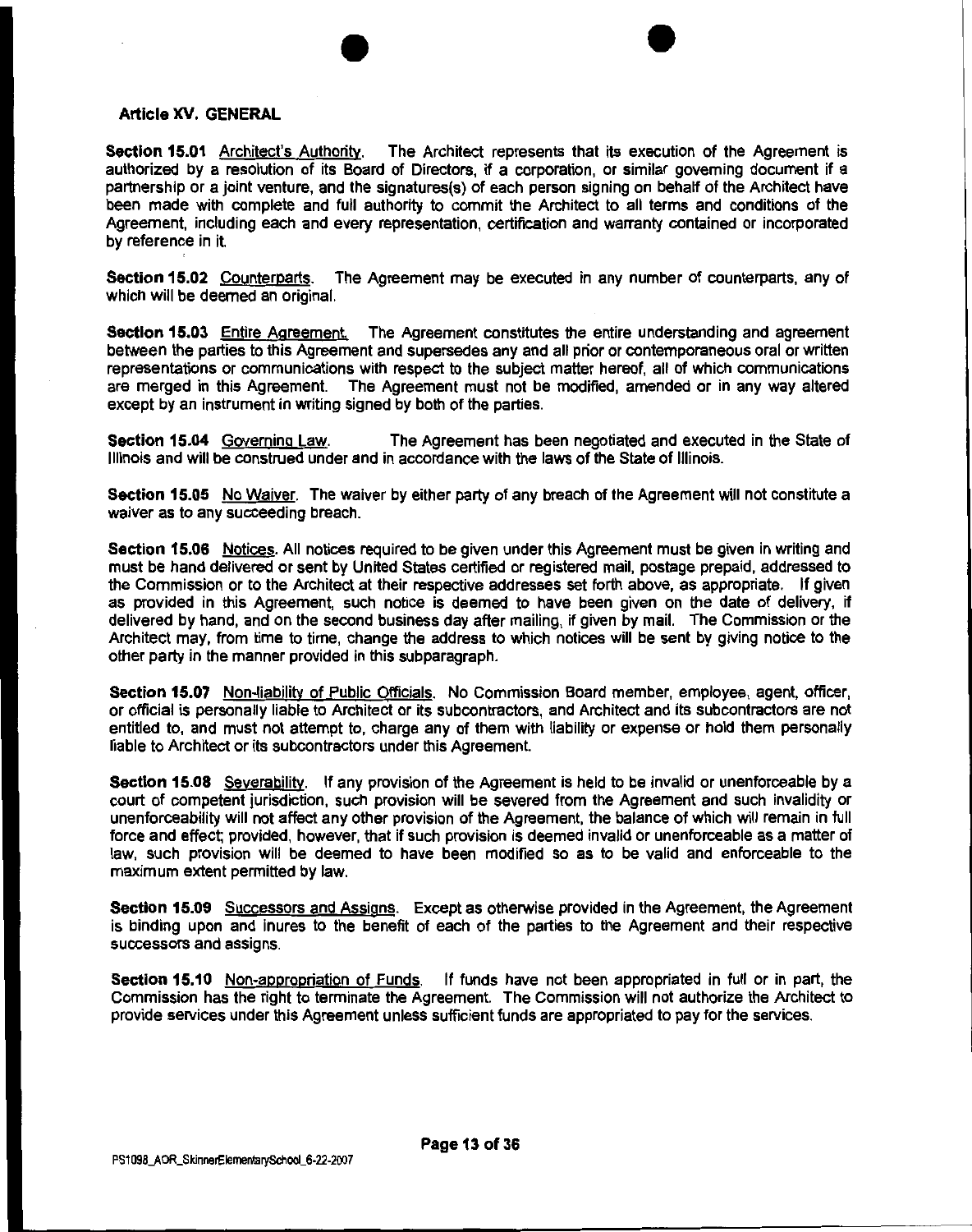



# SCHEDULE A SCOPE OF SERVICES

Skinner Elementary School

#### CHICAGO, ILLINOIS

#### SCOPE OF SERVICES

The Architect will provide all Services required to complete the coordinated design of the Project The term of this Agreement will terminate when all Services required have been completed to the reasonable satisfaction of the Commission.

#### Commencement Date of Services: May 23, 2007

The Services are separated into two parts: Design/Engineering for Site Preparation and Design/Engineering for Vertical (Building) Construction. Phase I and Phase II are, in tum, each divided into phases: Schematic Design Phase; Design Development Phase; Construction Documents Phase; Bidding Phase; Construction Phase and Close Out Phase. The Deliverables (and any other work product) of each of the phases must be approved by the Authorized Commission Representative in writing before commencement of the subsequent or dependent phase.

#### The Architect will perform its Services promptly, with sufficient staffing to achieve the dates in Schedule C, Project Schedule.

The Authorized Commission Representative will assist the Commission in managing the Project and will have the authority, as specifically directed by the Executive Director, to act on its behalf.

#### I. SCHEMATIC DESIGN

During the Schematic Design phase, the Architect shall provide the following Services:

A. Consultation with the Commission, the User Agency and others, as appropriate, regarding the goals and requirements of the Project, including the total Project Budget (comprised of the construction budgets for both Site Preparation and Building Construction scope of work).

B. Analysis of the requirements of the Project, including confirmation of the established conceptual design, the conditions of the site and the survey, and consultation with the Commission to establish the design, and the functionality and financial feasibility of the Project.

C. Upon review of the Commission's Environmental Consultant's findings, develop a proposed Site Preparation scope of work coordinated with the AOR's geotechnical consultant findings and the proposed utility service connections into the new building. This proposed scope of work will be submitted to the Authorized Commission Representative for review and approval.

D. Facilitate and document a sustainable design charrette and follow up sessions with participants as directed by the Authorized Commission Representative. The goal of the charrette is to confirm that the Projecfs target LEED™' rating of Silver is achievable and to develop the appropriate design strategies, for all project phases, to ensure that this rating can be achieved or to make alternative plans if it is determined that the desired rating is not feasible.

<sup>&</sup>lt;sup>1</sup> Leadership in Energy and Environmental Design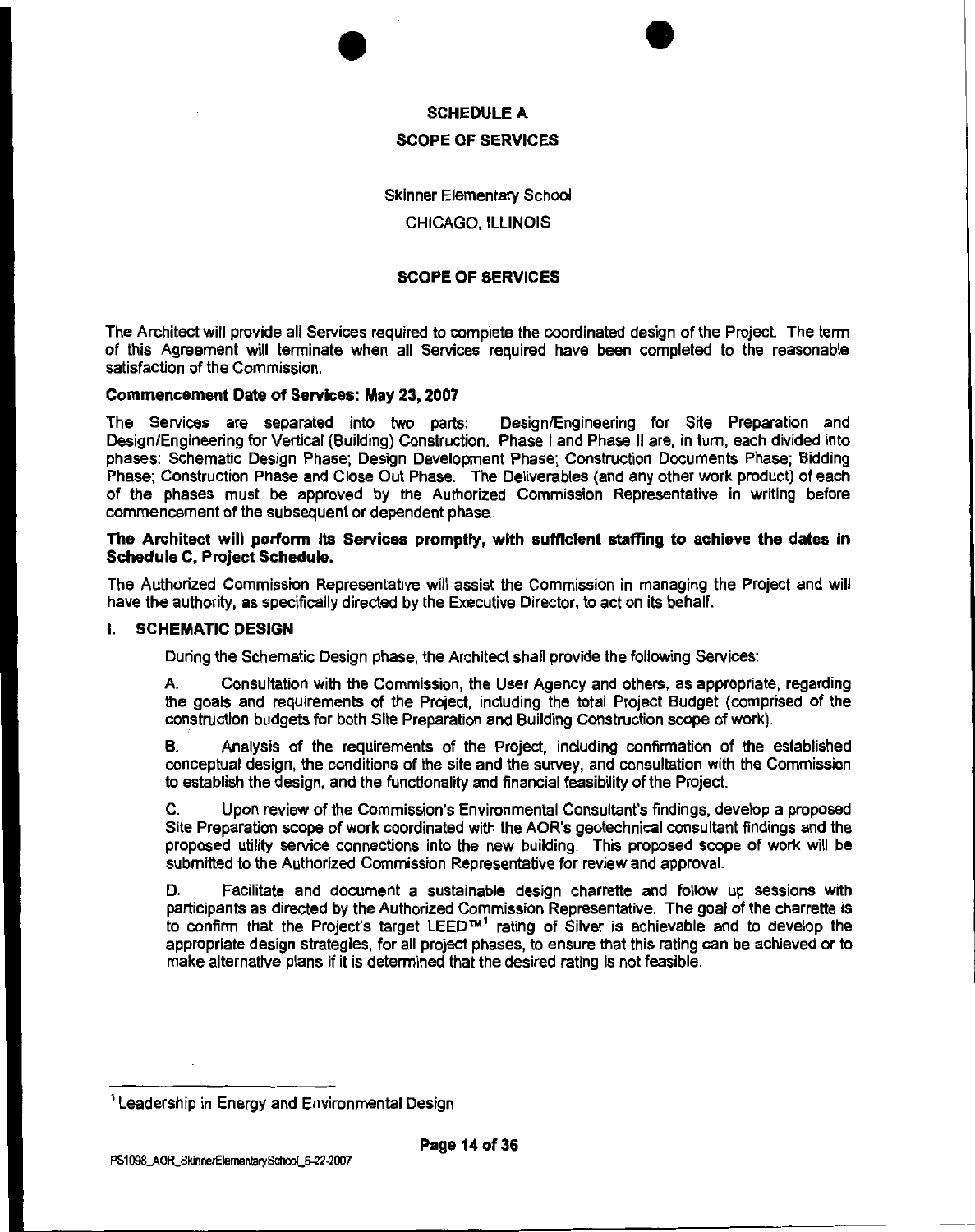$\bullet$ E. Preparation of documents necessary to illustrate any required amendments to the public right of way.

F. As required, prepare Request for Clarification submittals for PBC or User Agency questions.

G. Preparation and presentation of Schematic Design options for the Project for review by the Commission and the User Agency. Preparation of schematic drawings and design studies (including materials) based upon analysis of Project requirements. Preparation of a general description of the scope of the Project, a preliminary estimate of construction costs ("AOR's Estimate of Probable Construction Costs").

H. Preparation of plans, elevations, sections, outline specifications and narratives, as required, to describe the architectural, structural, mechanical, plumbing, fire protection and electrical aspects of the selected design option for preparation of the AOR's Estimate of Probable Construction Cost.

In the event the AOR's Estimate of Probable Construction Cost exceeds the Construction Budget at the Schematic Design stage, the Architect will present one or more scope reduction alternatives, as directed by the Authorized Commission Representative, that can be delivered within the Construction Budget.

J. As required, review the Schematic Design documents along with necessary value engineering items, if any, with the Authorized Commission Representative and align the AOR's Estimate of Probable Cost with the Construction Budget for the Project.

K. At the completion of Schematic Design Services, transmit multiple hard copies at the direction of the Authorized Commission Representative and editable electronic version of the final milestone documents to the Authorized Commission Representative for review and transmittal to the User Agency. Prepare a written and oral report of the Schematic Design phase for presentation to the User Agency. Presentation to be made as directed in writing by the Authorized Commission Representative.

L. Prepare and issue hard copies of the Schematic Design Drawings, Outline Specifications and Narratives to various stakeholders for the Schematic Design Milestone Review.

M. Immediately upon the Authorized Commission Representative's review and written approval of the Deliverables of the Schematic Design Services phase, begin the next phase on the updated and approved schedule.

N. Schematic Design Phase Deliverables include:

1. Site Preparation Schematic Design Documents and Estimate of Probable Construction Cost (broken down by CSI division or other approved format);

2. Building Construction Schematic Design Documents and Estimate of Probable Construction Costs (broken down by CSI division or other approved format);

3. Sustainable Design Goals and target LEED checklist;

4. Proposed Public Right of Way Amendment Plan;

5. Request for Clarification compilation and log; and

6. Issuance of milestone packages (Site Preparation and Building Construction) for review.

#### II. **DESIGN DEVELOPMENT**

During the Design Development phase, the Architect shall provide the following Services: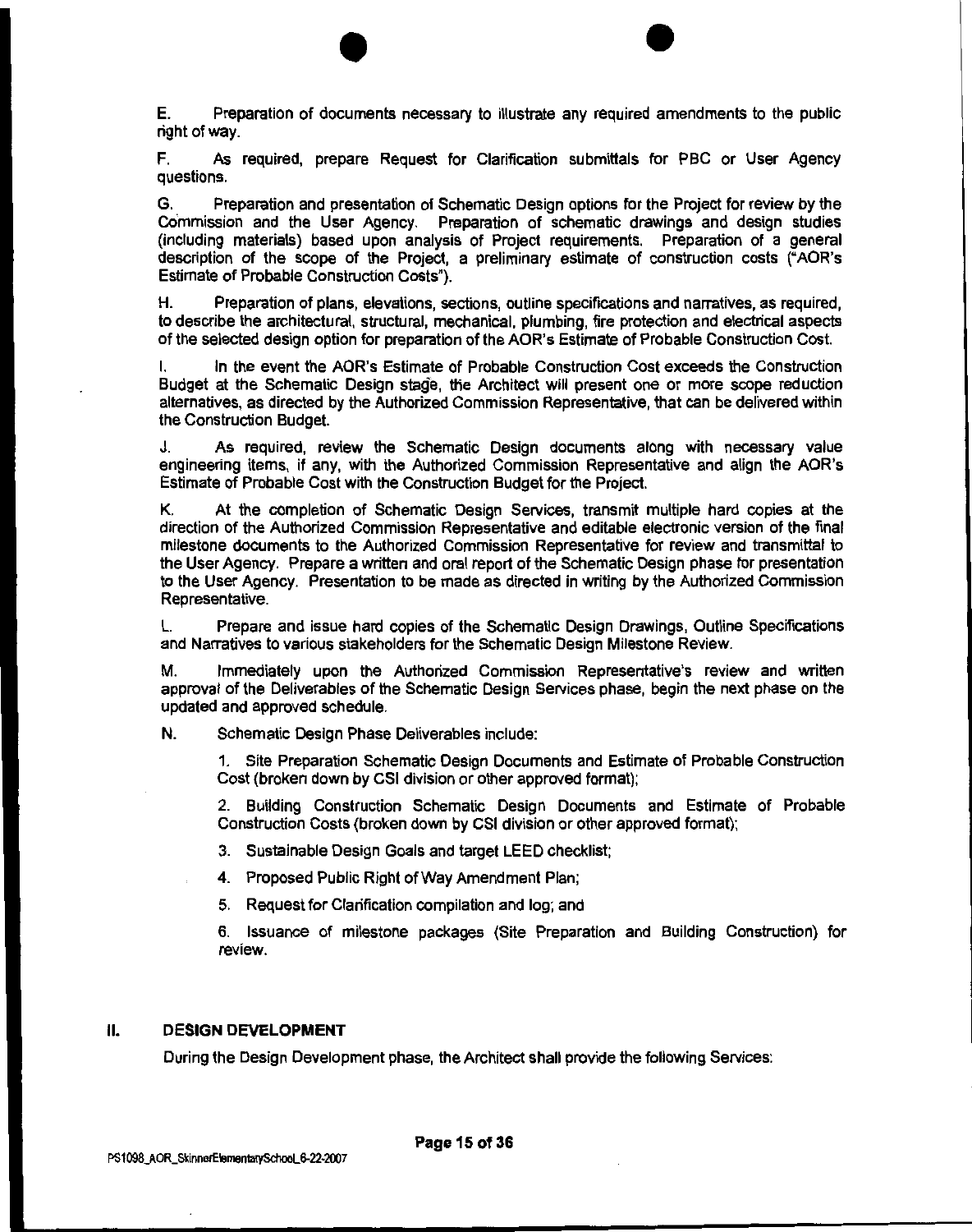$\bullet$   $\bullet$   $\bullet$ A. Consistent with the approved Schematic Design phase Deliverables (including drawings and design studies), Architect will prepare plans, elevations and other drawings and outline specifications necessary to illustrate the size and character of the Project in its essentials including kinds of materials, type of structure, mechanical and electrical systems and such other work as may be required (the "Design Development Documents").

B. Subject to the prior written consent of the Authorized Commission Representative, incorporate the Schematic Design Milestone Review comments into the Design Development Documents.

C. Preparation and presentation of documents necessary for User Agency departmental approvals (including, but not limited to food service, athletics, administration, science, music and art)

D. Preparation of documents necessary for the Planned Development process as well as participation in any required meetings to facilitate the rezoning of the Project site.

E. Update the AOR's Estimate of Probable Construction Cost. Review the Design Development Documents along with the necessary cost and/or scope reduction items, if any, with the Authorized Commission Representative and incorporate modifications and revisions into the Design Development Documents as required to align the AOR's Estimate of Probable Cost with the Construction Budget for the Project.

F. Continued development of the Site Preparation Package inclusive of necessary environmental, geotechnical and site utility service termination, rerouting or connection scope of work.

G. Using a complete set of Design Development Documents, reflecting all improvements described for the Project provide an updated AOR's Estimate of Probable Construction Cost containing:

1. A narrative overview of the updated AOR's Estimate of Probable Construction Cost compared to the Construction Budgets (or the Revised Construction Budgets established during Schematic Design).

2. AOR's Estimate of Probable Construction Cost must include a summary and division breakdown. The summary must include a concise description of the basis for the estimate, including source of pricing information, estimating methods, and descriptions for any mark-ups, factors, and allowances included for items such as escalation, contractor overhead and profit, and market conditions.

3. A detailed comparison and reconciliation of the current and previous AOR's Estimate of Probable Construction Cost with an explanation of any variance by component organized by CSI format or other appropriate format as directed by the Authorized Commission Representative.

4. A summary of all approved Construction Budget revisions.

H. At completion of the Design Development phase, transmit multiple hard copies at the direction of the Authorized Commission Representative of the final Design Development Documents, including the updated AOR's Estimate of Probable Construction Cost and details, to the Authorized Commission Representative for review and transmittal to the User Agency. Prepare a written and oral report of the Design phase for presentation to the User Agency. Presentation to be made as directed in writing by the Authorized Commission Representative. Subject to the prior written direction of the Authorize Commission Representative, incorporate User Agency comments into the Construction Documents.

I. If the updated AOR's Estimate of Probable Construction Cost exceeds the Construction Budget then, upon written request of the Authorized Commission Representative, Architect must continue to revise, modify or correct any or all of the Project design, drawings and specifications in a manner satisfactory to the Commission until the correspondingly revised AOR's Estimate of Probable Construction Cost conforms to the Construction Budget. Such revisions, modifications and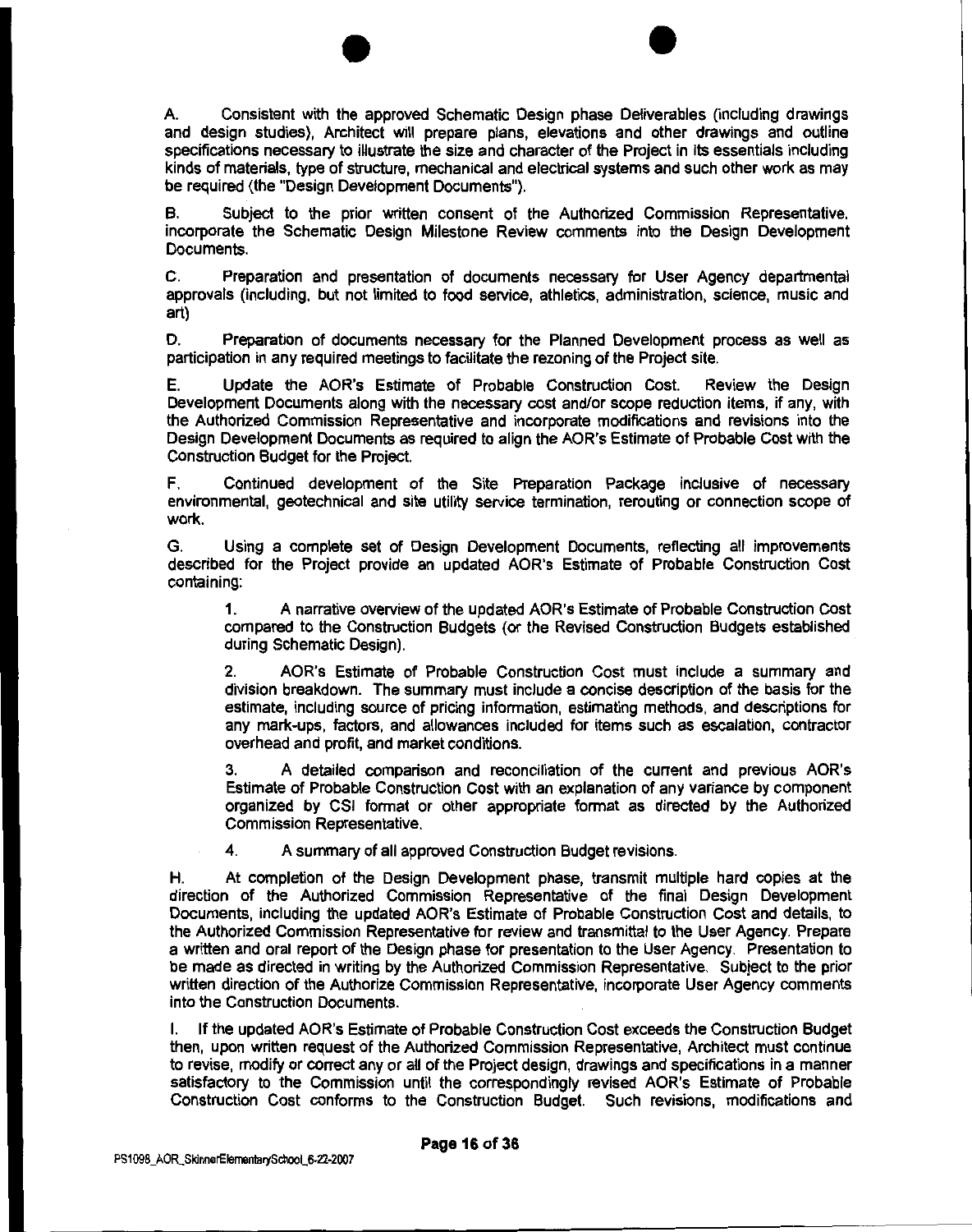$\bullet$ corrections in the plans, specifications and drawings will be submitted to the Authorized Commission Representative within a reasonable time (not to exceed 30 days) after notice and direction by the Authorized Commission Representative. The Services provided in this Section II. I. of Schedule A shall be provided by the Architect without compensation.

J. If the Authorized Commission Representative requests a change in scope of the Project, and after review and comment and upon written request of the Authorized Commission Representative, Architect shall revise or modify any or all of the Project design, drawings and specifications in a manner satisfactory to the Commission. If requested by the Authorize Commission Representative, and subject to the execution of a written Amendment in accordance with Section 4. 13 of this Agreement, Architect will be compensated for the Additional Services provided in this Section II. J. of Schedule A on either a negotiated Lump Sum basis or in accordance with the Billing Rates established in accordance with the requirements of Schedule D.

K. Immediately upon the Authorized Commission Representative's review and written approval of the deliverables of the Design Development phase, begin the next phase on the updated and approved schedule.

L. Design Development Phase Deliverables include:

1. Site Preparation Design Development Documents (including specifications) and Estimate of Probable Construction Cost (broken down by CSI division or other approved format)

2. Building Construction Design Development Documents (including specifications) and Estimate of Probable Construction Costs (broken down by CSI division or other approved format)

3. Updated LEED checklist

4. Plan Commission Documentation for rezoning process

5. Documentation for User Agency Departmental Approvals

6. Request for Clarification compilation and log

7. Issuance of milestone packages (Site Preparation and Building Construction) for review.

#### Ill. CONSTRUCTION DOCUMENTS

During the Construction Documents phase, the Architect shall provide the following Services:

A. Consistent with the approved Design Development Documents, Architect will prepare all Construction Documents as necessary to obtain bids for the construction of the project. Milestone reviews and estimates will be performed at 60%, 90% and 100% completion on the dates listed in Schedule C Project Schedule, including archltectural and engineering working drawings, designs, plans, calculations and specifications setting forth in detail construction industry standard elements required for the architectural, structural, civil, mechanical, electrical, plumbing, heating, ventilation, air conditioning, fire protection, service-connected equipment and site work. At every milestone of completion, provide the Commission with editable electronic drawing files in the most current version of AutoCAD as well as multiple hard copies at the direction of the Authorized Commission Representative.

B. Prepare and deliver 60%, 90% and 100% Construction Documents including modifications and revisions in the approved by written direction of the Authorized Commission Representative.

C. Prepare and present an update of the AOR's Estimate of Probable Construction Cost prior to the completion of 60%, 90 % and 100% Construction Document Deliverables. Review the Construction Documents along with value engineering items with the Authorized Commission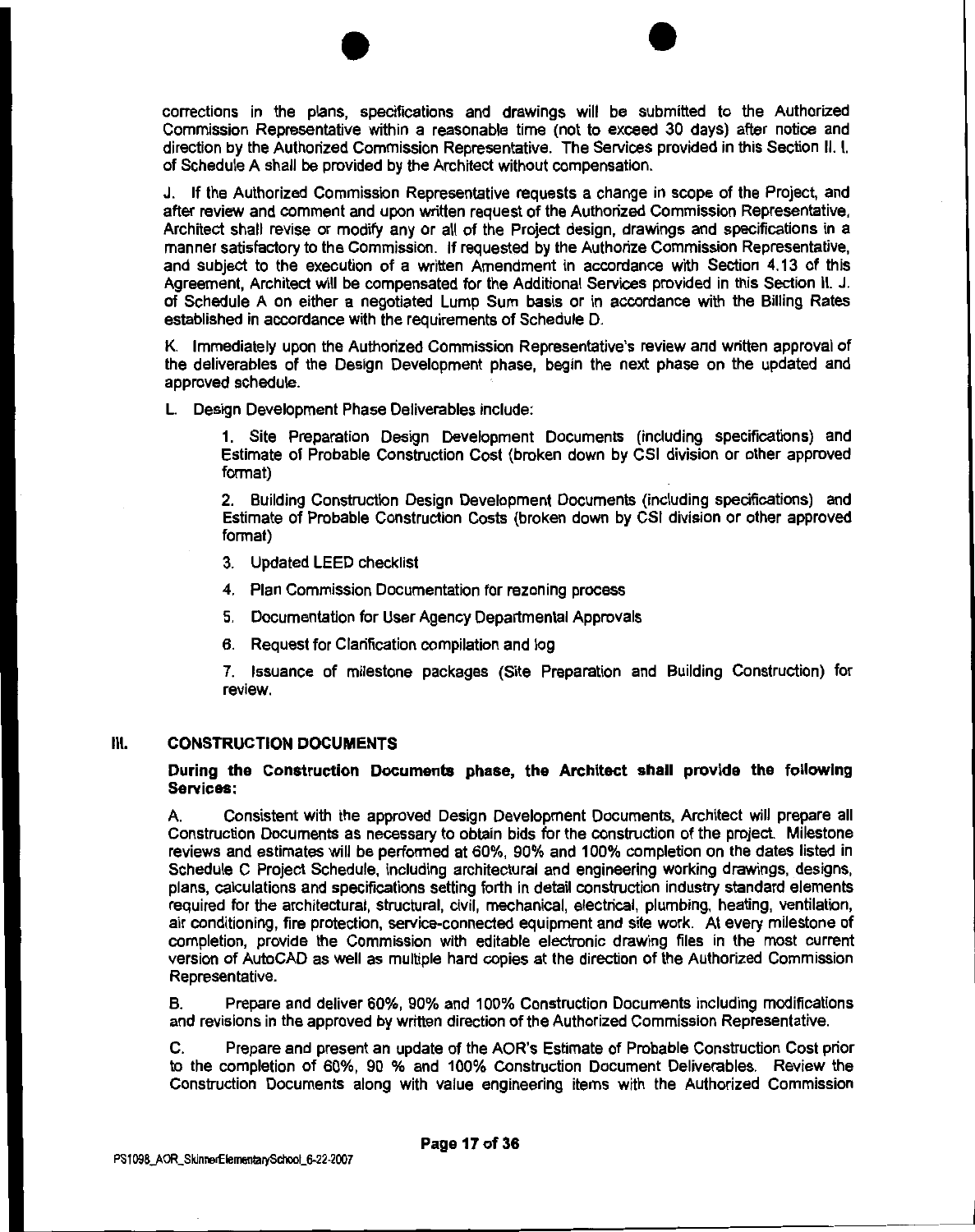Representative to align AOR's Estimate of Probable Construction Cost with the Construction Budget.

 $\bullet$ 

If the AOR's Estimate of Probable Construction Cost exceeds the Construction Budget, then, upon written request of the Authorized Commission Representative, Architect must continue to revise, modify or correct any or all of the Project design, drawings and specifications in a manner satisfactory to the Commission until the correspondingly revised AOR's Estimate of Probable Construction Cost conforms to the Construction Budget. Such revisions, modifications and corrections in the plans, specifications and drawings will be submitted to the Authorized Commission Representative within a reasonable time (not to exceed 30 days) after notice and direction by the Authorized Commission Representative. The Services provided in this Section Ill. C. 1. of Schedule A shall be provided by the Architect without compensation.

2. If the Authorized Commission Representative requests a change in scope of the Project, after review and comment and upon written request of the Authorized Commission Representative, Architect shall revise or modify any or all of the Project design, drawings and specifications in a manner satisfactory to the Commission. If requested by the Authorize Commission Representative, and subject to the execution of a written Amendment in accordance with Section 4.13 of this Agreement, Architect will be compensated for the Additional Services provided in the Section Ill. C. 2. of Schedule A on either a negotiated Lump Sum basis or in accordance with the Billing Rates established in accordance with the requirements of Schedule D.

D. At the completion of the each Construction Document milestone (60%, 90% and 100%), transmit hard copies of the phase documents to the Authorized Commission Representative for review and transmittal to the User Agency. Prepare a written and oral report of the Construction Document phase for presentation to the User Agency. Presentation to be made as directed in writing by the Authorized Commission Representative. Subject to the prior written direction of the Authorize Commission Representative, incorporate User Agency comments into the subsequent phase of the Construction Documents.

E. Immediately upon the Commission's review and written approval of the deliverables of each Construction Documents phase (60%, 90% and 100%, begin the next phase on the updated and approved schedule.

F. Commission's Performance Evaluation of Construction Documents: The Commission will review the Architect's performance in providing Construction Documents after the project has been bid. The Architect will be required to attend a meeting to discuss its performance review.

G. Construction Document Deliverables for each milestone (60%, 90% & 100%) include:

1. Site Preparation Construction Documents (including specifications) and Estimate of Probable Construction Cost (broken down by CSI division or other approved format)

2. Building Construction Documents (including specifications) and Estimate of Probable Construction Costs (broken down by CSI division or other approved format)

- 3. Updated LEED checklist
- 4. Request for Clarification compilation and log

5. Issuance of milestone packages (Site Preparation and Building Construction) for review.

#### IV. COORDINATION DOCUMENTS

During the Construction Documents phase, the Architect shall also provide the following Services: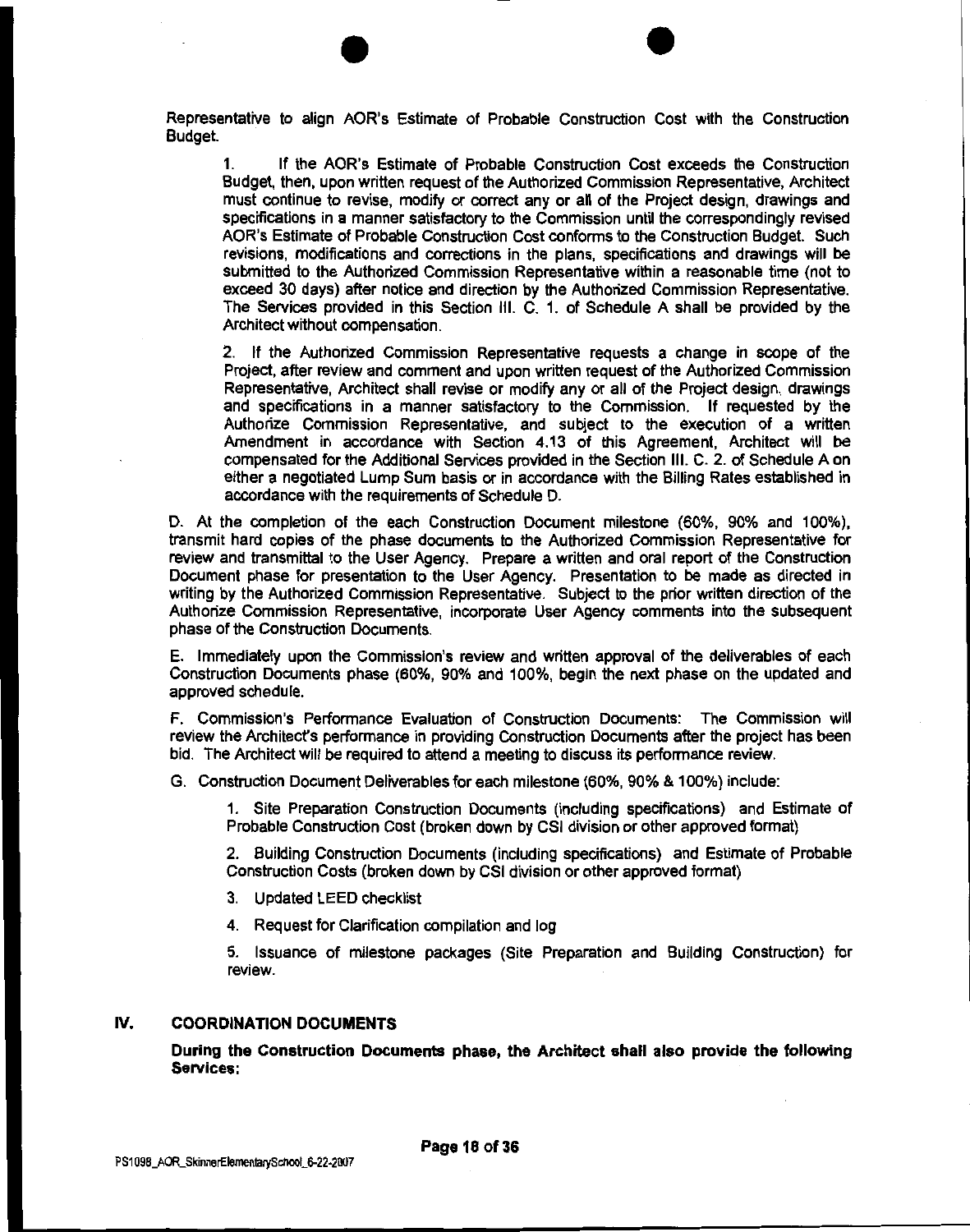$\bullet$ A. Prior to submission of 90% Construction Documents to the Commission, Architect shall prepare coordination documents to confirm that the various elements of the design team's construction documents are sufficiently coordinated to support an accurate bid process and minimize the potential for change orders during the construction phase of the project. The Architect will resolve any known conflicts prior to issuing the Bid Set of documents. Coordination documents shall address the following, at a minimum:

1. Limited available space for installation or service. Architect shall overlay plans of each design discipline and verify space requirements and conflicts between trades and/or disciplines. Architect shall make revisions to the design drawings to resolve conflicts between various disciplines.

2. Incompatibility between items provided under different disciplines (such as difference in voltage between equipment specified under Division 15 and electrical power provided under Division 16).

3. Inconsistencies between drawings and specifications (between disciplines and within each discipline).

B. As required to manage discipline coordination, the Architect must prepare multi layered, color coded CAD drawings to manage discipline coordination, resolve conflicts, and present the findings of coordination process to the PBC's design review team. The Architect will provide reproducible and CAD drawings files of these documents to the PBC.

C. At a minimum the Architect must prepare a combination of elevation and plan detail sections in areas where large services and/or a significant concentration of smaller services share adjacent space. As part of the 60% Design Review, the Architect will propose for the PBC's concurrence, the locations where these coordination details will be prepared. These details will typically be prepared for the following areas:

1. Above ceilings in corridors to confirm that services, fixtures, and other devices can fit between the designed ceiling height and the bottom of any structural members or other obstructions. The horizontal spacing of these items will also be reviewed to confirm that desired locations of lighting fixtures and other devices can be achieved.

2. Slabs where services would logically be installed within the slab on grade or on deck. The Architect will confirm that these services can fit within the slab cross section without compromising the structural integrity of the slab. Any limitations on embedded services will be noted on the construction documents.

3. Areas and/or rooms where a significant number of services converge. This includes mechanical rooms, MDF rooms, IDF rooms, electrical closets, fire pump rooms, and any other areas or rooms where the coordination of individual or multiple services are required with multiple disciplines. Where a significant number of services penetrate a wall, floor, ceiling, or roof in close proximity, the Architect will design and detail an appropriate chase with respect to structural elements, code issues, and proper installation of the services.

4. Within mechanical, equipment, and other specialty rooms to confirm that the required equipment, panels, racks, fixtures, ventilation, and other equipment, along with the services entering these rooms will fit within the designed space and layout. Checks will be made for door swings, as well as, equipment accessibility into and within the room.

5. Locations on the site or under the building where major existing or new utilities come in close proximity to each other and/or other new or existing structures. This would include locations where these services enter the building or penetrate the foundations.

D. The Architect will prepare documents that confirm that the appropriate power, communication, and other low voltage services are shown running to and from each required device/fixture and back to the appropriate originating or receiving location are included in the design. This coordination may be a represented by a composite device/service schedule that cross references the appropriate interface points.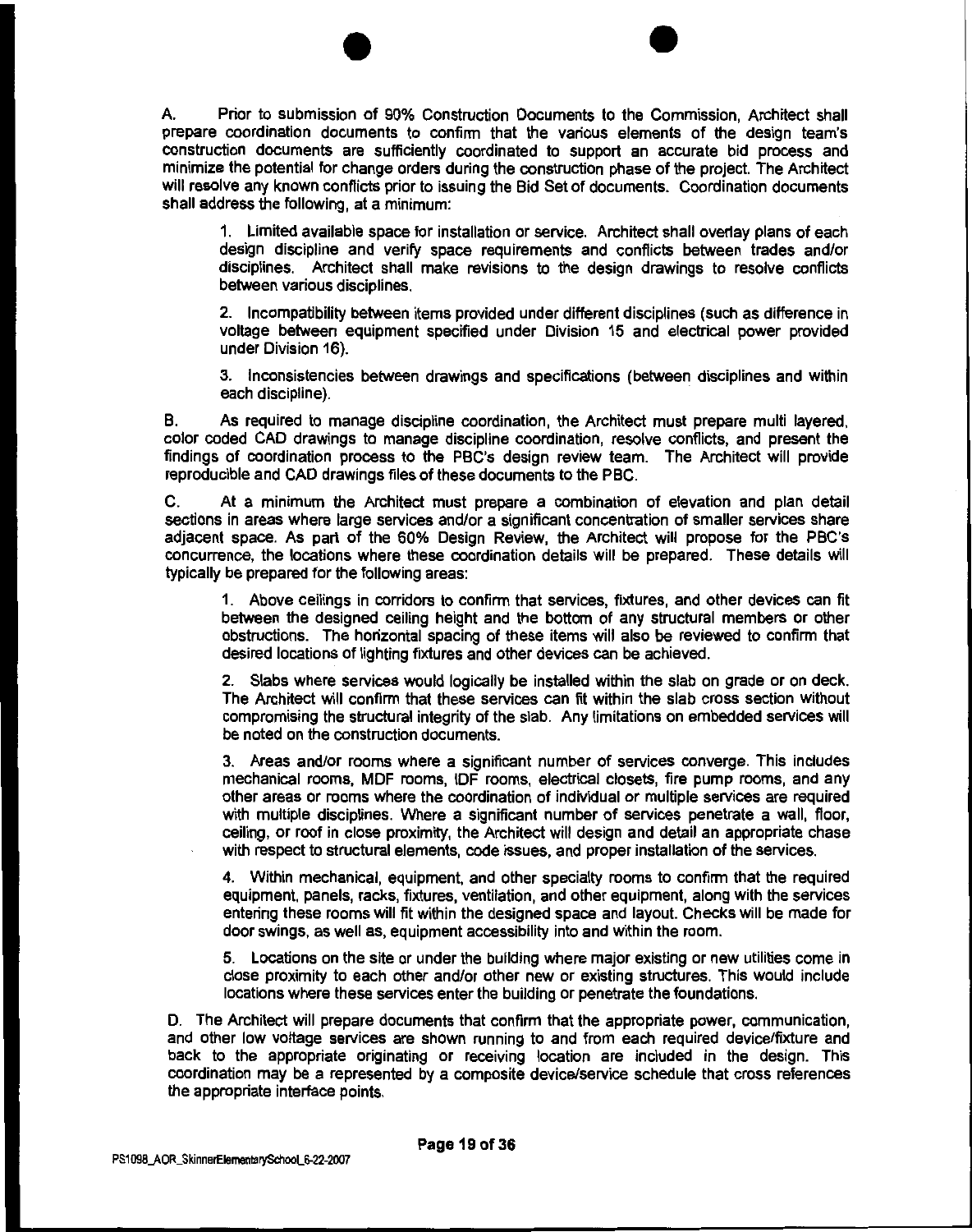$\bullet$   $\bullet$ **E.** The Architect will prepare documents that confirm that water supply, drainage, condensate lines, and vents for each required device, fixture, and piece of equipment are included in the design.

F. The Architect will be responsible for the overall coordination review. As each coordination document is completed, the Architect will review and resolve significant conflicts. The Architect must resolve all known conflicts prior to issuing the bid documents. Any items where the Architect recommends leaving coordination to the construction contractor must be specifically reviewed by the Architect with the PBC's design review team.

#### **V. BIDDING PHASE SERVICES**

#### **During the Bidding phase, the Architect shall provide the following Services:**

A. Assemble and review all Bid Documents required, including, but not limited to all drawings, and technical specifications, Commissioning Agent Design Intent and Commissioning Plan.

B. Attend and document two Pre-Bid Conference Meetings. In addition to the general, open Pre-Bid Meeting, a technical working Pre-Bid Meeting will be for the purpose of making a detailed technical presentation and respond to questions from prospective bidders.

C. Prepare addenda, as directed by the Commission, to address bidder's questions that require clarification. Consider and document all written requests for product substitutions before receipt of bids.

D. Review bids and prepare an evaluation and recommendation for award relative to the Project and Construction Budget Assist in finalizing the agreement(s) with the contractor(s) to construct the Project

E. If the lowest responsive responsible bid obtained exceeds the Construction Budget the Commission may either award the construction contract to the lowest responsive responsible bidder, or request that the Architect without additional compensation, make revisions of any or all of the Project including design, scope, quality, drawings, specifications, deletions and substitutions to the end that the construction cost not be in excess of the Construction Budget. All such revisions will be subject to the prior written approval of the Authorized Commission Representative. The will be subject to the prior written approval of the Authorized Commission Representative. right of the Commission to require such revision and re-bidding will not be exhausted by a single revision and re-bidding, but will be a continuing right until the lowest responsible bid received is within the Construction Budget.

F. Assist the Commission, without additional compensation, in the solicitation of new bids.

#### **VI. CONSTRUCTION PHASE SERVICES**

#### **During the Construction phase, the Architect shall provide the following Services:**

A. Attend and participate in regularly scheduled monthly "pencil draw" meetings for approval of contractor pay requests.

B. If necessary during construction, interpret the meaning and intent of the Contract Documents, and with the Authorized Commission Representative's concurrence, transmit such information to the contractor. If requested by the Authorized Commission Representative, make recommendations on any claims between the Commission and any contractor with whom the Commission has a contract relating to the Project and any other matters relating to the execution and progress of the work or the interpretation of the Contract Documents.

C. Unless the Commission specifies in writing a shorter or longer time period, within 10 business days following receipt the Architect must comment upon and submit to the Commission for concurring approval requests for approval of subcontractors, delivery schedules, material lists, shop drawings, samples, and the like. However, the parties acknowledge that the Architecfs internal costs and efficiencies during the construction phase are dependent on the Contractor's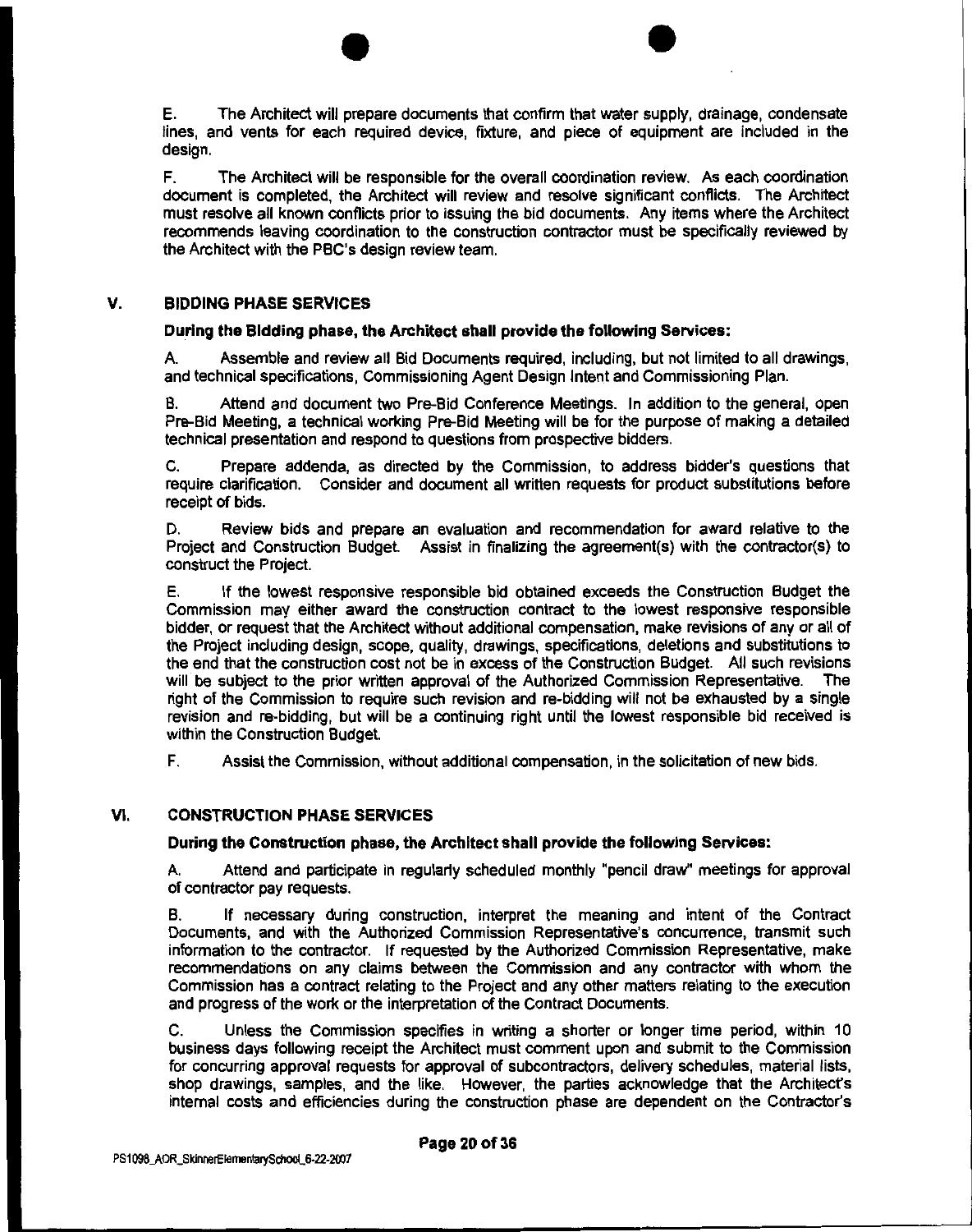$\bullet$ submittals and inquiries conforming to pre-approved schedules and deadlines. Any time limits for the Architect's review of shop drawings or other submittals is conditioned upon the Contractor's preparing and obtaining the Architecfs approval of a master schedule of submittals and subsequently transmitting the submittals to the Architect in accordance with this schedule. Additionally, if after commencement of construction, the Commission requests Architect to review and analyze a requested product or material substitution, the Architect shall undertake such review only as an Additional Service and after obtaining the Commission's approval to do so.

D. Provide and distribute Construction Documents and explanatory sketches required during construction. Review and approve samples, shop drawings, product data, as-built drawings, product substitutions and other submissions for compliance with the design concept of the Project and fulfillment of the contractor's obligations as set forth in the Contract Documents.

E. Implement the Commission's specifications and procedures for processing scope changes, including applications for extensions of time. Receive and review all proposals, revisions in drawings and change orders requested by the contractor, Commission, User Agency, or as required by field other unforeseen conditions and make recommendations regarding practicality, costs, unit prices, time and material changes, effect on completion schedule and risk to the project.

F. Submit recommendations to the Authorized Commission Representative for approval before instituting any changes to the requirements of the Contract Documents. Process and prepare all bulletins, proposals, revisions in drawings and change orders approved by the Commission. Monitor all scope changes during construction to ensure compliance with approved revisions.

G. Issue clarifications for proper execution of the work required by the Contract Documents; provided, however, the Architect shall not have control or charge of and will not be responsible for construction means and methods, techniques, sequences or procedures, or for safety precautions and programs in connection with the work or for the act or omissions of the contractor, subcontractors or any other persons performing any of the work in accordance with the Contract Documents. Notwithstanding any contrary or potentially ambiguous description of the Architect's Services, it is intended that the Architect shall have no responsibility for jobsite safety on the Project. The Contractor and Subcontractors shall have full and sole authority for all safety programs and precautions in connection with the Work. When the Architect is present at the site, such presence shall be only for the purpose of endeavoring to protect the Commission against any deviations or defects in the completed construction Work, and the Architect shall have no authority to take any action whatsoever on the site regarding safety precautions or procedures.

H. Review the work to establish preliminary acceptance of the Project.

#### VII. PROJECT CLOSE OUT SERVICES

#### During the Project Close Out phase, the Architect shall provide the following Services:

A. Conduct a comprehensive final inspection of the Project with the Authorized Commission Representative and User Agency to verify that the materials furnished and the work performed are substantially compliant with the contract documents.

B. The AOR is responsible for facilitating a walkthrough on site with the Authorized Board Representative, Commissioning Agent and User Agency to review punchlist items identified in the Contractor prepared initial punchlist. The AOR will consolidate and prepare punch lists indicating the items of work remaining to be accomplished before a Certificate of Final Acceptance will be issued. Prepare certificates of preliminary and final completion in consultation with the Commission and the User Agency.

C. Oversee the Contractor's efforts to assemble and deliver to the Commission all guarantees, warranties, operating and maintenance manuals required by the Contract Documents.

D. Oversee the Contractor's efforts to expedite the preparation and delivery of record ("asbuilt") drawings and operations and maintenance manuals of the Project in accordance with the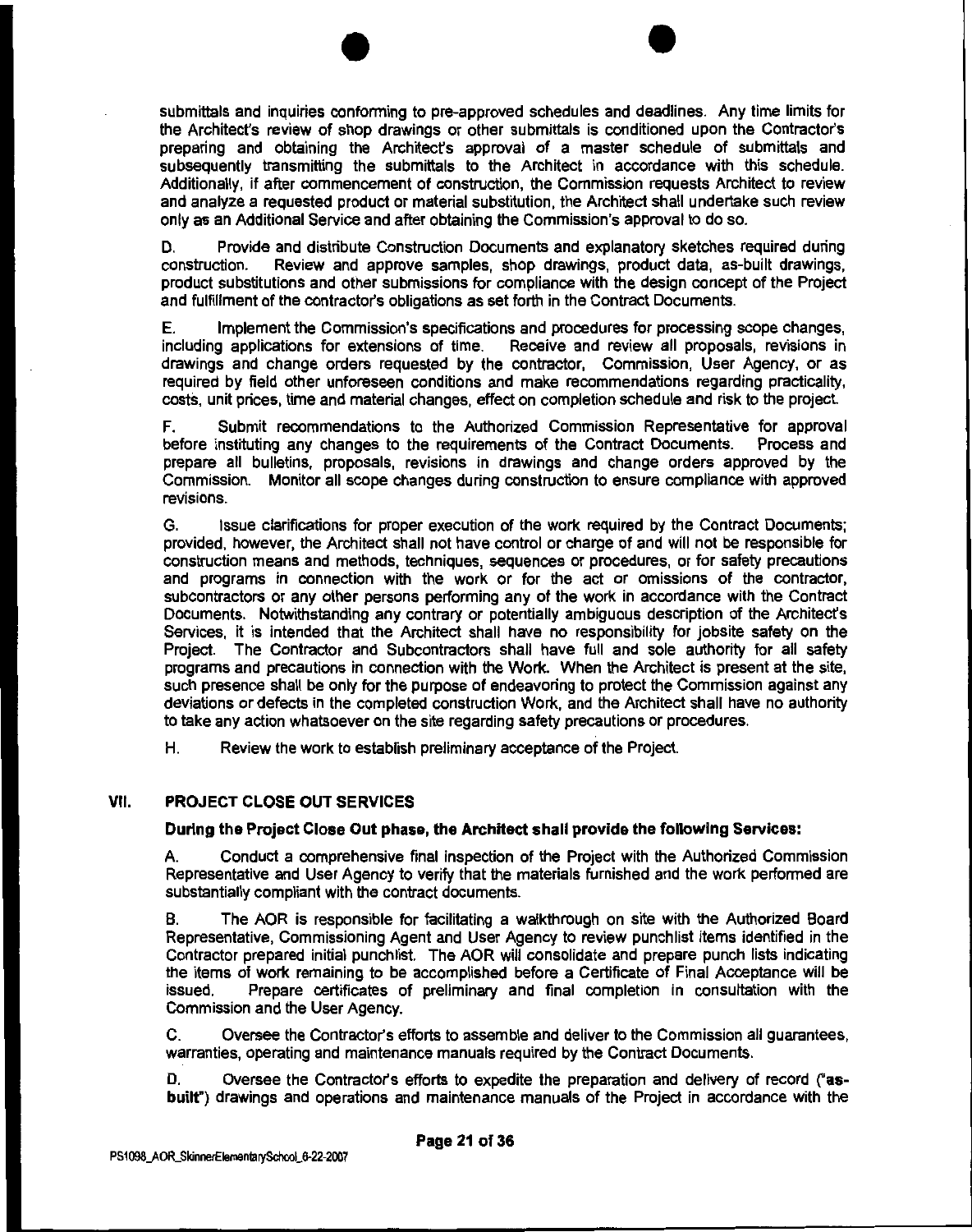$\bullet$   $\bullet$ specifications. The "as-built" documents will be subject to the approval of the Commission. Submit approved "as-builf' documents to the Commission upon completion of the Project. The Architect shall be entitled to rely on the accuracy and completeness of the marked-up set of drawings kept by the Contractor during the Project.

E. Upon completion of the construction contract and all "punch list" items in accordance with the Contract Documents, issue a Certificate of Final Acceptance. A Certificate must not be issued by the Architect until, to the best of its knowledge, information and belief, all work has been completed in accordance with the Contract Documents.

F. Post Construction Review. The Commission will review Architect's performance in providing services during construction after the project punch list is complete. The Architect will be required to attend a meeting to discuss the performance review.

G. Project Close Out Approval Form. The Architect shall draft and complete the Project Closeout Approval Form for the Project. A sample form is attached to the Scope as Exhibit 1.

#### VIII. **ADDITIONAL RESPONSIBILITIES AND REPRESENTATIONS**

#### **Architect shall:**

A. Facilitate and document the value engineering process. Evaluate proposed building systems as to quality, first cost and life cycle cost, constructability, material and product availability. Propose alternate materials and system assemblies as well as the resultant cost savings opportunities.

B. Develop a furniture, fixture and equipment plan to locate electronic devices including power, data, communication, security and life safety equipment.

C. Provide assistance in expediting, coordinating and securing all necessary orders, ordinances, permits, licenses, fees, or other approvals, as applicable, that are required by local, state and federal agencies to permit construction of the Project. Such assistance will include conferences with and presentations to appropriate regulatory agencies including the Building Department and Fire Prevention Bureau of the City of Chicago and other governmental bodies. Coordinate all aspects of the Project with any quasi-public agencies or utility companies involved in the Project.

D. Oversee the Contractor's procurement and assembly of all required permits, licenses, and certificates from the contractor and arrange delivery of same to the Commission.

E. Energy Simulation Modeling Using Department of Energy DOE 2 Software. Using the DOE2 Energy Modeling Software, model the energy use of the building and provide both a hard copy and electronic version on a compact disk of the input and the output. The information provided regarding the input and output will become the property of the Public Building Commission.

#### IX. **ADDITIONAL SERVICES**

The following Additional Services may be authorized in writing by the Commission. If requested by the Authorize Commission Representative, and subject to the execution of a written Amendment in accordance with Section 4.13 of this Agreement, Architect will be compensated for the Additional Services on either a negotiated Lump Sum basis or in accordance with the Billing Rates established in accordance with the requirements of Schedule D:

A. Architect's On-site Observation. Architect may be required to assign qualified on-site representatives acceptable to the Commission during such times as construction is in progress for the purpose of periodic on-site observation of the progress and conformance of the permanent features of the work to the requirements of the Contract Documents. The Architect's on-site representative shall not be removed or replaced before full completion of the without prior written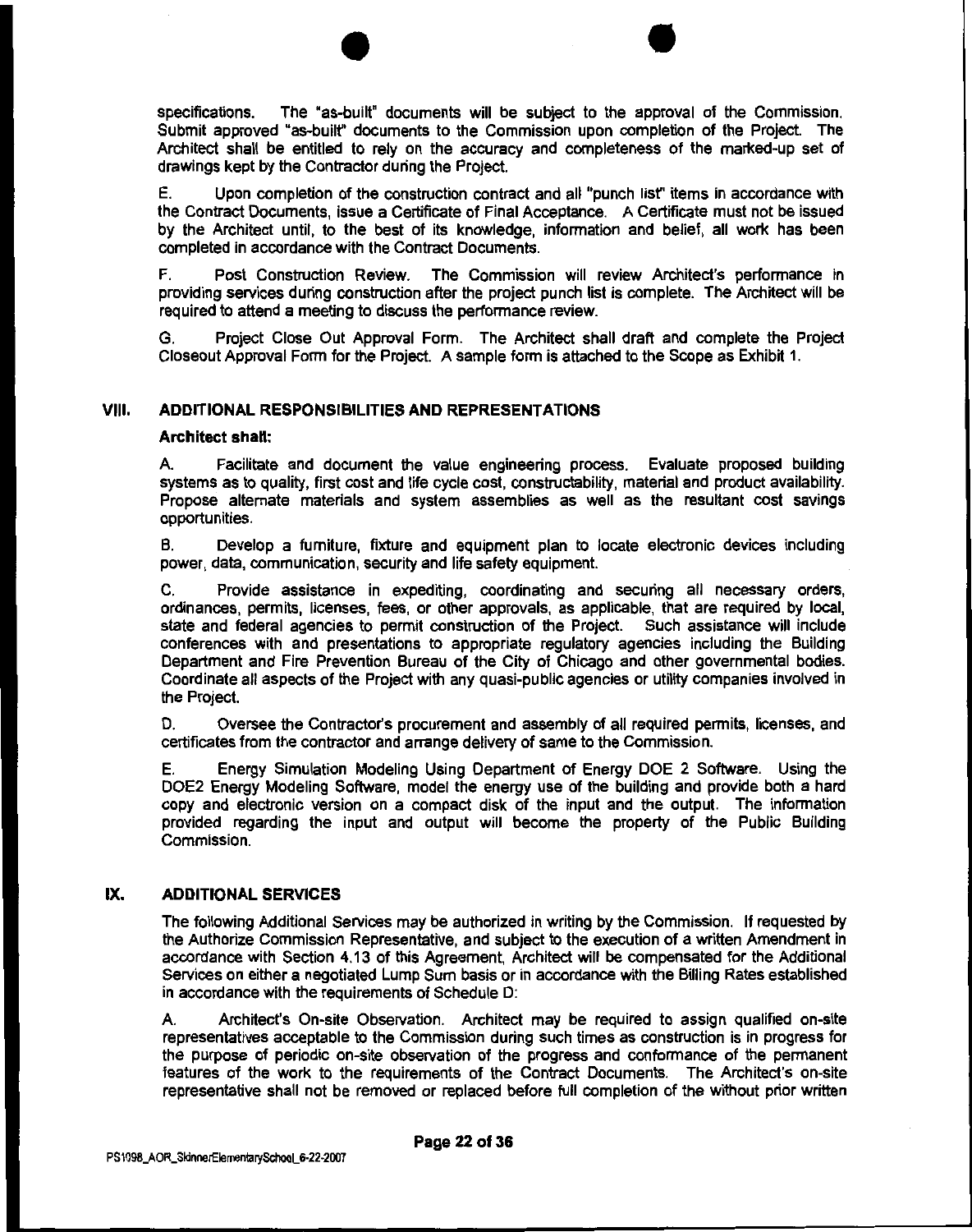$\mathbf{I}$ 

B. Architect may be required to provide detailed specifications and coordinate the bidding and installation of Fixtures, Furnishings and Equipment (FF&E) not covered in the Project, sculpture, murals and other related features and special equipment not included in the construction contract.

C. Architect may be required to provide consultation concerning replacement of any work damaged or destroyed by fire or other cause during construction and furnish additional services as may be required in connection with the replacement of the work.

D. Architect may be required to provide additional services made necessary by the default of the contractor in the performance of the construction contract.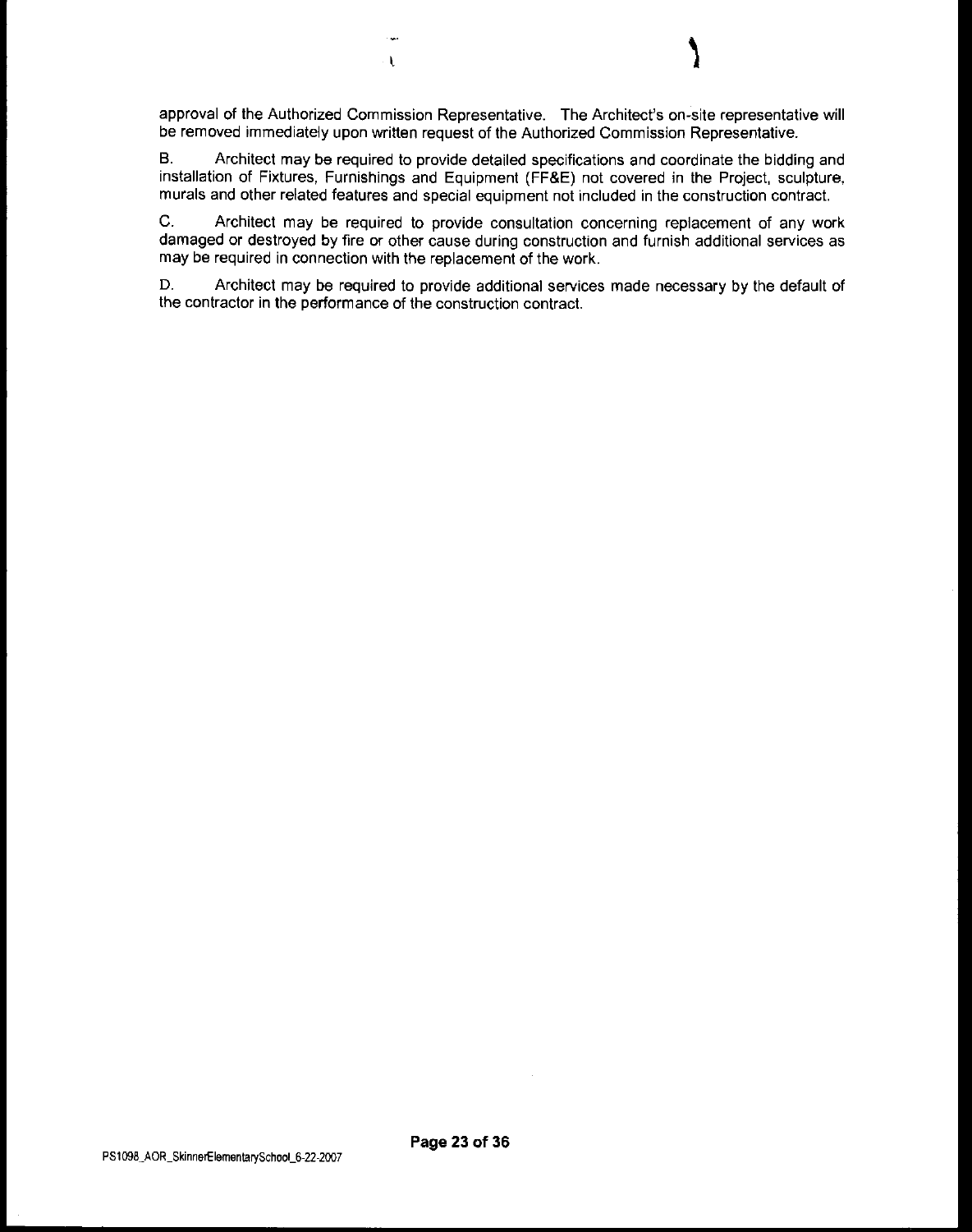



 $\ddot{\phantom{0}}$ 

#### **SCHEDULE B**

# **PROJECT DOCUMENTS**

**THIS PAGE INTENTIONALLY LEFT BLANK** 

PS1098\_AOR\_SkinnerElementarySchool\_6-22-2007 **Page 24 of 36** 

 $\sim 10^{-10}$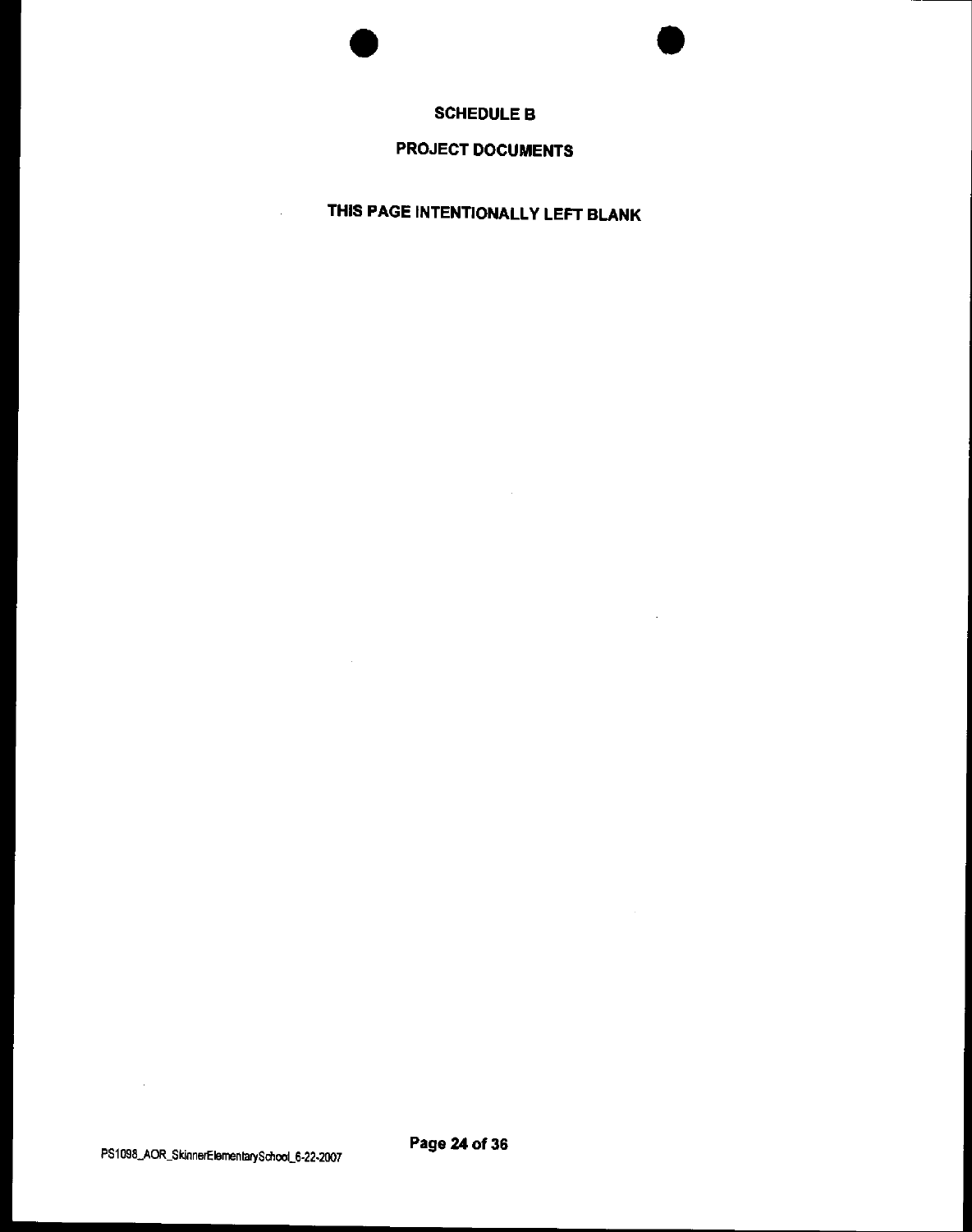#### SCHEDULE C

•

#### PROJECT SCHEDULE

#### A. Site Preparation: Schematic Design Phase:

Schematic Design: Schematic Design documents shall be completed not later than July 2, 2007.

#### B. Site Preparation: Construction Documents Phase:

•

1. 75% Construction Documents: 75% Construction Documents shall be completed within 23 calendar days after completion of Schematic Design.

2. 100% Construction Documents. 100% Construction Documents shall be completed within 14 calendar days after completion of Schematic Design.

#### C. Site Preparation: Construction Phase Services:

Site Preparation work is anticipated to complete not later than November 15, 2007.

#### D. Building: Schematic Design Phase:

Schematic Design: Schematic Design documents shall be completed not later than July 2, 2007.

#### E. Building: Design Development Phase:

Design Development Documents shall be completed within 37 calendar days after completion of Schematic Design.

#### F. Building: Construction Documents Phase:

1. 60% Construction Documents: 60% Construction Documents shall be completed within 43 calendar days after the date of written approval of the Design Development Phase issued by the Authorized Commission Representative.

2. 90% Construction Documents. 90% Construction Documents shall be completed within 35 calendar days after the date Architect receives final written comments on its 60% Construction Documents Deliverable issued by the Authorized Commission Representative.

3. 100% Construction Documents. 100% Construction Documents shall be completed within 42 calendar days after the date Architect receives final written comments on its 90% Construction Documents Deliverable issued by the Authorized Commission Representative.

#### G. Building: Bid and Award Phase:

The Bid and Award phase of the project, from bid advertisement to bid opening through final contract award, is anticipated to require 63 calendar days to complete.

#### H. Building: Construction Phase Services:

Construction of the Project building is anticipated to require 445 calendar days to complete after issuance of Notice to Proceed to the contractor.

#### I. Building: Time of Completion

Time of completion for the Schematic Design, Design Development 60%, 90%, and 100% Construction Documents, Bid and Award, and Construction Phase Services to be provided shall be as stated above. Any time adjustments to the above phases shall be authorized in writing by the Commission.

#### J. The Architect

The Architect shall perform the requested services based on the terms and conditions stated in this Agreement.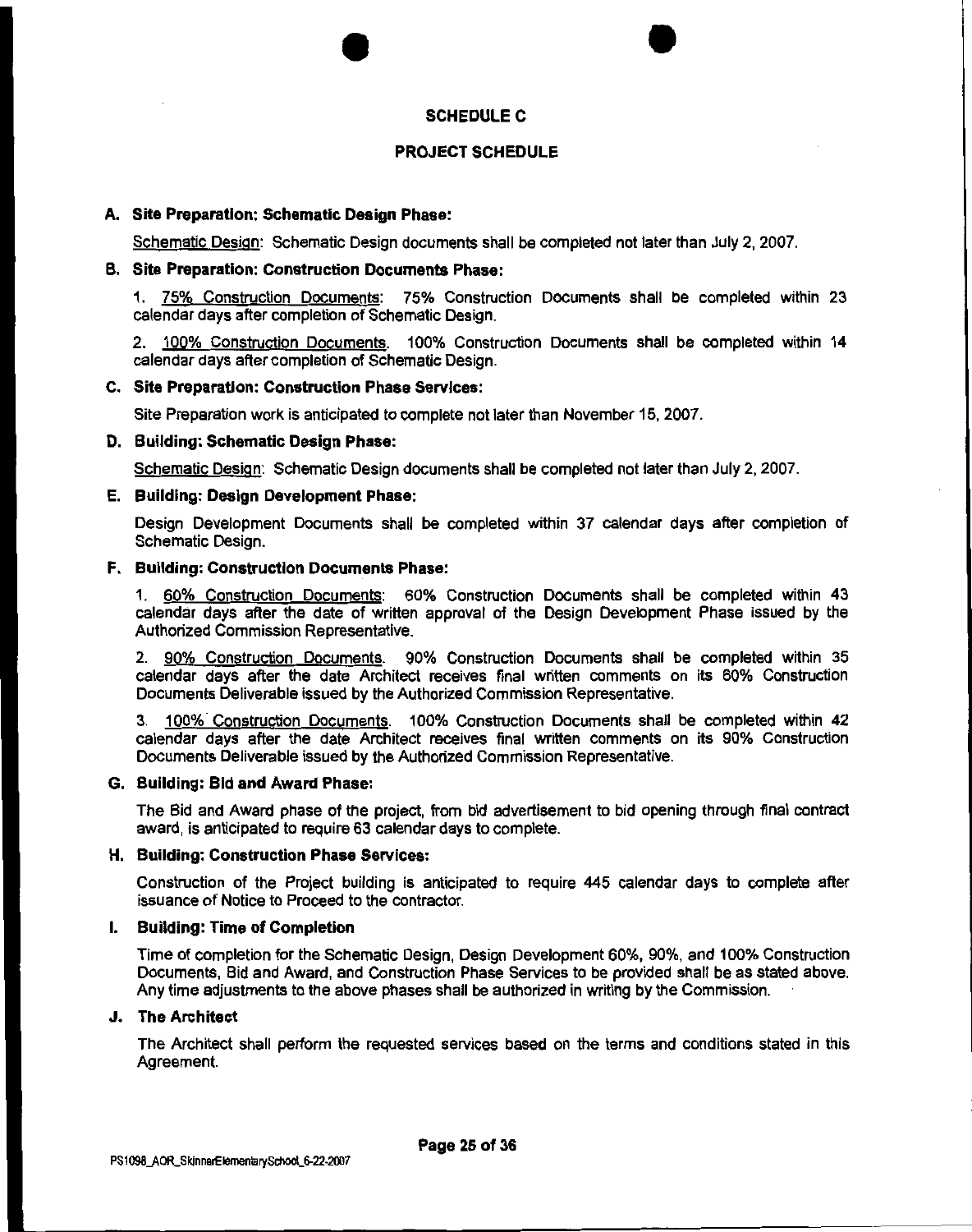#### **SCHEDULE D**

•

#### **COMPENSATION OF THE ARCHITECT**

Skinner Elementary School

CHICAGO, ILLINOIS

#### I. **ARCHITECT'S FEE**

A. The Commission shall pay the Architect for the satisfactory performance of the Services a Fixed Fee **("Fee")** of \$1,950,000.00. The Fee will be allocated and payments made on a monthly on percent complete basis as follows:

| <b>Allocation of Fee:</b>          |                |              |
|------------------------------------|----------------|--------------|
| <b>Site Preparation</b>            | \$125,000.00   |              |
| Schematic Design                   | 15%            | \$18,750.00  |
| Design Development                 | 20%            | \$25,000.00  |
| <b>Construction Documents</b>      | 35%            | \$43,750.00  |
| <b>Bidding Phase Services</b>      | 5%             | \$6,250.00   |
| <b>Construction Phase Services</b> | 20%            | \$25,000.00  |
| <b>Project Close-out</b>           | 5%             | \$6,250.00   |
| Design/ Engineering of Building:   | \$1,825,000.00 |              |
| <b>Schematic Design</b>            | 15%            | \$273,750.00 |
| <b>Design Development</b>          | 20%            | \$365,000.00 |
| <b>Construction Documents</b>      | 35%            | \$638,750.00 |
| <b>Bidding Phase Services</b>      | 5%             | \$91,250.00  |

•

B. Architect's Fee will include consultant's profit, overhead, general conditions, and all items not specifically identified as Reimbursable Expenses.

#### II. **BILLING RATES AND COMPENSATION FOR ADDITIONAL SERVICES**

Construction Phase Services 20% **\$365,000.00**  Project Close-out 5% **\$91,250.00** 

A. The Commission shall compensate the Architect for Additional Services on either a negotiated Lump Sum Fee basis or a Time Card Not-to-Exceed Fee basis as agreed to by the Architect and approved by the Commission in the form of an Amendment issued in accordance with Section 4.13 of this Agreement. In the case of Time Card billings, rates of reimbursement for the Architecfs employees (and employees of any Subconsultant performing Additional Services) will be the actual base salaries paid to the specific employee performing the services times a 2.5 multiplier.

The 2.5 multiplier will fully compensate the Architect for all direct and indirect costs associated with the Additional Services. Indirect costs included in the multiplier shall constitute full and complete compensation to the Architect for labor burden costs (including Workers' Compensation insurance, FICA, SUTA, health benefits, long term disability benefits, pensions and similar contribution and other statutory and non-statutory employee benefits), indirect administrative expenses, general and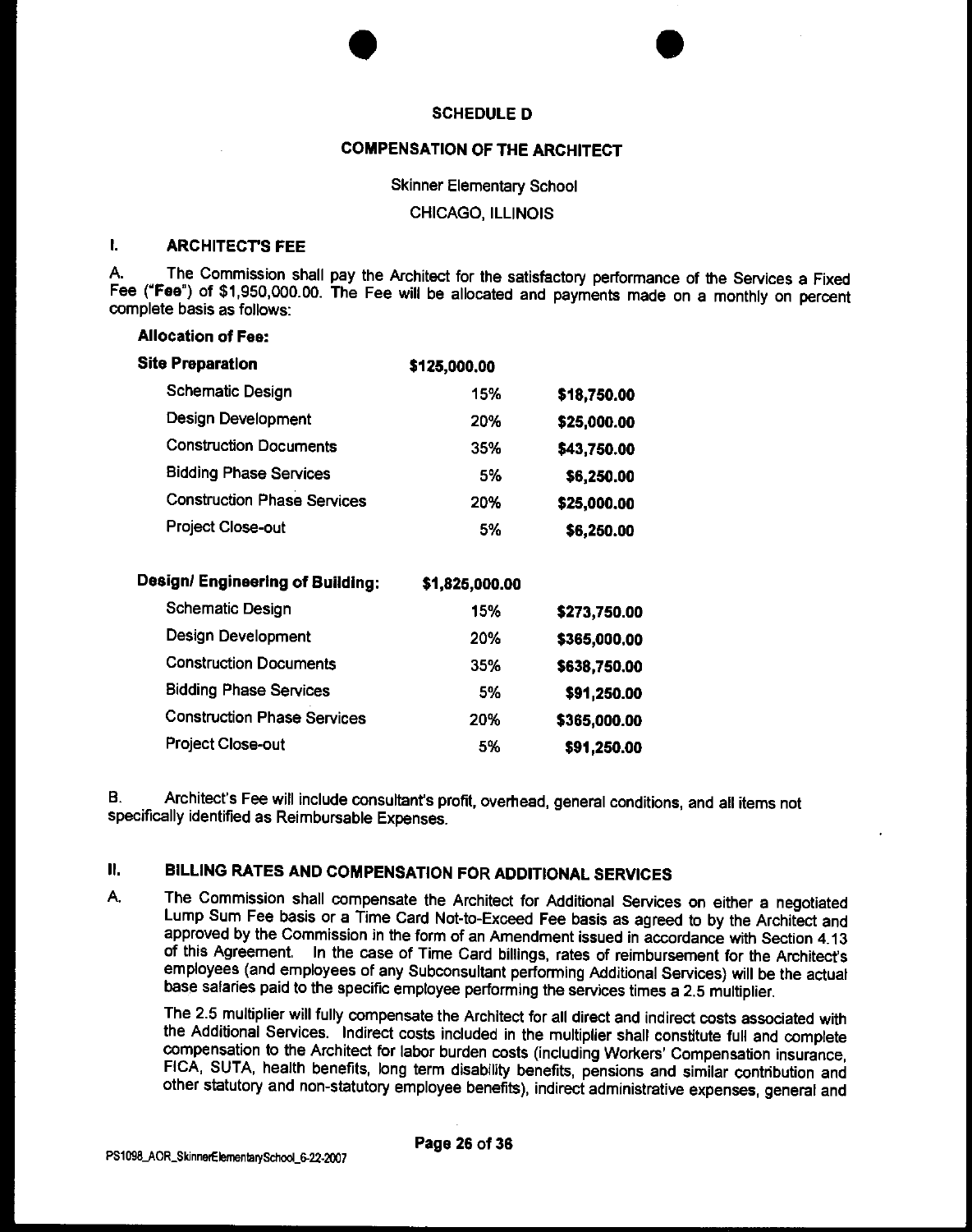$\bullet$   $\bullet$ administrative expenses, overhead, additional premium costs for insurance (including but not limited to general liability, professional liability, valuable papers and automobile, but excluding additional insurance premium costs for specialty subconsultants and Subcontractors), computer and related charges, postage and handling charges, parking and mileage charges, telephone service (including local calling charges), profit, and all items not specifically identified below as "Reimbursable Expenses."

#### IV. **REIMBURSABLE EXPENSES**

A "Reimbursable Expenses" as referred to in this Agreement, are actual expenditures at cost without mark-up or surcharge, incurred by the Architect, and required for the Services. Reimbursable Expenses must be supported with proper documentation in the form of itemized invoices which include a notation stating the Project-related purpose of the expenditure.

The following will be considered Reimbursable Expenses:

- 1. Plotting, printing, reproduction and distribution of drawings specifications, and presentation materials requested by the Commission, or required for scheduled reviews of the progress of the work by the Commission and/or the User Agency, public or city agency meetings and hearings, and as required for professional peer reviews of documents as directed by the Commission. One coordination set will be provided to each consultant at the conclusion of schematic, design development and construction document phases.
- 2. Printing and distribution costs associated with shop drawing and submittal reviews during construction.
- 3. Distribution of drawing, specification, and presentation material requested by the Commission, or required for scheduled review of the progress of the work by the Commission and/or the User Agency, public or city agency meetings and hearings, and as required for professional peer reviews of documents as directed by the Commission.

The following are NOT Reimbursable Expenses:

- 1. Plotting, printing and distribution of drawings and specifications for the purpose of coordination between members of the Architect's team, or otherwise incidental to the Architect's Services are not Reimbursable Expenses.
- 2. Office and administrative expenses, including telephone system expenses, photocopying, duplicating costs, postage, office & drafting supplies, fax and delivery services (except as noted above in A, 1, and A, 2, are not Reimbursable Expenses.
- B. The following shall be Reimbursable Expenses provided that the Architect has obtained the prior written approval by the Authorized Commission Representative:
	- 1. Expense of transportation and living of principals and employees traveling in connection with the Project, but not including travel and expense to and from the job site or within a 50 mile radius of downtown Chicago. Travel expenses include coach air fare, hotel and per diem costs, auto rental, fuel and insurance, and must be supported with proper documentation in the form of itemized invoices.
	- 2. Fees and costs of special consulting services requested by the Commission such as acoustical, theater, food service, masonry, roofing and elevator consultants will be paid as Civil, structural, mechanical, electrical, plumbing and fire protection engineering services are included within the Fixed Fee.
	- 3. Costs for rental or purchase of special items or equipment requested by the Commission.
	- 4. Fees and costs to secure necessary permits or civil agency approvals, including permit fees and expenditure fees.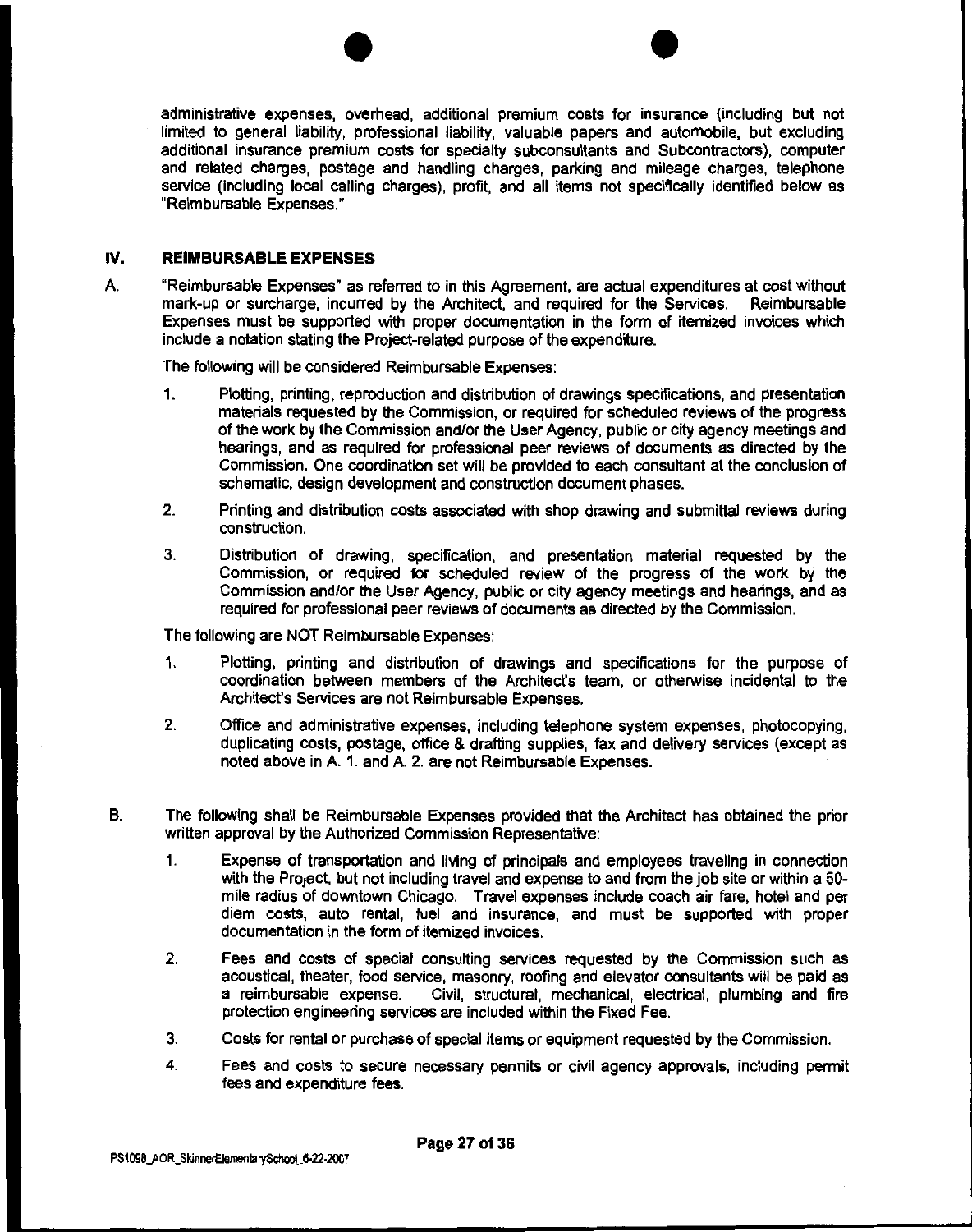- $\bullet$ 5. Costs of surveys, geotechnical and environmental technical testing and reports.
- 6. Other direct costs of the Project may be approved as a Reimbursable Expense by Commission's Authorized Representative provided that written approval is obtained in advance of incurring the expense and provided that the expense is to be reimbursed on a Lump Sum basis.
- C. Reimbursable Expenses shall not exceed \$58,000.00 except as approved by the Commission in the form of an Amendment issued in accordance with Section 4.13 of this Agreement

#### V. METHOD OF PAYMENT

1. Invoices. Once each month, the Architect will submit an invoice to the Commission for Services performed during the preceding month with the exception of Project Close-out phase services that will be paid in one lump sum after the completion Date of Services.

Each invoice must be supported with such reasonable detail and data as the Commission may require, including detail and data related to Subconsultant costs. In accordance with the terms of the Agreement, the Architect must maintain complete documentation of all costs incurred for review and audit by the Commission or its designated audit representative(s). Each invoice must be submitted in the format directed by the Commission. Invoices must be accompanied by a progress report in a format acceptable to the Commission. Such progress report must identify any variances from budget or schedule and explain and the reasons for such variances.

- 2. Payment will be processed within 30 days after Commission receives an acceptable invoice from the Architect.
- 3. Invoice Disputes. If the Commission disputes certain items in the Architect's invoices, the amount not disputed will be paid in full. The amount in question must be resolved in accordance with the Claim and Disputes provisions of this Agreement.

#### VI. INVOICING

The Architect will submit one original of its monthly invoice to the Authorized Commission Representative for approval.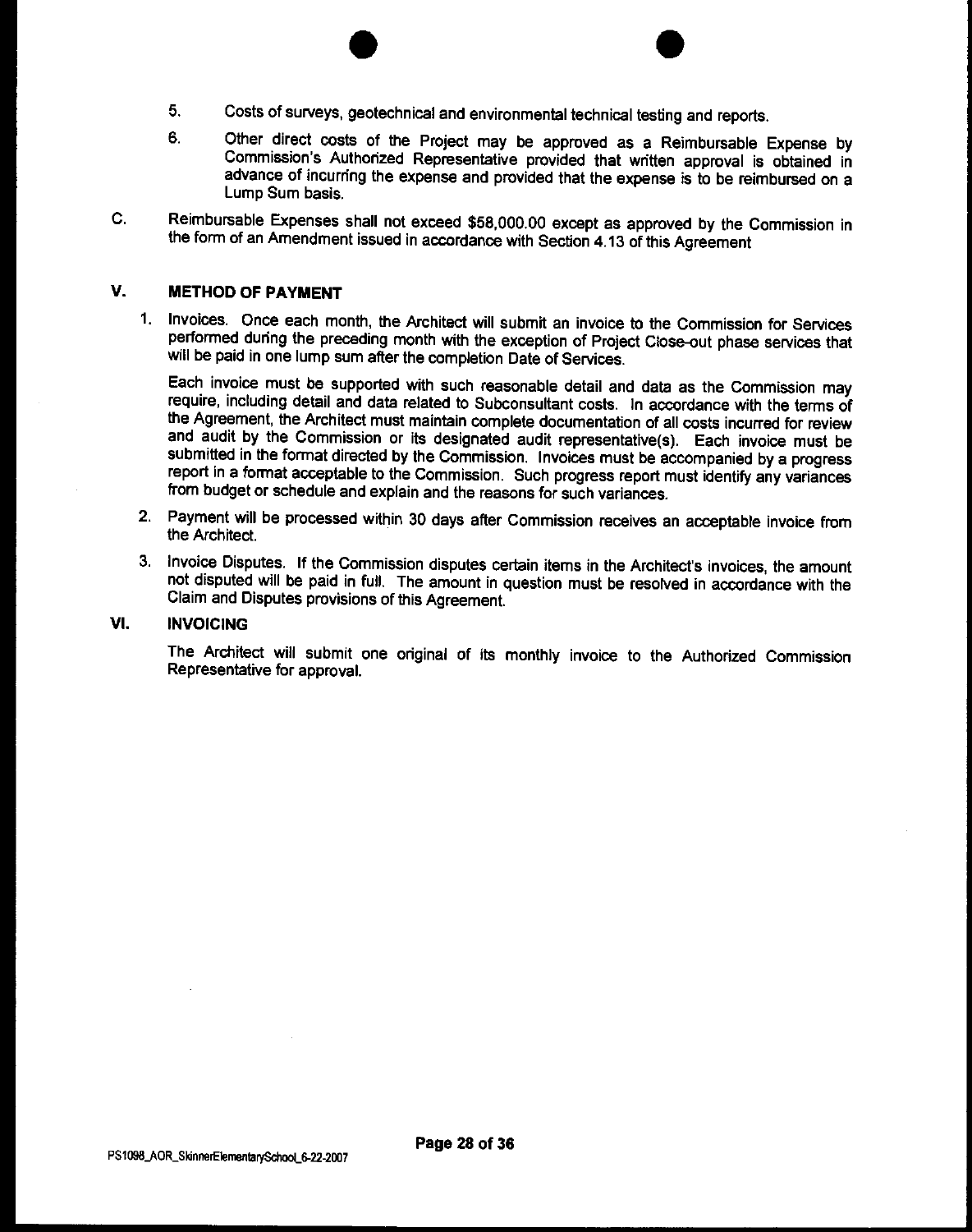# • SCHEDULE E INSURANCE REQUIREMENTS • Schroeder Murchie Niemiec Gazda-Auskalnis Architects, Ltd. PS1098

The Architect must provide and maintain at Architect's own expense, until expiration or termination of the Agreement and during the time period following expiration if Architect is required to return and perform any additional work, the insurance coverage and requirements specified below, insuring all operations related to the Agreement.

#### E.1. INSURANCE TO BE PROVIDED

#### E.1.1. Workers' Compensation and Employers Liability

Workers' Compensation Insurance, as prescribed by applicable law covering all employees who are to provide a service under the Agreement and Employers Liability coverage with limits of not less than \$100.000 each accident or illness.

#### E.1.2. Commercial General Liability (Primary and Umbrella)

Commercial General Liability Insurance or equivalent with limits of not less than \$2.000.000 per occurrence for bodily injury, personal injury, and property damage liability. Coverage must include the following: All premises and operations, products/completed operations, separation of insureds, defense, and contractual liability (with no limitation endorsement). The Commission of Chicago and the Board of Education of the City of Chicago must be named as additional insureds on a primary, non-contributory basis for any liability arising directly or indirectly from the work.

Subcontractors performing work for Architect must maintain limits of not less than \$1,000.000 per occurrence with the same terms herein

#### E.1.3. Automobile Liability (Primary and Umbrella)

When any motor vehicles (owned, non-owned and hired) are used in connection with work to be performed, the Architect must provide Automobile Liability Insurance, with limits of not less than \$2,000,000 per occurrence for bodily injury and property damage. The Commission of Chicago and the Board of Education of the City of Chicago must be named as additional insureds on a primary, non-contributory basis.

Subcontractors performing work for the Architect must maintain limits of not less than \$1.000,000 per occurrence with the same terms herein

#### E.1.4. Professional Liability

When any Architect or Subcontractor, performs work in connection with the Agreement, Professional Liability Insurance will be maintained with limits of not less than \$2,000,000 covering acts, errors, or omissions. Coverage must include contractual liability. When policies are renewed or replaced, the policy retroactive date must coincide with, or precede the, start of work on the Agreement. A claims-made policy, which is not renewed or replaced, must have an extended reporting period of 2 years.

Subcontractors performing work for the Architect must maintain limits of not less than \$1.000.000 per occurrence with the same terms herein

#### E.1.5 Property

The Architect is responsible for all loss or damage to the Commission and/or the Board of Education of the City of Chicago property at full replacement cost. The Architect is responsible for all loss or damage to personal property (including but not limited to materials, equipment, tools, and supplies) owned, rented, or used by Architect only if the loss or damage to such property was caused by the Architect's own negligence.

#### E.1.6 Valuable Papers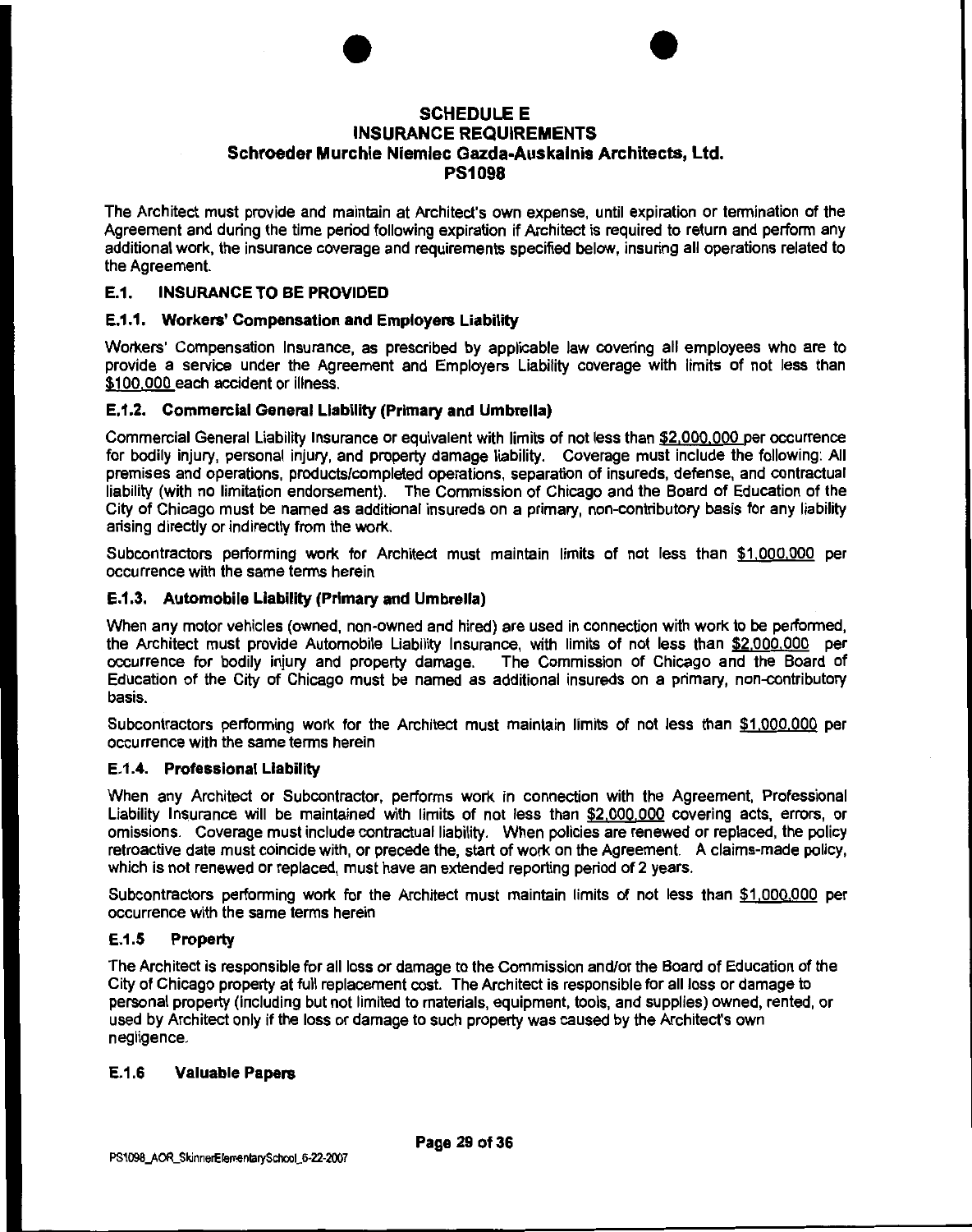$\bullet$   $\bullet$ When any plans, designs, drawings, specifications, data, media, and documents are produced or used under this Agreement, Valuable Papers Insurance will be maintained in an amount to insure against any loss whatsoever, and will have limits sufficient to pay for the re-creation and reconstruction of such records.

#### **E.2. ADDITIONAL REQUIREMENTS**

The Architect must furnish the Public Building Commission Procurement Department, Richard J. Daley Center, Room 200, Chicago, IL 60602, original Certificates of Insurance, or such similar evidence, to be in force on the date of this Agreement, and Renewal Certificates of Insurance, or such similar evidence, if any insurance policy has an expiration or renewal date occurring during the term of this Agreement. The Architect must submit evidence of insurance to the Commission before award of Agreement The receipt of any certificate does not constitute agreement by the Commission that the insurance requirements in the Agreement have been fully met or that the insurance policies indicated on the certificate are in compliance with all Agreement requirements. The failure of the Commission to obtain certificates or other insurance evidence from Architect is not a waiver by the Commission of any requirements for the Architect to obtain and maintain the specified insurance. The Architect will advise all insurers of the Agreement provisions regarding insurance. Non-conforming insurance does not relieve Architect of the obligation to provide insurance as specified in this Agreement. Nonfulfillment of the insurance conditions may constitute a breach of the Agreement, and the Commission retains the right to stop work until proper evidence of insurance is provided, or the Agreement may be terminated.

The Commission reserves the right to obtain copies of insurance policies and records from the Architect and/or its subcontractors at any time upon written request.

The insurance must provide for 60 days prior written notice to be given to the Commission if coverage is substantially changed, canceled, or non-renewed.

Any deductibles or self-insured retentions on referenced insurance coverage must be borne by Architect.

The Architect agrees that insurers waive their rights of subrogation against the Commission and the Board of Education of the City of Chicago and their respective Board members, employees, elected officials, agents, or representatives.

If Architect is a joint venture or limited liability company, the insurance policies must name the joint venture or limited liability company as a named insured.

The coverage and limits furnished by Architect in no way limit the Architect's liabilities and responsibilities specified within the Agreement or by law.

Any insurance or self-insurance programs maintained by the Commission and the Board of Education of the City of Chicago do not contribute with insurance provided by the Architect under the Agreement.

The required insurance to be carried is not limited by any limitations expressed in the indemnification language in this Agreement or any limitation placed on the indemnity in the Agreement given as a matter of law.

The Architect must require all its subcontractors to provide the insurance required in this Agreement, or Architect may provide the coverage for its subcontractors. All its subcontractors are subject to the same insurance requirements of Architect unless otherwise specified in this Agreement. Architect may request to be named as an additional insured on the Project general contractor's Commercial General Liability policy provided that the Architect must be responsible for payment of any additional premium demonstrated by the Project's general contractor and the Architect is solely responsible for monitoring Project general contractor's compliance with Architect's status as additional insured.

If Architect or its subcontractors desires additional coverage, the party desiring the additional coverage is responsible for the acquisition and cost.

The Commission's Risk Management Department maintains the rights to modify, delete, alter or change these requirements.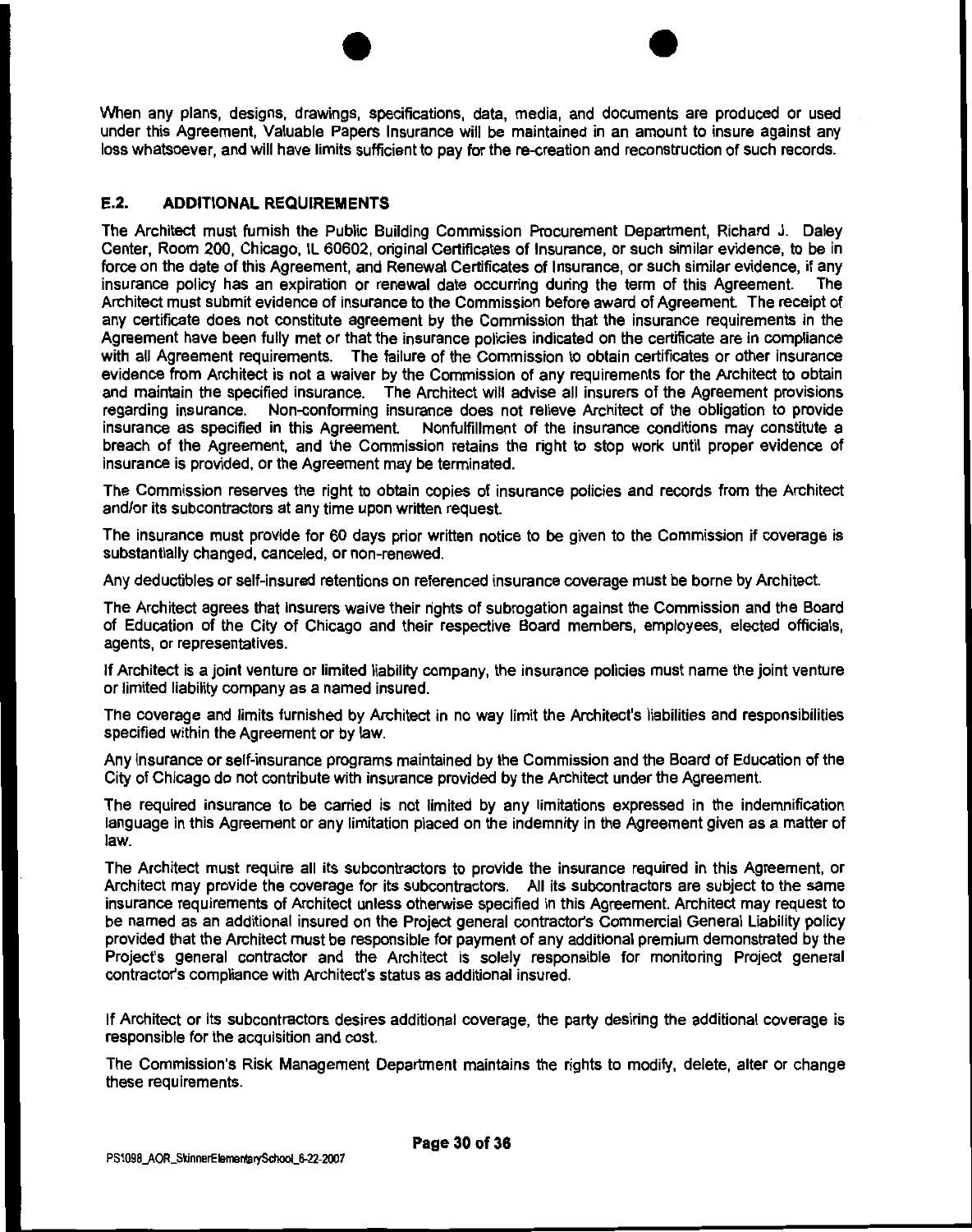**SCHEDULE F** 

•

 $\mathcal{A}$ 

•

 $\mathcal{L}^{\text{max}}_{\text{max}}$ 

#### **KEY PERSONNEL**

Skinner Elementary School CHICAGO, ILLINOIS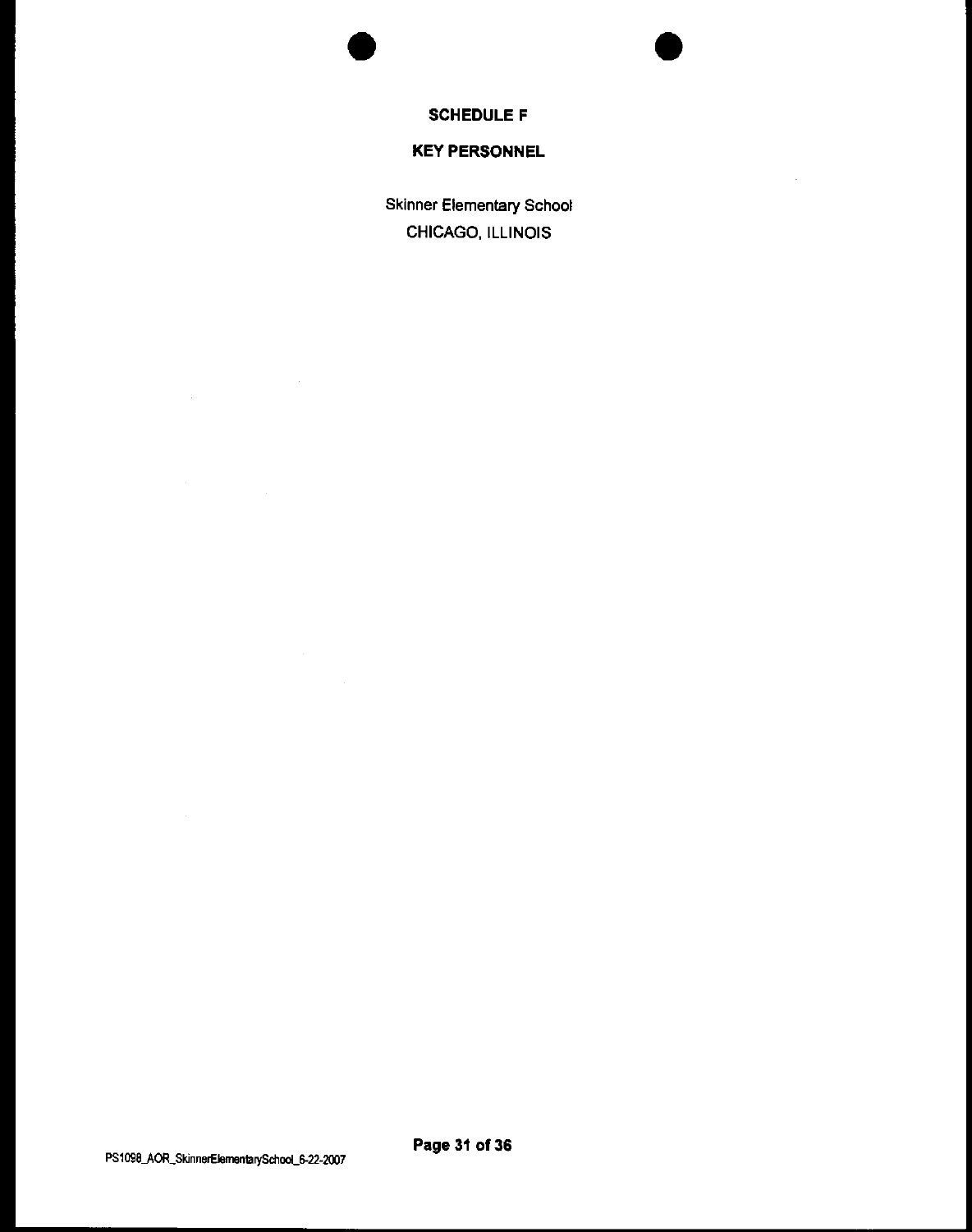# **SCHEDULEG**

•

•

#### **OTHER CONDITIONS**

Skinner Elementary School

CHICAGO, ILLINOIS

**NONE** 

 $\hat{\mathcal{A}}$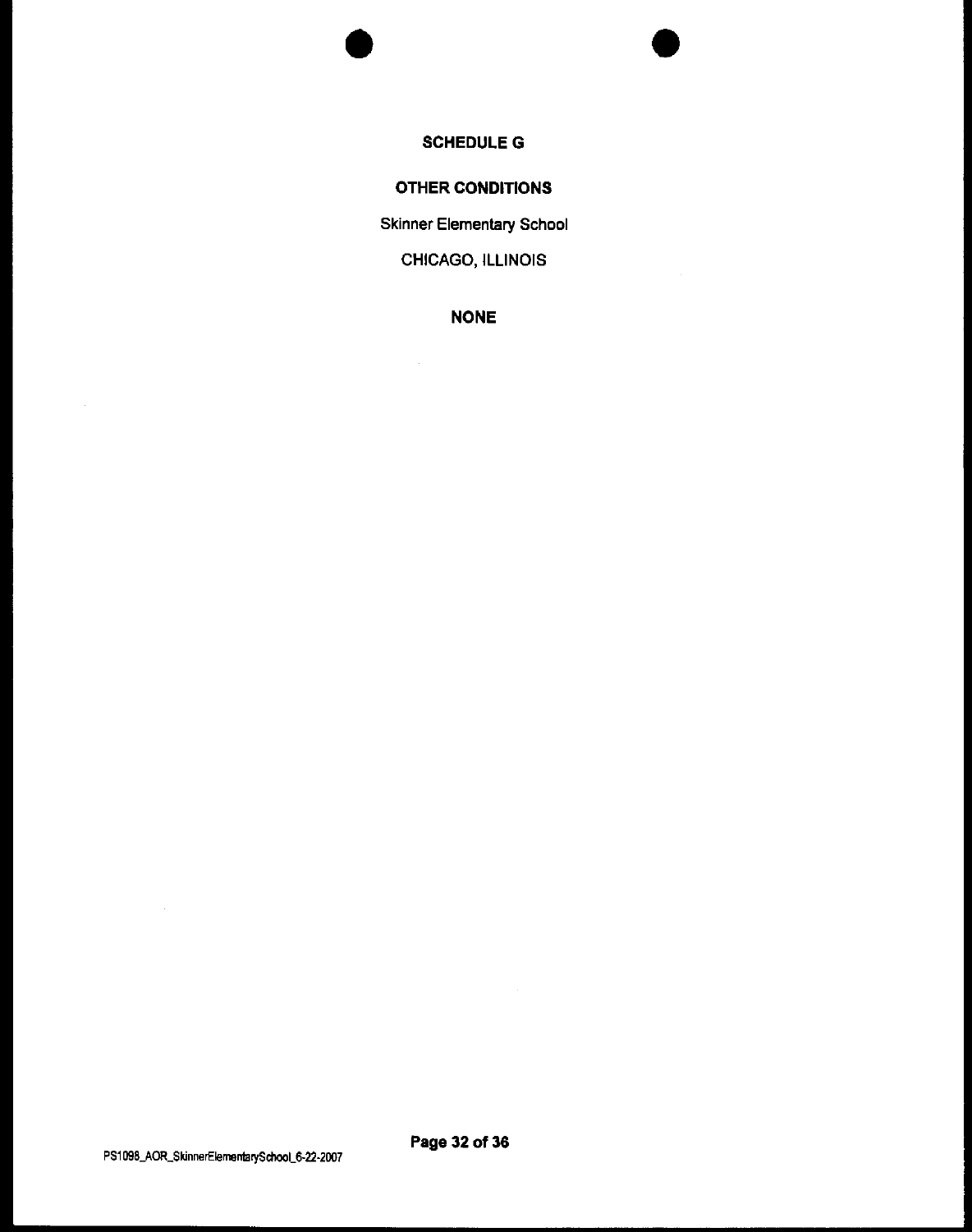



 $\bar{z}$ 

#### **EXHIBIT A**

#### **DISCLOSURE OF RETAINED PARTIES**

Skinner Elementary School CHICAGO, ILLINOIS

 $\sim$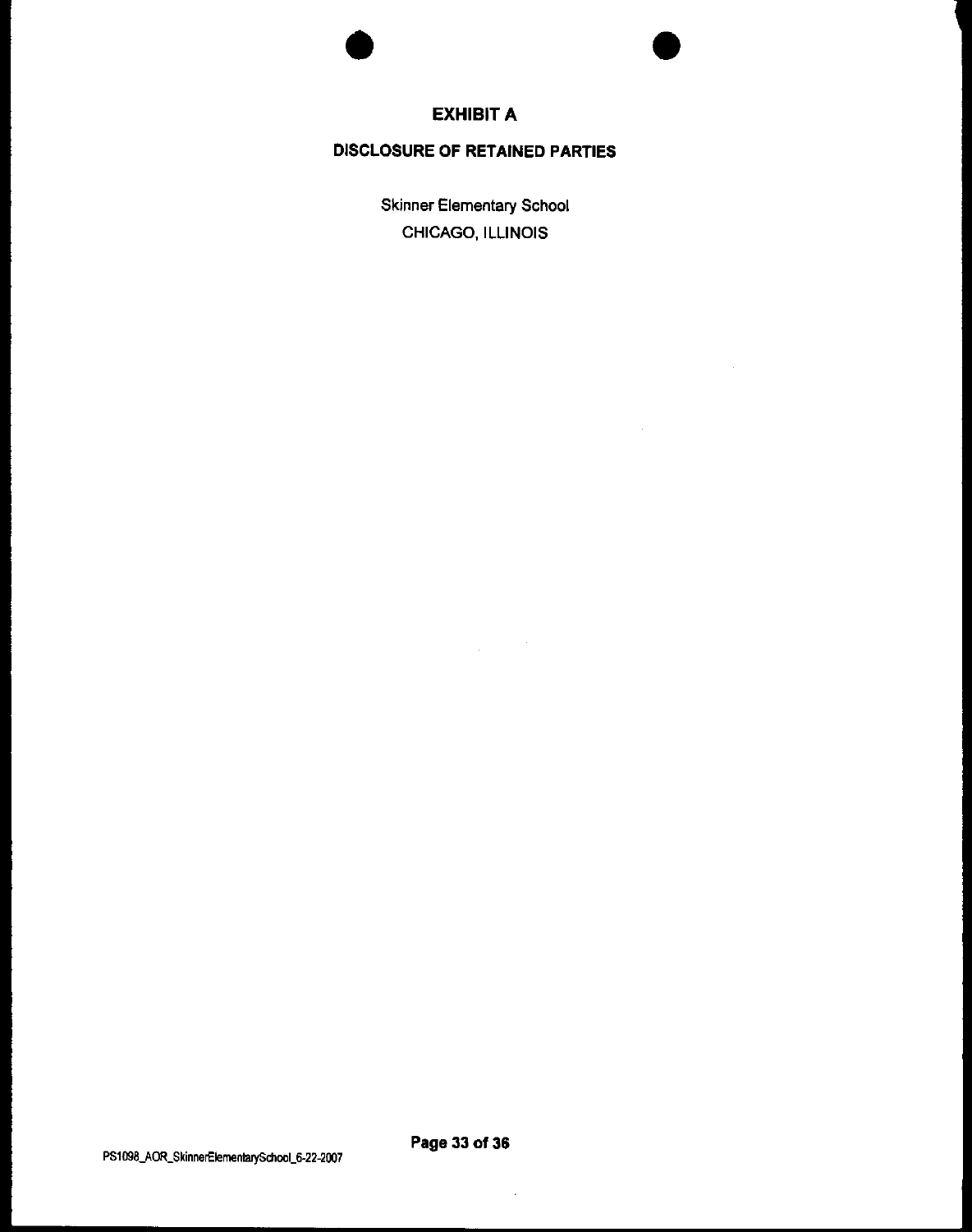# external and the Contract of RETAINED PARTIES Agreement PS1098

#### A. Definitions and Disclosure Requirements

- **1. As used herein, "Contractor" means a person or entity who has any contract or lease with the**  Public Building Commission of Chicago ("Commission").
- 2. Commission contracts and/or qualification submittals must be accompanied by a disclosure statement providing certain information about attorneys, lobbyists, consultants, subcontractors, and other persons whom the Contractor has retained or expects to retain with respect to the contract or lease. In particular, the Contractor must disclose the name of each such person, his or her business address, the name of the relationship, and the amount of fees paid or estimated to be paid. The Contractor is not required to disclose employees who are paid solely through the Contractor's regular payroll.
- 3. "Lobbyists" means any person (a) who for compensation or on behalf of any person other than himself undertake to influence any legislative or administrative action, or (b) any part of whose duties as an employee of another includes undertaking to influence any legislative or **administrative action.**

#### B. Certification

Contractor hereby certifies as follows:

- 1. This Disclosure relates to the following transaction:  $Prof$ **ess** |  $O|NA$  Sevvices Agreement Description or goods or services to be provided under Contract:  $\mathcal{F} \mathbb{S} \setminus \mathcal{O} \mathcal{P}$ **Elementary School** Skimmar SELVICRE tor Mark Name of Contractor: Schvoeder Wive 2. EACH AND EVERY attorney, lobbyist, accountant, consultant, subcontractor, or other person
- 3. retained or anticipated to be retained by the Contractor with respect to or in connection with the contract or lease is listed below. Attach additional pages if necessary. NOTE: You must include information about certified MBE/WBEs you have retained or anticipate retaining, even if you have already provided that information elsewhere in the contract documents.

| Retained Parties<br>Retained Parties: See attached |                         |                                                              |                                              |
|----------------------------------------------------|-------------------------|--------------------------------------------------------------|----------------------------------------------|
| Name                                               | <b>Business Address</b> | Relationship<br>(Attorney, Lobbyist,<br>Subcontractor, etc.) | Fees (indicate whether<br>paid or estimated) |
|                                                    |                         |                                                              |                                              |
|                                                    |                         |                                                              |                                              |
|                                                    |                         |                                                              |                                              |
|                                                    |                         |                                                              |                                              |

Check Here If No Such Persons Have been Retained or Are Anticipated To Be Retained: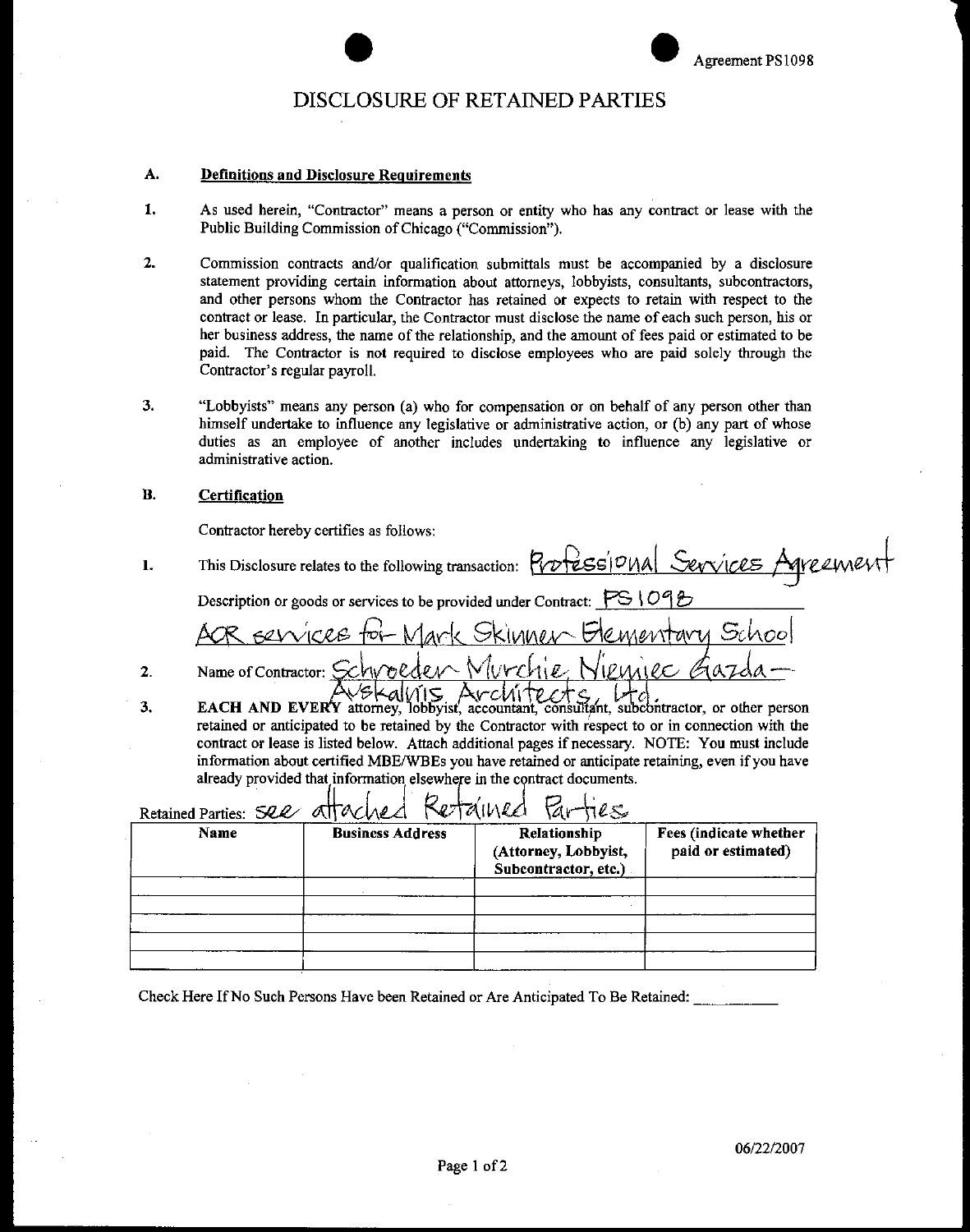#### **Retained Parties for Contract Number PS1098:**

| <b>Name</b>                | <b>Business Address</b>     | <b>Relationship</b>        | Fees      |
|----------------------------|-----------------------------|----------------------------|-----------|
| <b>HJKessler (WBE)</b>     | 3702 N. Pine Grove, #3A     | <b>LEED Consultant</b>     | \$42,000  |
|                            | Chicago, illinois 60613     |                            | estimated |
| Nia Architects (MBE)       | 1130 S. Wabash Avenue, #200 | Site Preparation           | \$91,000  |
|                            | Chicago, Illinois 60605     | Consultant                 | estimated |
| Terra Engineering (WBE)    | 505 N. LaSalle Drive        | <b>Civil Engineering</b>   | \$34,100  |
|                            | Chicago, Illinois 60610     |                            | estimated |
| Site Design Group (MBE)    | 888 S. Michigan Avenue      | Landscape                  | \$30,000  |
|                            | Chicago, Illinois 60605     | Architecture               | estimated |
| Matrix Engineering (MBE)   | 33 W. Jackson Boulevard     | <b>Structural</b>          | \$160,000 |
|                            | Chicago, Illinois 60604     | Engineering                | estimated |
| HMS Engineering (MBE)      | 230 S. Wetmore Avenue       | <b>HVAC &amp; Plumbing</b> | \$194,000 |
|                            | Lombard, Illinois 60148     | Engineering                | estimated |
| Jose de Avila & Associates | 6611 North Avenue           | Electrical                 | \$97,000  |
| (MBE)                      | Oak Park, Illinois 60302    | Engineering                | estimated |
| The Concord Group          | 161 N. Clark Street, #2050  | <b>Cost Estimating</b>     | \$50,000  |
|                            | Chicago, Illinois 60601     |                            | estimated |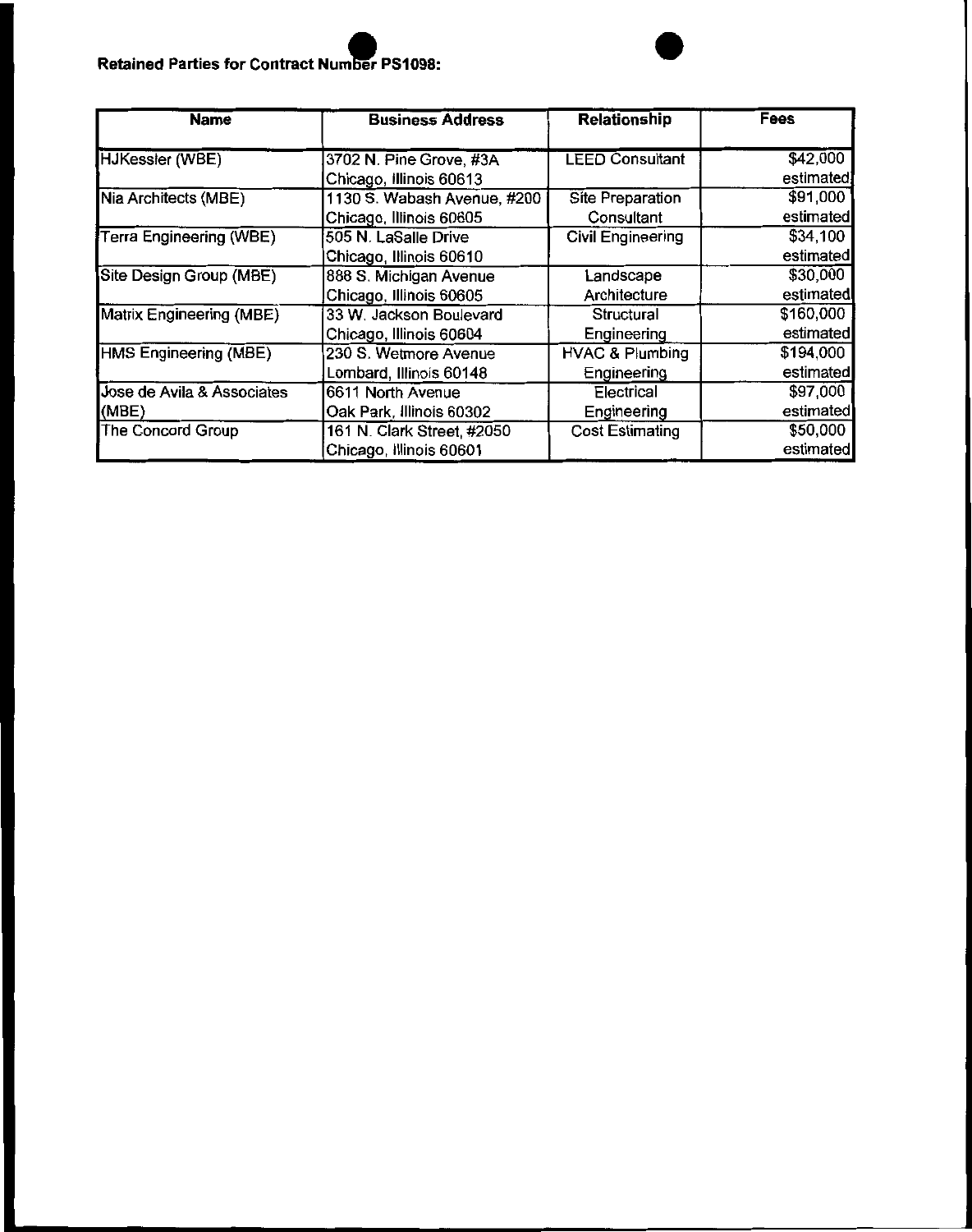# external results and the CISCLOSURE OF RETAINED PARTIES

- **4.** The Contractor understands and agrees as follows:
	- a. The information provided herein is a material inducement to the Commission execution of the contract or other action with respect to which this Disclosure of Retained Parties form is being executed, and the Commission may rely on the information provided herein. Furthermore, if the Commission determines that any information provided herein **is false, incomplete, or inaccurate, the Commission may terminate the contract or other**  transaction, terminate the Contractor's participation in the contract or other transactions with the Commission.
	- b. If the Contractor is uncertain whether a disclosure is required, the Contractor must either ask the Commission's Representative or his or her manager whether disclosure is required or make the disclosure.
	- c. This Disclosure of Retained Parties form, some or all of the information provided herein, and any attachments may be made available to the public on the Internet, in response to a Freedom of Information Act request, or otherwise. The Contractor waives and releases any possible rights or claims it may have against the Commission in connection with the public release of information contained in the completed Disclosure of Retained Parties form and any attachments.

Under penalty of perjury. I certify that I am authorized to execute this Disclosure of Retained Parties on behalf of the Contractor and that the information disclosed herein is true and complete.

Name (Type or Print) Title

Date

Subscribed and sworn to before me

 $\frac{1}{256}$  **day** of  $\frac{July}{2007}$ Notary Public<sup>1</sup> NELlY **PEREZ**  OFFICIAL SEAL **Notary Pubhc, State of llllno1s My Comm1ss1on Exprres**  Aplll 04, 2009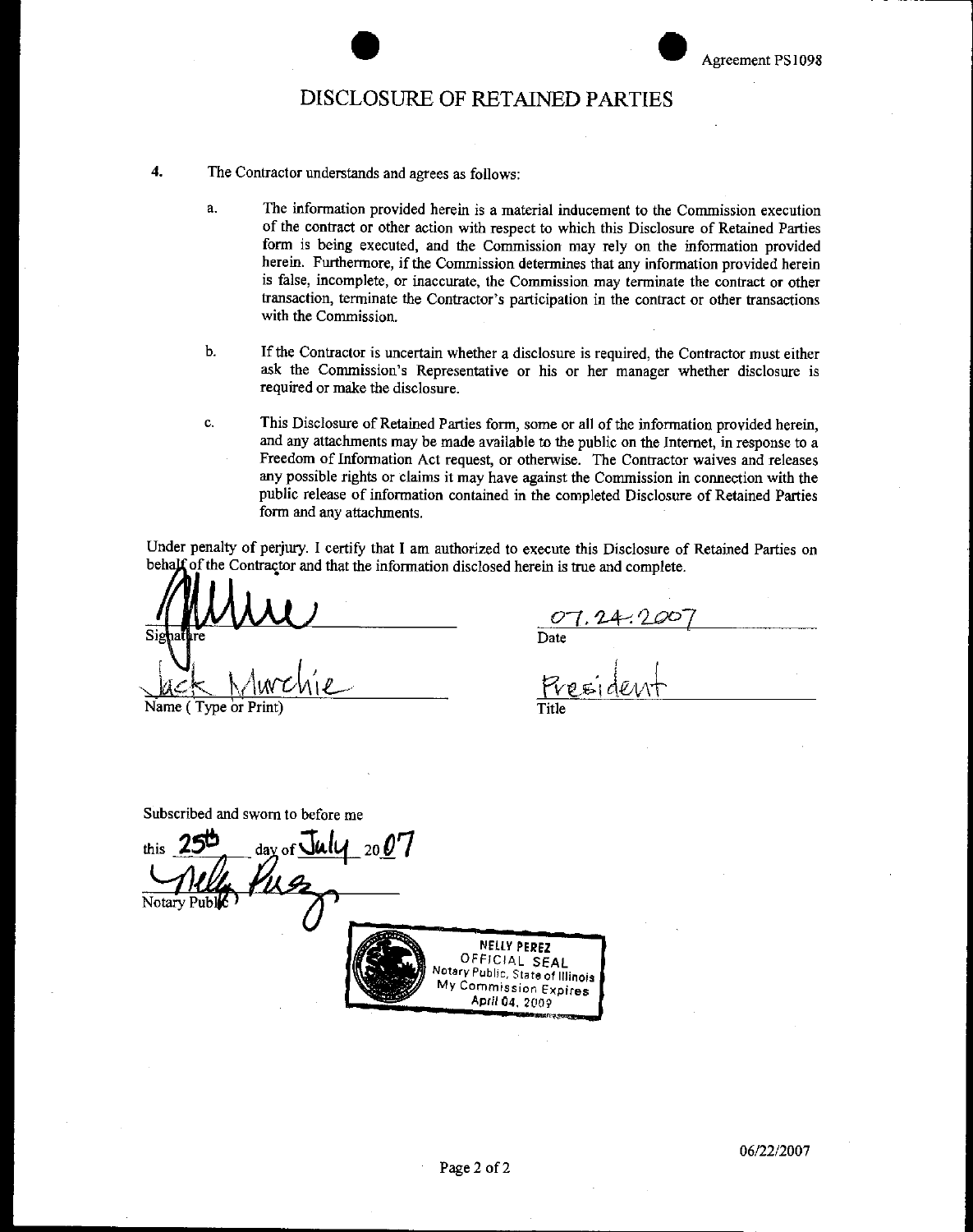

#### **EXHIBIT B**

•

# **DISCLOSURE AFFIDAVIT**

Skinner Elementary School

CHICAGO, ILLINOIS

PS1098\_AOR\_SkinnerElementaiySchool\_6-22-2007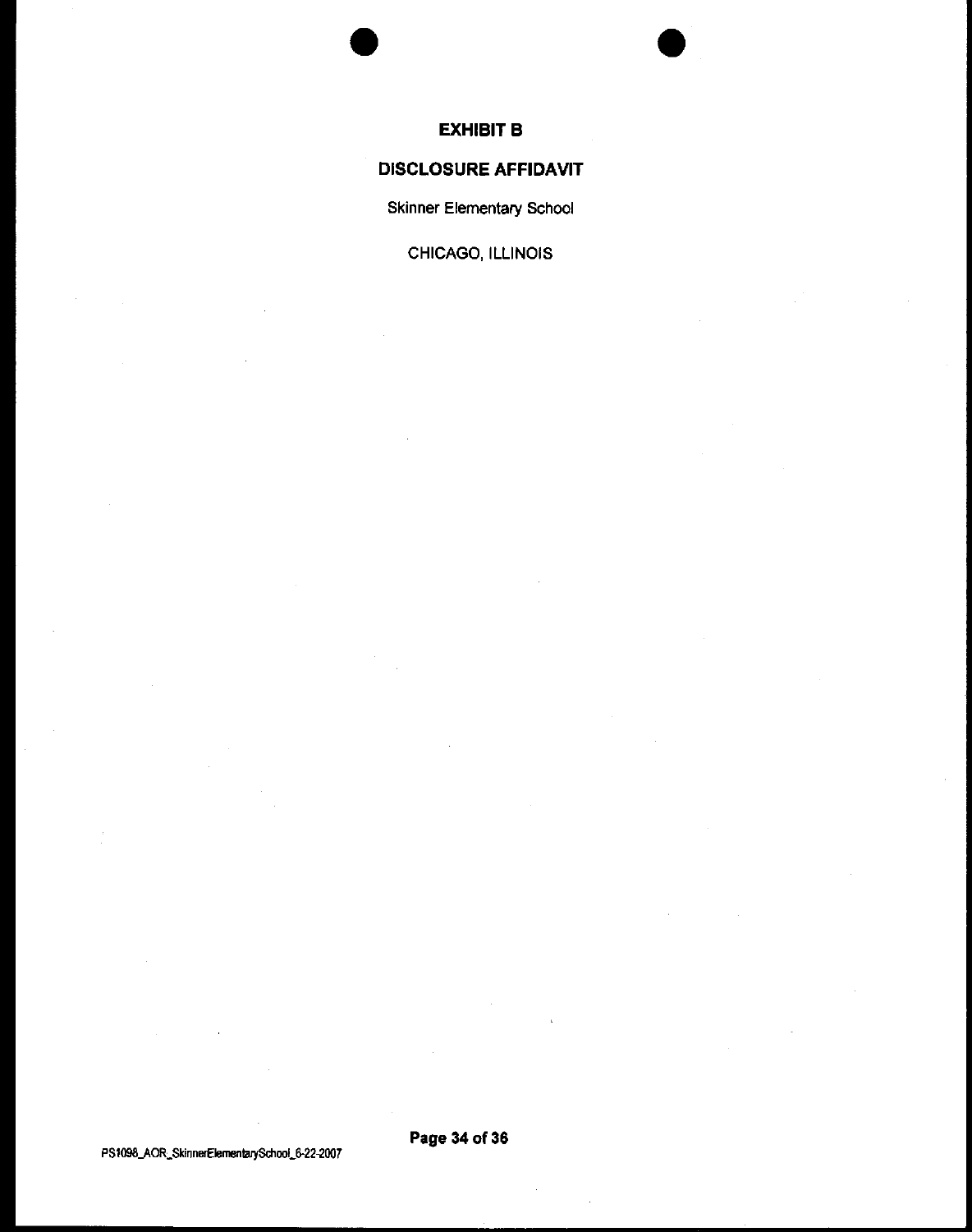# Date: 07, 24

#### **DISCLOSURE AFFIDAVIT**

| Name: Schroeder Murchie Niemiec Gazda-Auskalnis Architects                                  |  |
|---------------------------------------------------------------------------------------------|--|
| Address: 936 W, Huron Street                                                                |  |
| Telephone No.: $3(2, 814, 2355)$                                                            |  |
| Federal Employer I.D. #: $\frac{2}{6} - \frac{7}{4} - 1 - \frac{202}{5}$ social Security #: |  |

Nature of Transaction:

[ ] Sale or purchase of land [ ] Construction Contract MProfessional Services Agreement ( ] Other

Instructions: FOR USE WITH ANY OF THE ABOVE TRANSACTIONS. Any firm proposing one of the above transactions with the Public Building Commission of Chicago must complete this Disclosure Affidavit. Please note that in the event the Contractor is a joint venture, the joint venture and each of the joint venture partners must submit a completed Disclosure Affidavit.

The undersigned *Jack Murch*le, as *President*  $(Name)$ and on behalf of  $\theta$  m tv actor

("Bidder/ Proposer" or "Contractor") having been duly sworn under oath certifies that:

#### **I. DISCLOSURE OF OWNERSHIP INTERESTS**

Pursuant to Resolution No. 5371 of the Board of Commissioners of the Public Building Commission of Chicago, all bidders/proposers shall provide the following information with their bid/proposal. If the question is not applicable, answer "NA". If the answer is none, please answer "none".

| Bidder/Proposer/Contractor is a: X Corporation |                         | $[1]$ LLC                     |
|------------------------------------------------|-------------------------|-------------------------------|
|                                                | f ] Partnership         | $[1]$ LLP                     |
|                                                | [ ] Joint Venture       | [] Not-for-Profit Corporation |
|                                                | [ ] Sole Proprietorship | $\lceil$ 1 Other              |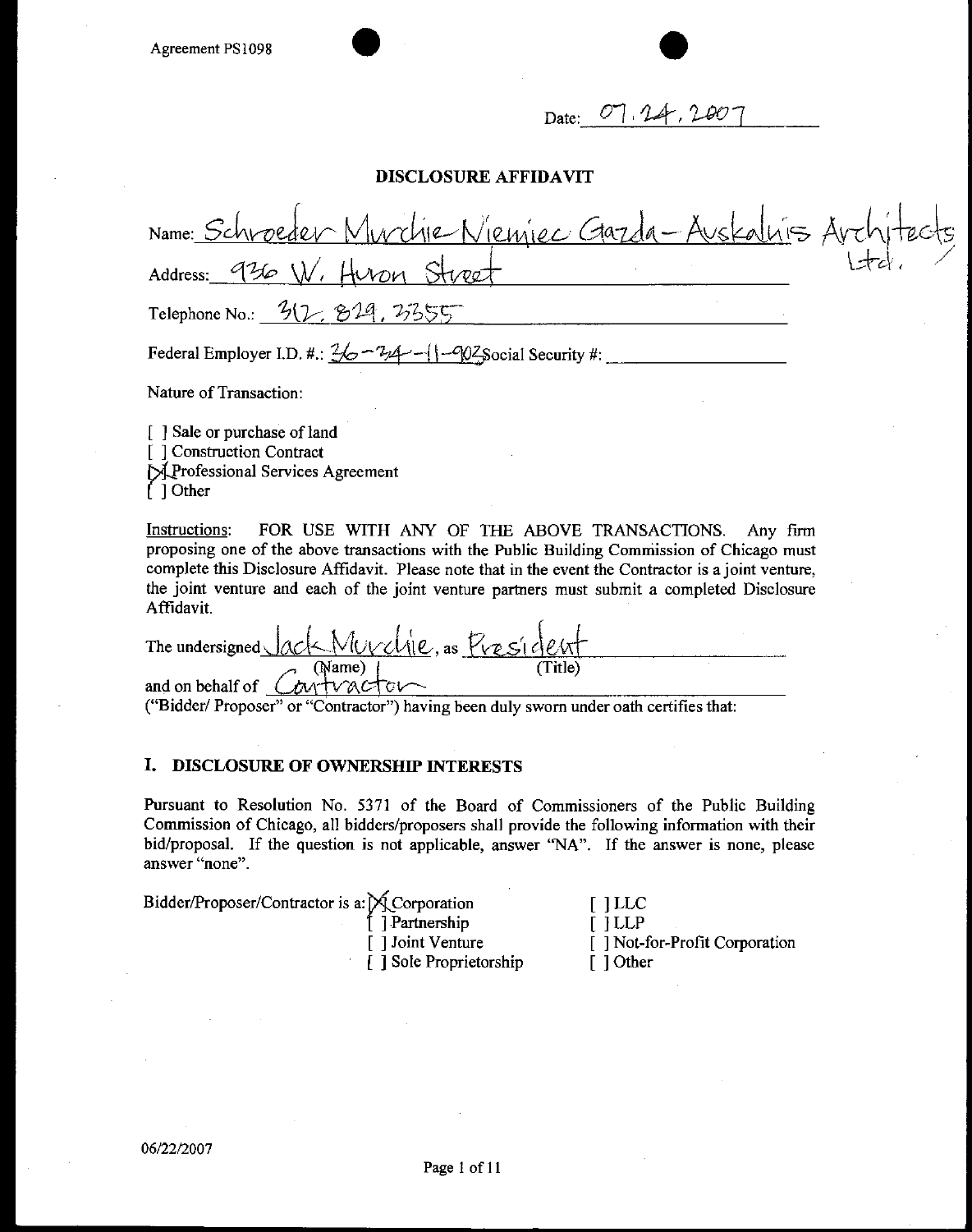#### **SECTION 1.**

#### FOR PROFIT CORPORATION OR LIMITED LIABILITY COMPANY (LLC)

- a. State of Incorporation or organization 1 <u>l U.O</u> 1 '--'l \$"---------------
- b. Authorized to do business in the State of Illinois: Yes  $M$  No [ ]
- c. Names of all officers of corporation or LLC (or attach list):

Names of all directors of corporation (or attach list):



d. If the corporation has fewer than 100 shareholders indicate here or attach a list of names and addresses of all shareholders and the percentage interest of each.



e. If the corporation has 100 or more shareholders, indicate here or attach a list of names and addresses of all shareholders owning shares equal to or in excess of seven and one-half percent (7.5%) of the proportionate ownership of the corporation and indicate the percentage interest of each.

| Name (Print or Type) | Address | Ownership<br>Interest<br>$\%$ |
|----------------------|---------|-------------------------------|
|                      |         | $\%$                          |
|                      |         | %                             |

f. For LLC's, state whether member-managed or identify managing member: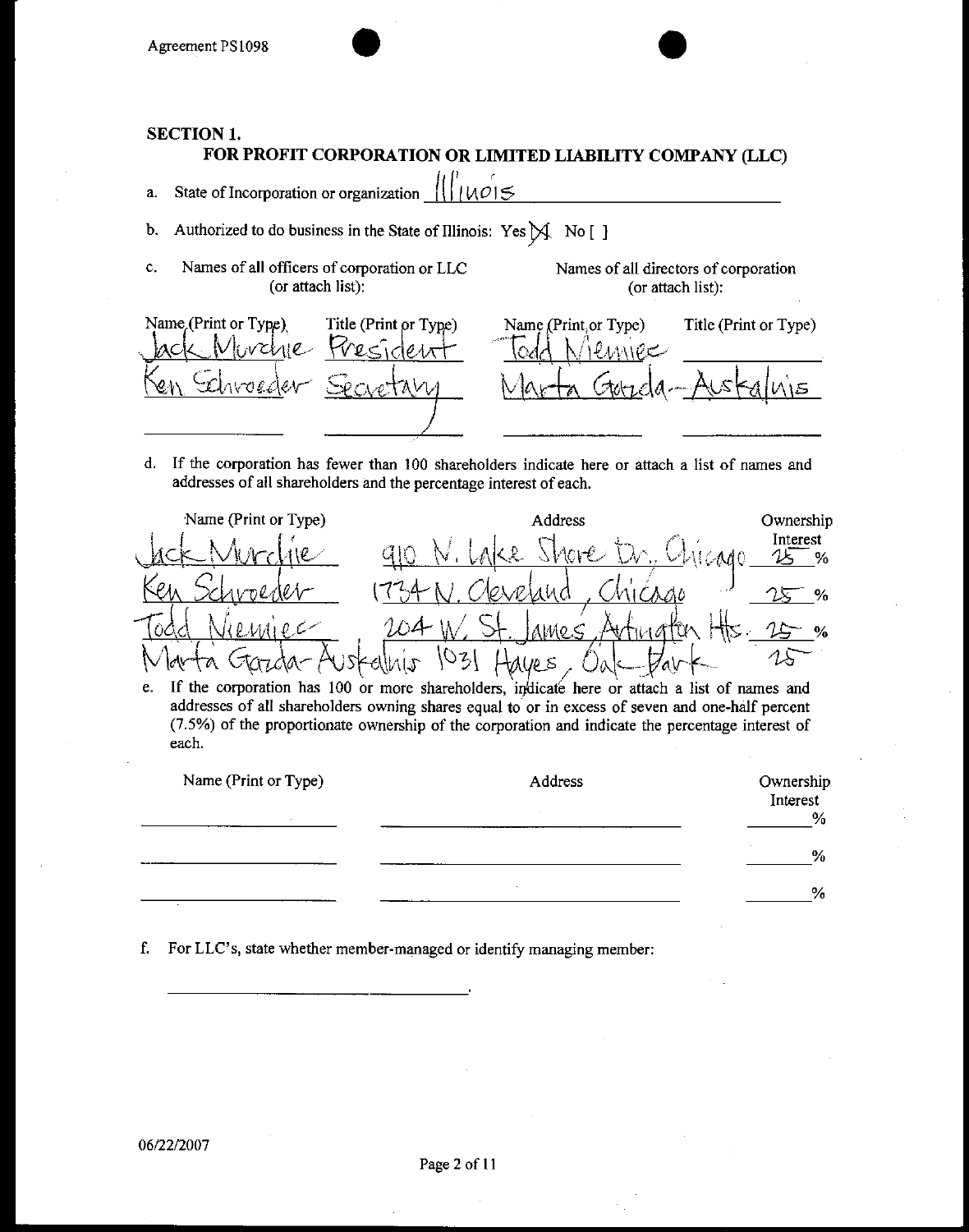g. For LLC's identify each member:

| Name (Print or Type) | Address | Ownership<br>Interest<br>% |
|----------------------|---------|----------------------------|
|                      |         | $\frac{1}{2}$              |
|                      |         | %                          |

h. Is the corporation or LLC owned partially or completely by one or more other corporations or legal entities?

Yes [ ] No [ ]

If "yes" provide the above information, as applicable, for each such corporation or entity.

#### **SECTION 2. PARTNERSHIPS**

a. If the bidder/proposer or Contractor is a partnership, indicate the name of each partner and the percentage of interest of each therein. Also indicate, if applicable, whether general partner (GP) or limited partner (LP)

| Name of Partners (Print or Type) | Percentage Interest |  |
|----------------------------------|---------------------|--|
| $\sim$                           | %                   |  |
|                                  | %                   |  |
|                                  | %                   |  |

#### **SECTION 3. SOLE PROPRIETORSHIP**

- a. The bidder/proposer or Contractor is a sole proprietorship and is not acting in any representative capacity on behalf of any beneficiary: Yes  $\lceil \cdot \rceil$  No  $\lceil \cdot \rceil$ IfNO, complete items b. and c. of this Section 3.
- b. If the sole proprietorship is held by an agent(s) or a nominee(s), indicate the principal(s) for whom the agent or nominee holds such interest.

Name(s) of Principal(s). (Print or Type)

c. If the interest of a spouse or any other party is constructively controlled by another person or legal entity, state the name and address of such person or entity possessing such control and the relationship under which such control is being or may exercised.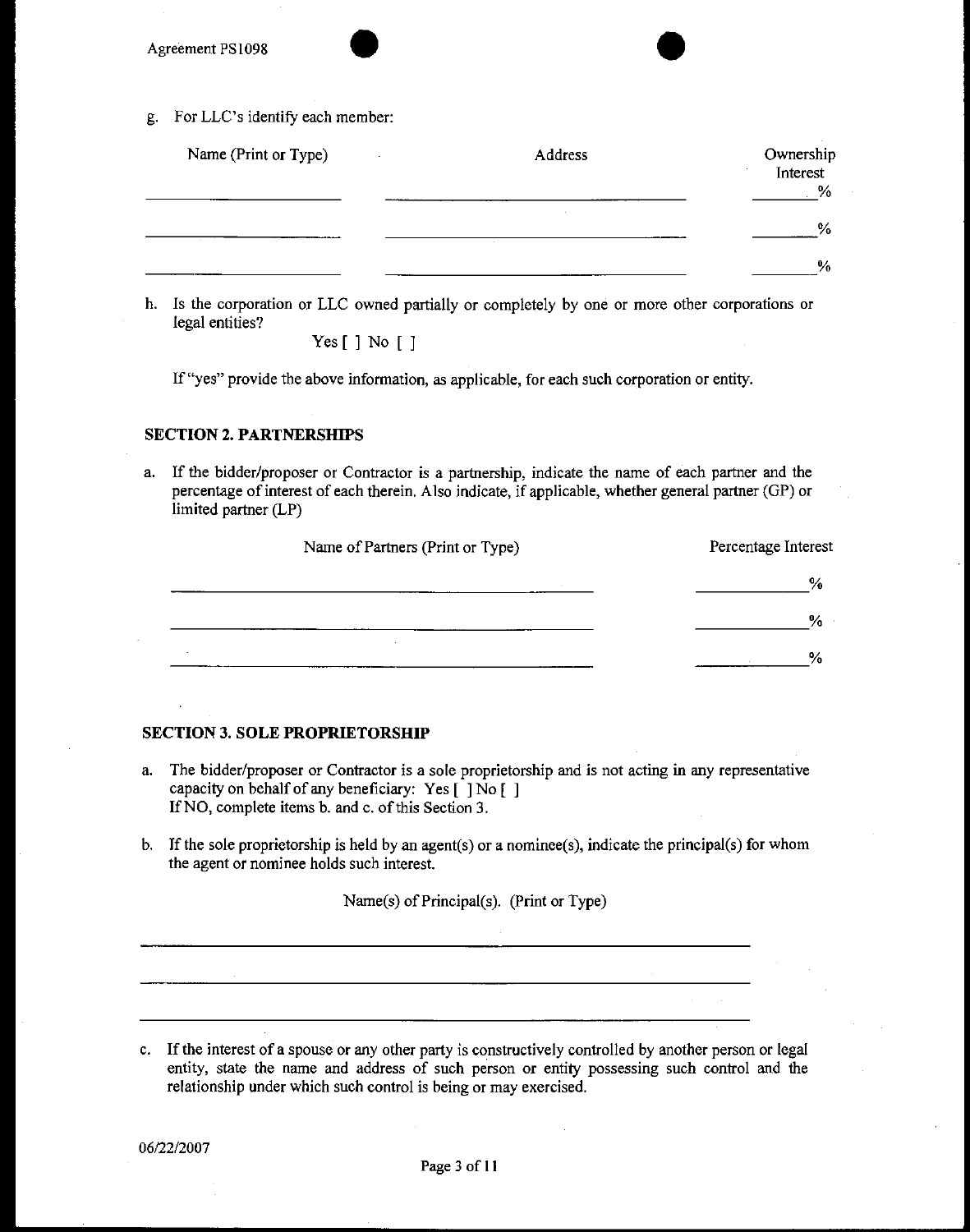| Name(s) | Address(es) |
|---------|-------------|
|         |             |
|         |             |

#### **SECTION 4. LAND TRUSTS, BUSINESS TRUSTS, EST ATES & OTHER ENTITIES**

If the bidder/proposer or Contractor is a land trust, business trust, estate or other similar commercial or legal entity, identify any representative, person or entity holding legal title as well as each beneficiary in whose behalf title is held including the name, address and percentage of interest of each beneficiary.

| Name(s)<br>$\sim$ | Address(es) |  |
|-------------------|-------------|--|
| <b>1999</b>       |             |  |
|                   |             |  |
|                   |             |  |
| $\overline{a}$    |             |  |

#### **SECTION 5. NOT-FOR-PROFIT CORPORATIONS**

a. State of incorporation  $\overline{\qquad \qquad }$ 

b. Name of all officers and directors of corporation (or attach list):

| Name (Print or Type) | Title (Print or Type) | Name (Print or Type) | Title (Print or Type) |
|----------------------|-----------------------|----------------------|-----------------------|
|                      |                       |                      |                       |
|                      |                       |                      |                       |
|                      |                       |                      |                       |
|                      |                       |                      | $\sim$                |
|                      |                       |                      |                       |

NOTE: The Public Building Commission of Chicago may require additional information from any entity or individual to achieve full disclosure relevant to the transaction. Further, any material change in the information required above must be provided by supplementing this statement at any time up to the time the Public Building Commission of Chicago takes action on the contract or other action requested of the Public Building Commission.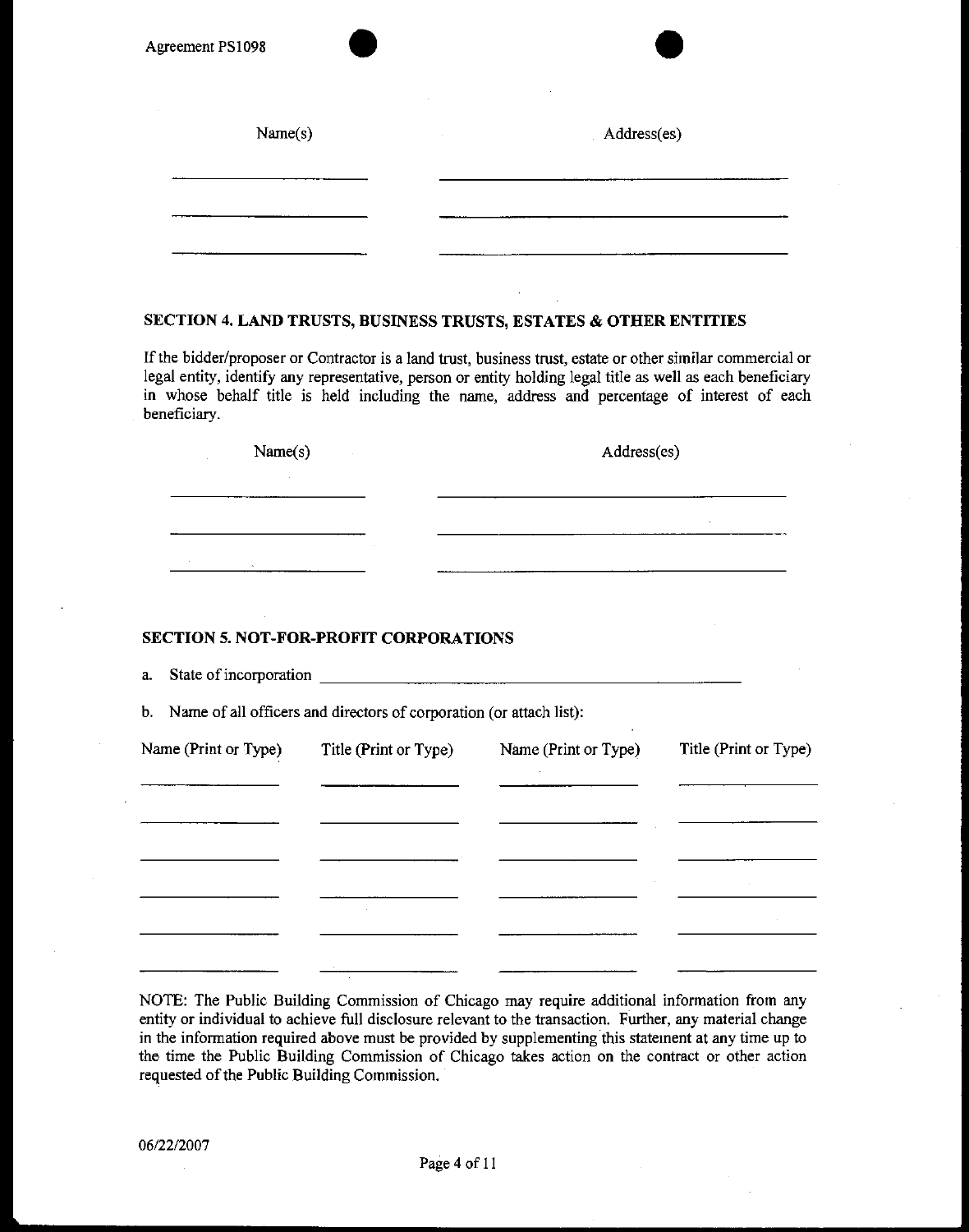#### **II. CONTRACTOR CERTIFICATION**

#### **A. CONTRACTOR**

- I. The Contractor, or any subcontractor to be used in the performance of this contract, or any affiliated entities of the Contractor or any such subcontractor, or any responsible official thereof, or any other official, agent or employee of the Contractor, any such subcontractor or any such affiliated entity, acting pursuant to the direction or authorization of a responsible official thereof has not, during a period of three years prior to the date of execution of this certification or if a subcontractor or subcontractor's affiliated entity during a period of three years prior to the date of award of the subcontract:
	- a. Bribed or attempted to bribe, or been convicted of bribery or attempting to bribe a public officer or employee of the City of Chicago, the State of Illinois, any agency of the federal government or any state or local government in the United States (if an officer or employee, in that officer's or employee's official capacity); or
	- b. Agreed or colluded, or been convicted of agreement or collusion among bidders or prospective bidders in restraint of freedom of competition by agreement to bid a fixed price or otherwise; or
	- c. Made an admission of such conduct described in  $l(a)$  or (b) above which is a matter of record but has not been prosecuted for such conduct.
- 2. The Contractor or agent, partner, employee or officer of the Contractor is not barred from contracting with any unit of state or local government as a result of engaging in or being convicted of bid-rigging<sup>2</sup> in violation of Section 3 of Article 33E of the Illinois Criminal Code of 1961, as amended (720 ILCS 5/33E-3), or any similar offense of any state or the United States which contains the same elements as the offense of bid-rigging during a period of five years prior to the date of submittal of this bid, proposal or response.<sup>3</sup>
- 3. The Contractor or any agent, partner, employee, or officer of the Contractor is not barred from contracting with any unit of state or local government as a result of engaging in or being convicted of bid-rotating<sup>4</sup> in violation of Section 4 of Article 33E of the Illinois Criminal Code of 1961, as amended (720 ILCS 5/33E-4), or any similar offense of any state or the United States which contains the same elements as the offense of bid-rotating.
- 4. The Contractor understands and will abide by all provisions of Chapter 2-56 of the Municipal Code entitled "Office of the Inspector General" and all provisions of the Public Building Commission Code of Ethics Resolution No.5339, as amended by Resolution No. 5371.
- ·s. The Contractor certifies to the best of its knowledge and belief, that it and its principals:
	- a. Are not presently debarred, suspended, proposed for debarment, declared ineligible, or voluntarily excluded from covered transactions by any federal, state or local department or agency.
	- b. Have not within a three-year period preceding this bid or proposal been convicted of or had a civil judgement rendered against them for: commission of fraud or a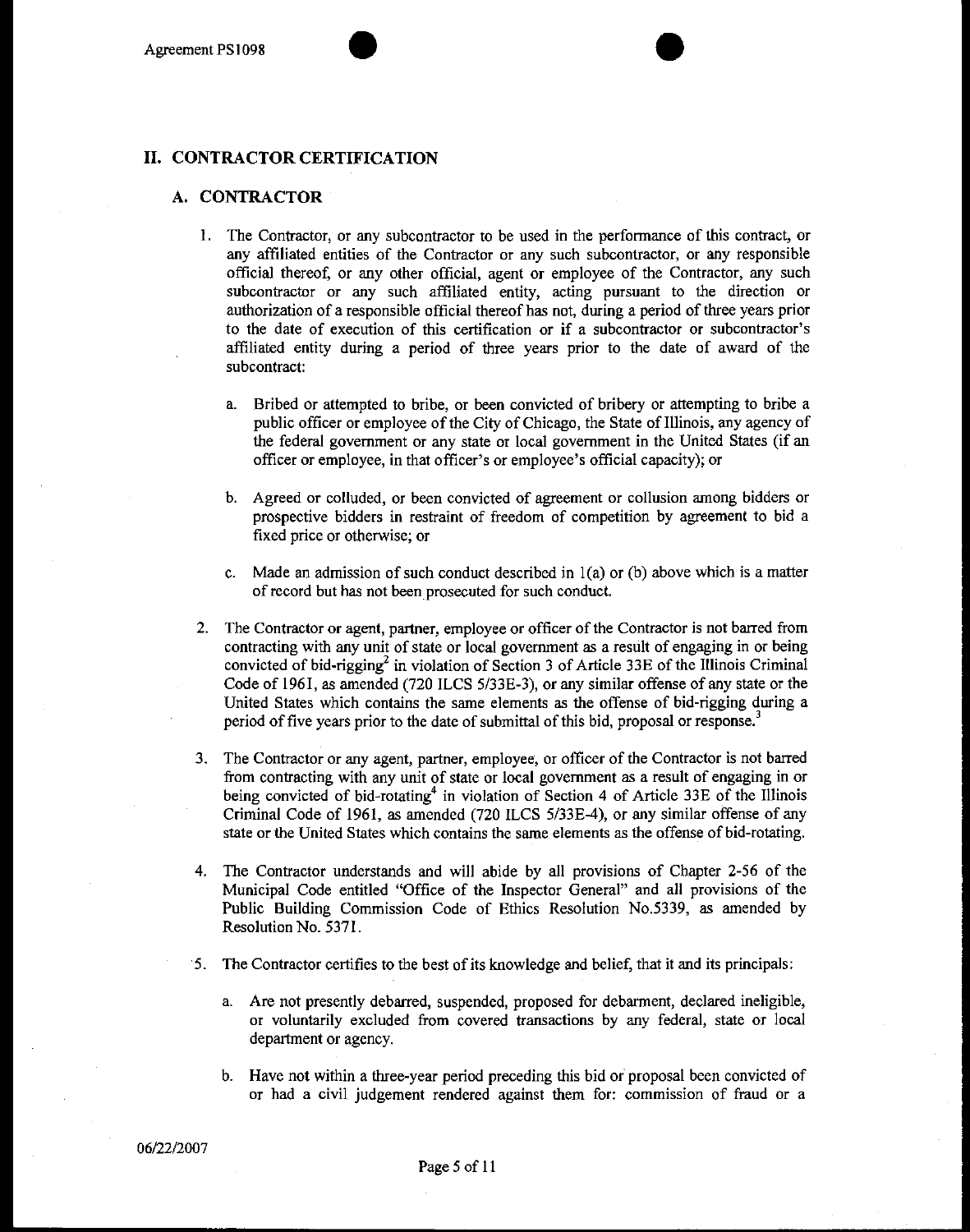criminal offense in cormection with obtaining, attempting to obtain, or performing a public (federal, state or local) transaction or contract under a public transaction; violation of federal or state antitrust statutes; commission of embezzlement, theft, forgery, bribery, falsification or destruction of records; making false statements; or receiving stolen property;

- c. Are not presently indicted for or otherwise criminally or civilly charged by a govermnental entity (federal, state or local) with commission of any of the offenses enumerated in paragraph (5)(b) above; and
- d. Have not within a three-year period preceding this bid or proposal had one or more public transactions (federal, state or local) terminated for cause or default.

#### **B. SUBCONTRACTOR**

- 1. The Contractor has obtained from all subcontractors being used in the performance of this contract or agreement, known by the Contractor at this time, certifications substantially in the form of Section 1 of this Disclosure Affidavit. Based on such certification(s) and any other information known or obtained by the Contractor, is not aware of any such subcontractor or subcontractor's affiliated entity or any agent, partner, employee or officer of such subcontractor or subcontractor's affiliated entity having engaged in or been convicted of (a) any of the conduct describe in Section II(A) (1)(a) or (b) of this certification; (b) bid-rigging, bid-rotating, or any similar offense of any state or the United States which contains the same elements as bid-rigging or bid-rotating, or having made an admission of guilt of the conduct described in Section II(A)(1)(a) or (b) which is matter of record but has/have not been prosecuted for such conduct.
- 2. The Contractor will, prior to using them as subcontractors, obtain from all subcontractors to be used in the performance of this contract or agreement, but not yet known by the Contractor at this time, certifications substantially in the form of this certification. The Contractor shall not, without the prior written permission of the Commission, use any of such subcontractors in the performance of this contract if the Contractor, based on such certifications or any other information known or obtained by Contractor, became aware of such subcontractor, subcontractor's affiliated entity or any agent, employee or officer of such subcontractor or subcontractor's affiliated entity having engaged in or been convicted of (a) any of the conduct describe in Section  $II(A)(1)(a)$  or (b) of this certification or (b) bid-rigging, bid-rotating or any similar offenses of any state or the United States which contains the same elements as bid-rigging or bid-rotating or having made an admission of guilt of the conduct described in Section  $II(A)(1)(a)$  or (b) which is a matter of record but has/have not been prosecuted for such conduct. The Contractor shall cause such subcontractors to certify as to Section  $II(A)(5)$ . In the event any subcontractor is unable to certify to Section  $II(A)(5)$ , such subcontractor shall attach an explanation to the certification.
- 3. For all subcontractors to be used in the performance of this contract or agreement, the Contractor shall maintain for the duration of the contract all subcontractors' certifications required by Section  $II(B)(1)$  and  $(2)$  above, and Contractor shall make such certifications promptly available to the Public Building Commission of Chicago upon request.
- 4. The Contractor will not, without the prior written consent of the Public Building Commission of Chicago, use as subcontractors any individual, firm, partnership, corporation, joint venture or other entity from whom the Contractor is unable to obtain a certification substantially in the form of this certification.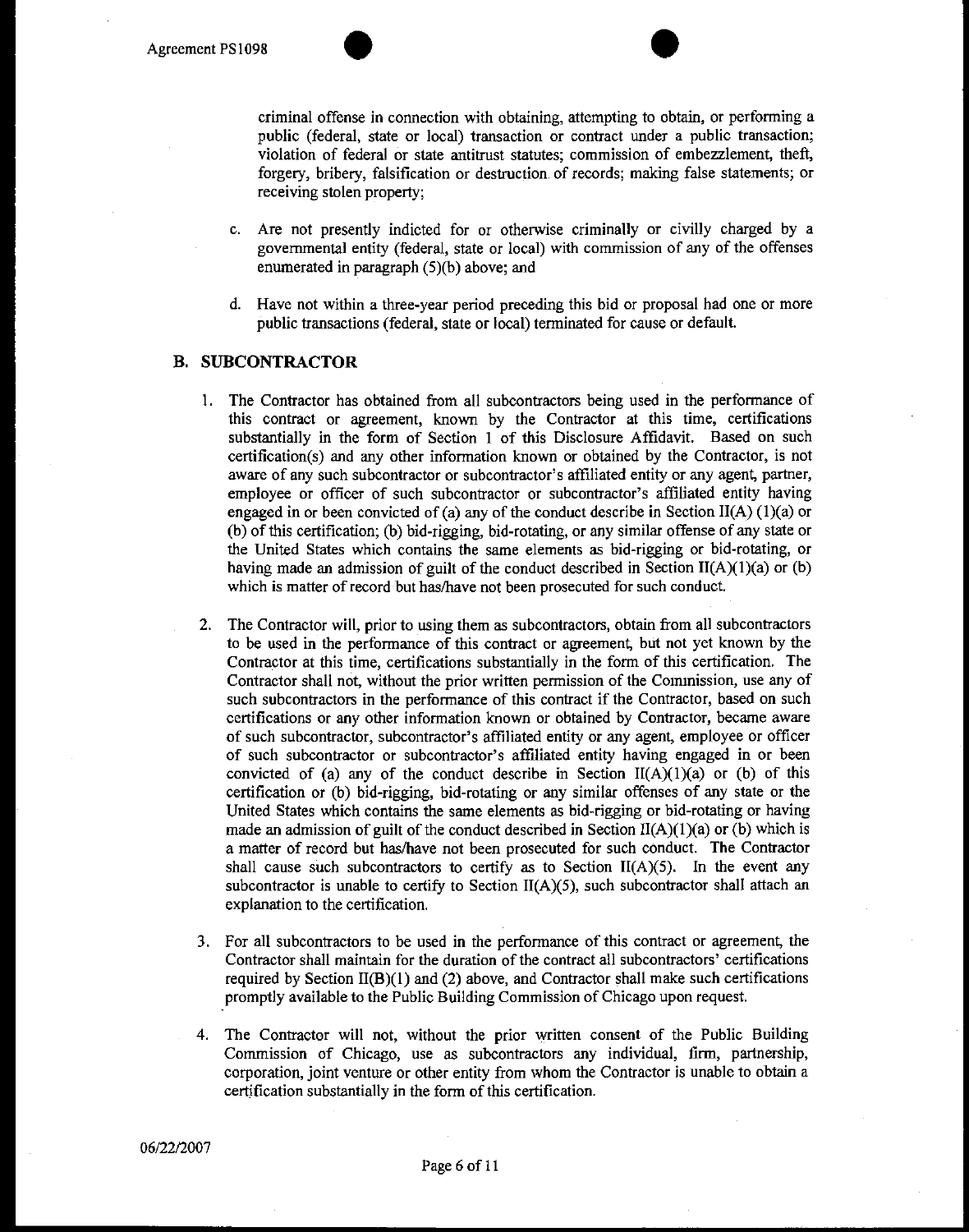5. The Contractor hereby agrees, if the Public Building Commission of Chicago so demands, to terminate its subcontractor with any subcontract if such subcontractor was ineligible at the time that the subcontract was entered into for award of such subcontract. The Contractor shall insert adequate provisions in all subcontracts to allow it to terminate such subcontract as required by this certification.

#### **C. STATE TAX DELINQUENCIES**

- I. The Contractor is not delinquent in the payment of any tax administered by the Illinois Department of Revenue or, if delinquent, the Contractor is contesting, in accordance with the procedures established by the appropriate Revenue Act, its liability for the tax or amount of the tax.
- 2. Alternatively, the Contractor has entered into an agreement with the Illinois Department of Revenue for the payment of all such taxes that are due and is in compliance with such agreement.
- 3. If the Contractor is unable to certify to any of the above statements [(Section II (C)], the Contractor shall explain below. Attach additional pages if necessary.

If the letters "NA", the word "None" or no response appears on the lines above, it will be conclusively presumed that the Undersigned certified to the above statements.

4. If any subcontractors are to be used in the performance of this contract or agreement, the Contractor shall cause such subcontractors to certify as to paragraph  $(C)(1)$  or  $(C)(2)$  of this certification. In the event that any subcontractor is unable to certify to any of the statements in this certification, such subcontractor shall attach an explanation to this certification.

#### **D. OTHER TAXES/FEES**

- I. The Contractor is not delinquent in paying any fine, fee, tax or other charge owed to the City of Chicago.
- 2. If Contractor is unable to certify to the above statement, Contractor shall explain below and attach additional sheets if necessary.

If the letters "NA", the word "None" or no response appears on the lines above, it will be conclusively presumed that the Undersigned certified to the above statements.

### **E. ANTI-COLLUSION**

The Contractor, its agents, officers or employees have not directly or indirectly entered into any agreement, participated in any collusion, or otherwise taken any action in restraint of free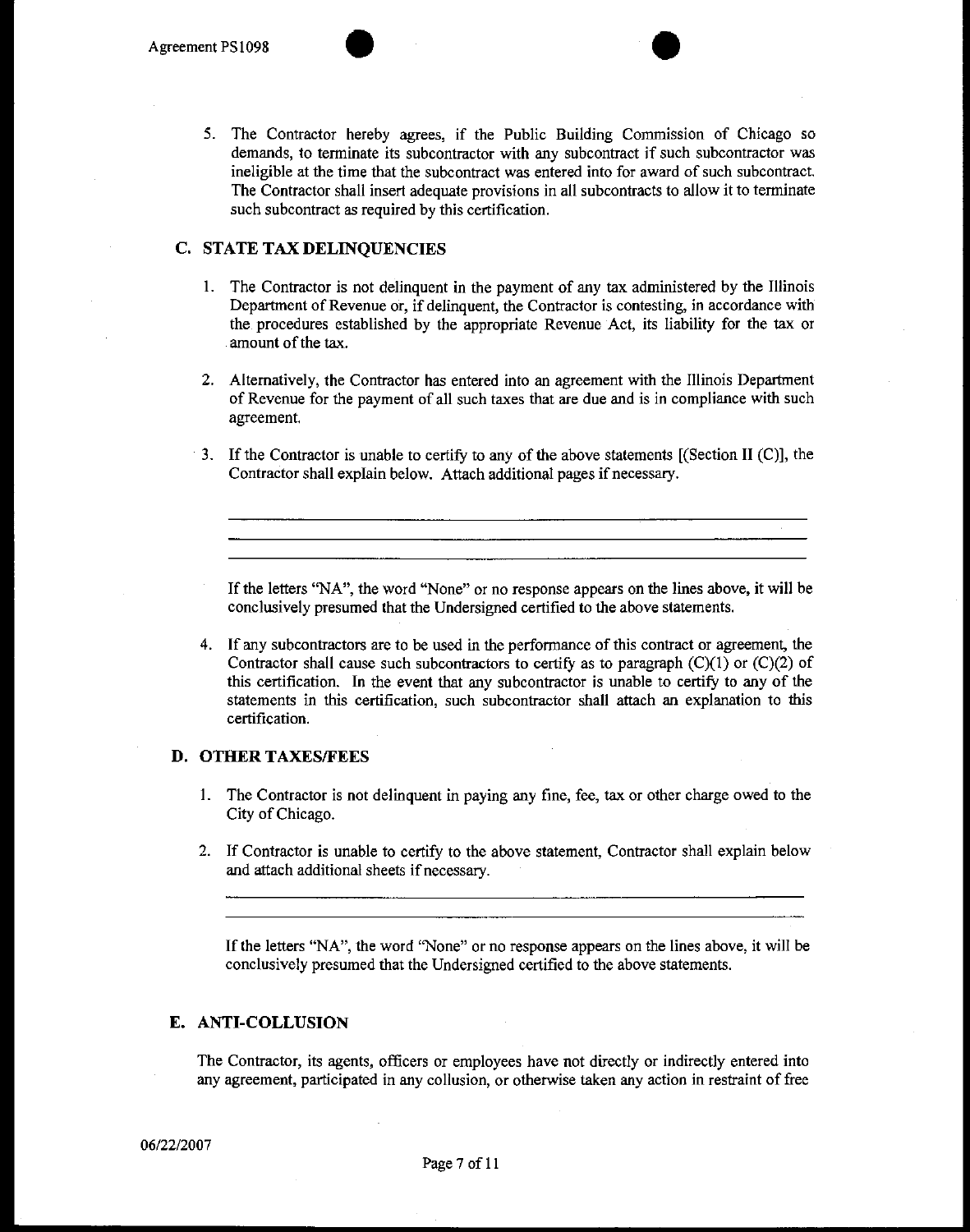

competitive bidding in connection with this proposal or contract. Failure to attest to this section as part of a bid will make the bid non-responsive and not eligible for award consideration.

#### **F. PUNISHMENT**

A Contractor who makes a false statement material to Section  $II(A)(2)$  of this certification commits a Class 3 felony. 720 ILCS 5/33E-11(b).

#### **G. JUDICIAL OR ADMINISTRATIVE PROCEEDINGS**

- 1. The Contractor is not a party to any pending lawsuits against the City of Chicago or the Public Building Commission of Chicago nor has Contractor been sued by the City of Chicago or the Public Building Commission of Chicago in any judicial or administrative proceeding.
- 2. If the Contractor cannot certify to the above, provide the (1) case name; (2) docket number; (3) court in which the action is or was pending; and (4) a brief description of each such judicial or administrative proceeding. Attach additional sheets if necessary.

If the letters "NA", the word "None" or no response appears on the lines above, it will be conclusively presumed that the Undersigned certified to the above statements.

#### **III. CERTIFICATION OF ENVIRONMENTAL COMPLIANCE**

A. Neither the Contractor nor any affiliated entity of the Contractor has, during a period of five years prior to the date of execution of this Affidavit: (1) violated or engaged in any conduct which violated federal, state or local Environmental Restriction<sup>5</sup>, (2) received notice of any claim, demand or action, including but not limited to citations and warrants, from any federal, state or local agency exercising executive, legislative, judicial, regulatory or administrative functions relating to a violation or alleged violation of any federal, state or local statute, regulation or other Environmental Restriction; or (3) been subject to any fine or penalty of any nature for failure to comply with any federal, state or local statute, regulation or other Environmental Restriction.

If the Contractor cannot make the certification contained in Paragraph A of Section III, identify any exceptions:

(Attach additional pages of explanation to this Disclosure Affidavit, if necessary.)

If the letters "NA", the word "None" or no response appears on the lines above, it will be conclusively presumed that the Undersigned certified to the above statements.

B. Without the prior written consent of the Public Building Commission of Chicago, Contractor will not employ any subcontractor in connection with the contract or proposal to which this Affidavit pertains without obtaining from such subcontractor a certification similar in form and substance to the certification contained in Paragraph A of this Section Ill prior to such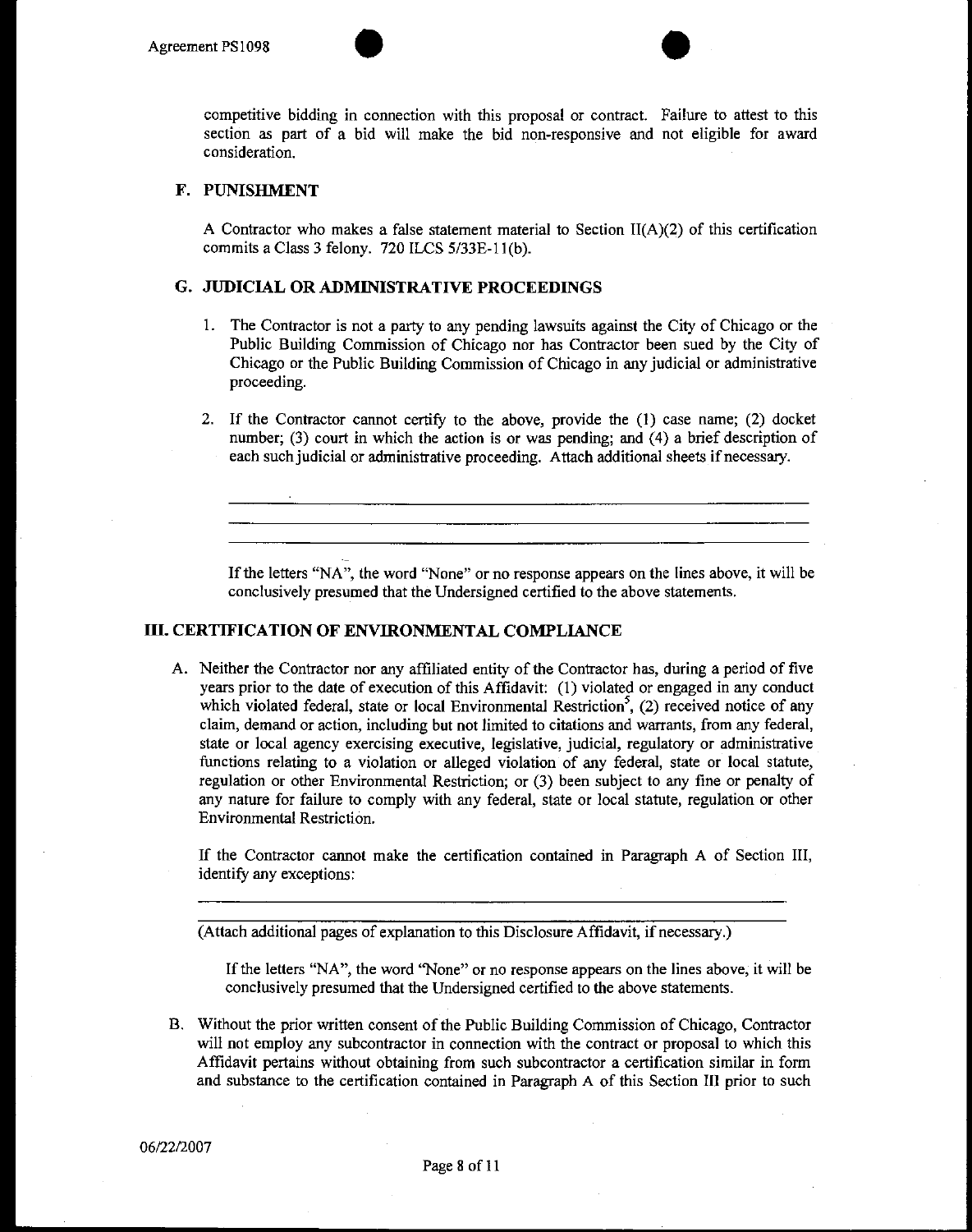

subcontractor's performance of any work or services or furnishing any goods, supplies or materials of any kind under the proposal or the contract to which this Affidavit pertains.

C. Until completion of the Contract's performance under the proposal or contract to which this Affidavit pertains, the Contractor will not violate any federal, state or local statute, regulation or other Environmental Restriction, whether in the performance of such contract or otherwise.

#### **IV. CERTIFICATION OF COURT-ORDERED CHILD SUPPORT COMPLIANCE**

For purpose of this Section IV, "SUBSTANTIAL OWNER" means any person who owns or holds a ten percent (10%) or more percentage of interest in the Contractor. If the Contractor is an individual or sole proprietorship, substantial owner means that individual or sole proprietorship. Percentage of interest includes direct, indirect and beneficial interests in the Contractor. Indirect or beneficial interest means that an interest in the Contractor is held by a corporation, joint venture, trust, partnership, association, state or other legal entity in which the individual holds an interest or by agent(s) or nominee(s) on behalf of an individual or entity. For example, if Corporation B holds or owns a twenty percent (20%) interest in Contractor, and an individual or entity has a fifty percent (50%) or more percentage of interest in Corporation B, then such individual or entity indirectly has a ten (10%) or percentage of interest in the Contractor. In this case, the response to this Section IV, must cover such individual(s) or entity. If Corporation B is held by another entity, then this analysis similarly must be applied to that next entity.

If Contractor's response in this Section IV is I or 2, then all of the Contractor's Substantial Owners must remain in compliance with any such child support obligations (!) throughout the term of the contract and any extensions thereof; or (2) until the performance of the contract is completed, as applicable. Failure of Contractor's Substantial Owners to remain in compliance with their child support obligations in the manner set froth in either 1 or 2 constitutes an event of default.

#### **Check one:**

- I. No Substantial Owner has been declared in arrearage on his or her child support obligations by the Circuit Court of Cook County or by another Illinois court of competent jurisdiction.
- 2. The Circuit Court of Cook County or another Illinois court of competent jurisdiction has issued an order declaring one or more Substantial Owners in arrearage on their child support obligations. All such Substantial Owners, however, have entered into court-approved agreements for the payment of all such child support owed, and all such Substantial Owners are in compliance with such agreements.
- 3. The Circuit Court of Cook County or another Illinois court of competent jurisdiction has issued an order declaring one or more Substantial Owners in arrearage on their child support obligations and: (I) at least one such Substantial Owner has not entered into a court-approved agreement for the payment of all such child support for the payment of all such child support owed; or both (I) and (2).
- 4. There are no Substantial Owners.

#### **V. INCORPORATION INTO CONTRACT AND COMPLIANCE**

The above certification shall become part of any contract awarded to the Contractor set forth on page 1 of this Disclosure Affidavit and are a material inducement to the Public Building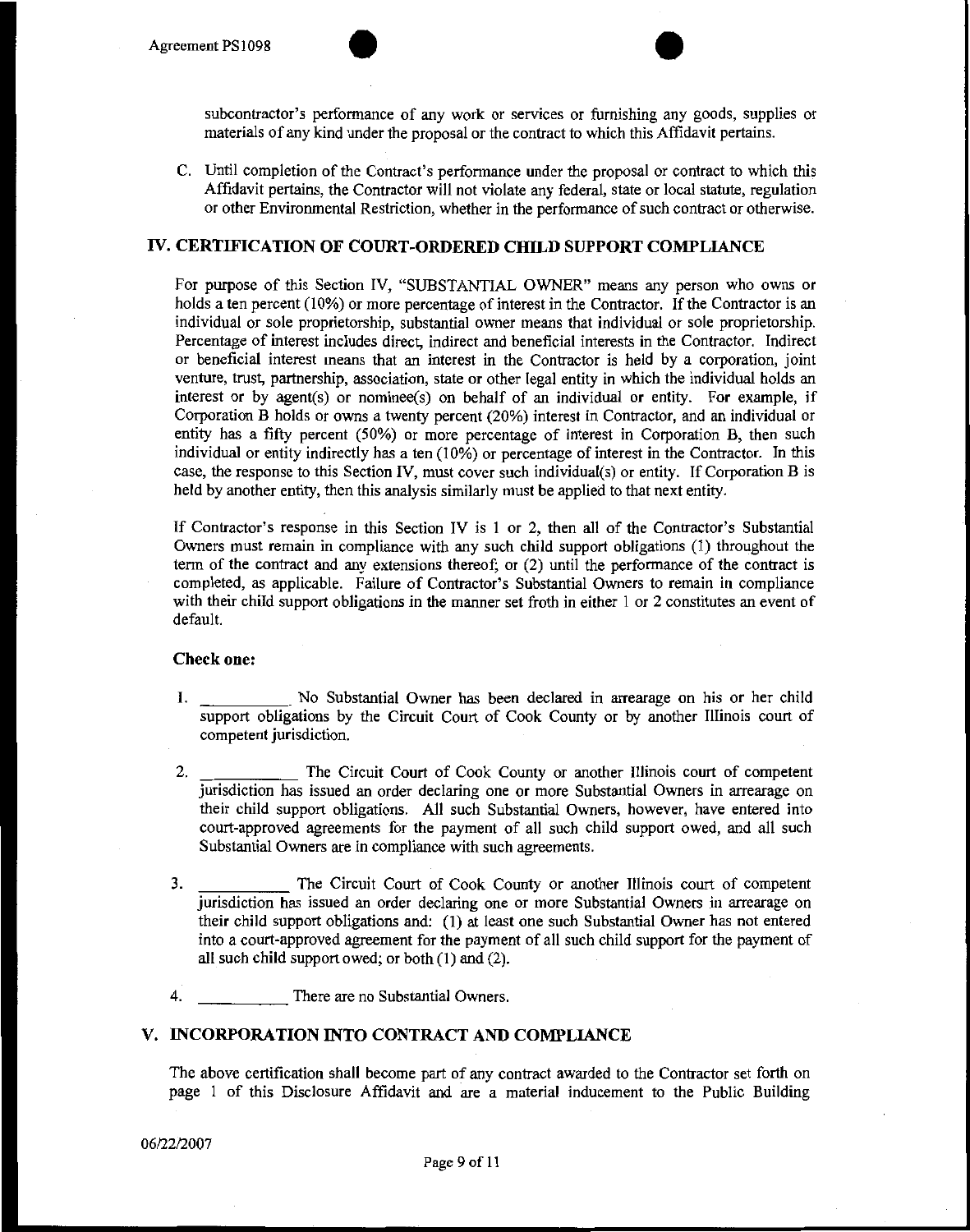

#### **VI. VERIFICATION**

Under penalty or perjury, I certify that I am authorized to execute this Disclosure Affidavit on behalf of the Contractor set forth on page I, that I have personal knowledge of all the certifications made herein and that the same are true.

The Contractor must report any change in any of the facts stated in this Affidavit to the Public Building Commission of Chicago within 14 days of the effective date of such change by completing and submitting a new Disclosure Affidavit. Failure to comply with this requirement is grounds for your firm to be deemed non-qualified to do business with the PBCC. Deliver any such new Disclosure Affidavit to: Public Building Commission of Chicago, Director of Procurement, 50 W. Washington, Room 200, Chicago, IL 60602. AĀ.

| $1100$ and $1000$ $1000$ $1100$ $1100$ $1100$ $1100$ $1100$ $1100$ $1100$                                                                       |
|-------------------------------------------------------------------------------------------------------------------------------------------------|
|                                                                                                                                                 |
| Signature of Authorized Officer                                                                                                                 |
| Ivrchie<br>Name of Authorized Officer (Print or Type)                                                                                           |
|                                                                                                                                                 |
| Presiden                                                                                                                                        |
| Title                                                                                                                                           |
| $312.829,3355 \times 222$                                                                                                                       |
| Telephone Number                                                                                                                                |
|                                                                                                                                                 |
| $_{\text{State of}}$ Illinois                                                                                                                   |
| County of $\mathsf{C}\mathsf{ODK}$                                                                                                              |
| Signed and sworn to before me on this 25 <sup>th</sup> day of <i>Ully</i><br>$200$ $V_{\rm by}$                                                 |
| $\frac{1}{2}$ (Name) as $P$ res/den<br>(Title) of<br>Tex Niemier                                                                                |
| (Bidder/Proposer or Contractor)                                                                                                                 |
|                                                                                                                                                 |
| NELLY PEREZ<br>OFFICIAL SEAL<br>Notary Public, State of Illinois<br>My Commission Expires<br>Notary Public Signature and Seal<br>April 04, 2009 |
|                                                                                                                                                 |
|                                                                                                                                                 |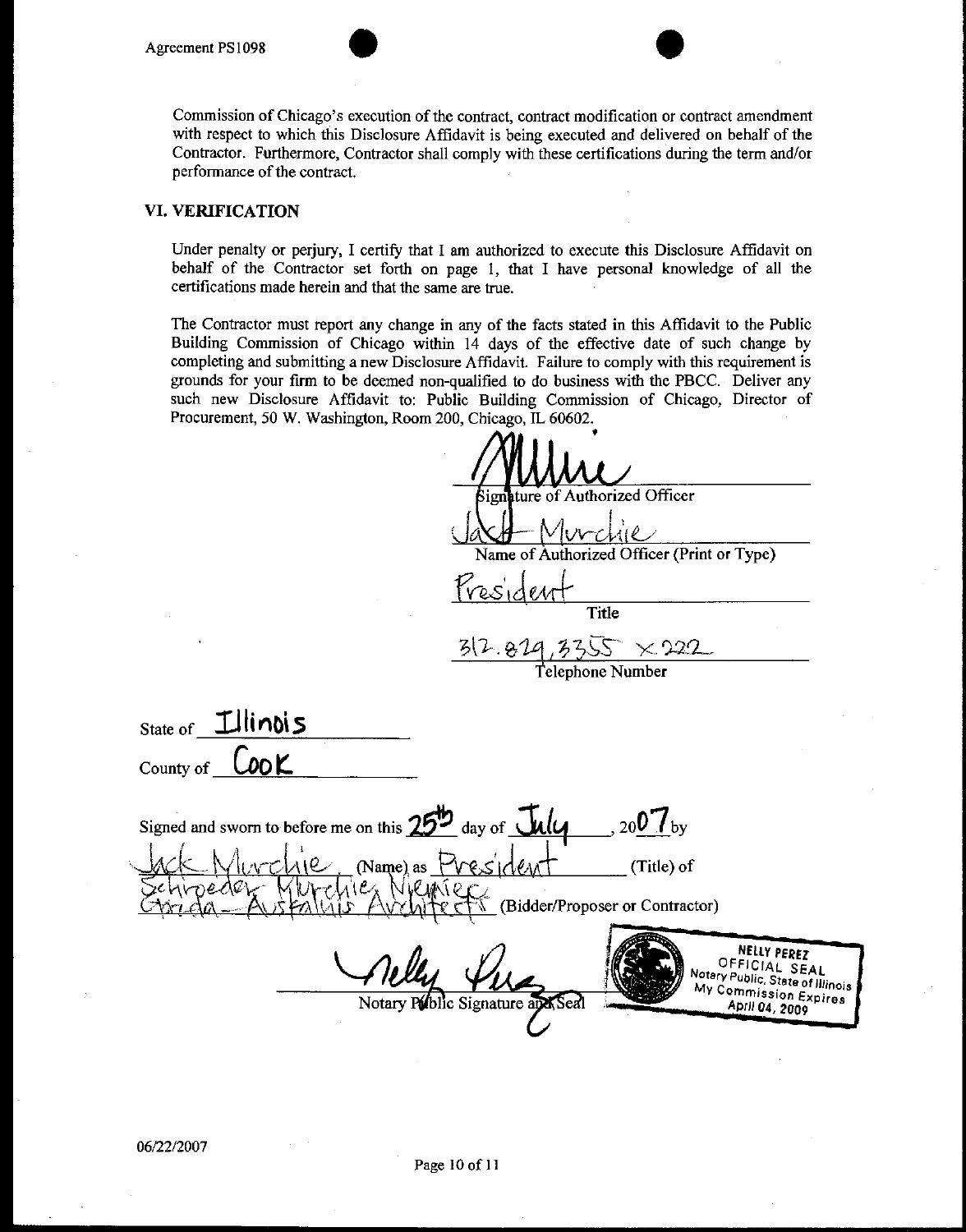

- 1. Business entities are affiliated if, directly or indirectly, one controls or has the power to control the other, or if a third person controls or has the power to control both entities. Indicia of control include without limitation: interlocking management or ownership; identity of interests among family members; shared facilities and equipment; common use of employees; or organization of another business entity using substantially the same management, ownership or principals as the first entity.
- 2. For purposes of Section II (A) (2) of this certification, a person commits the offense of and engages in bid-rigging when he knowingly agrees with any person who is, or but for such agreement should be, a competitor of such person concerning any bid submitted or not submitted by such person or another to a unit of state or local government when with the intent that the bid submitted or not submitted will result in the award of a contract to such person or another and he either (1) provides such person or receives from another information concerning the price or other material term or terms of the bid which would otherwise not be disclosed to a competitor in an independent non-collusive submission of bids or (2) submits a bid that is of such a price or other material term or terms that he does not intend the bid to be accepted. see 720 ILCS 5/33-E-3.
- 3. No corporation shall be barred from contracting with any unit of state or local government as a result of a conviction, under either Section 33E-3 or Section 33E-4 of Article 33 of the State of Illinois Criminal Code of 1961, as amended, of any employee or agent of such corporation if the employee so convicted is no longer employed by the corporation and: (I) it has been finally adjudicated not guilty or (2) it demonstrates to the governmental entity with which it seeks to contract and that entity finds that the commission of the offense was neither authorized, requested, commanded, nor performed by a director, officer or a high managerial agent on behalf of the corporation as provided in paragraph (2) of subsection (a) of Section 5-4 of the State of Illinois Criminal Code.
- 4. For purposes of Section Il(A) of this certification, a person commits the offense of and engages in bid rotating when, pursuant to any collusive scheme or agreement with another, he engages in a pattern over time (which, for the purposes hereof, shall include at least three contract bids within a period of ten years, the most recent of which occurs after January 1, 1989) of submitting sealed bids to units of state or local government with the intent that the award of such bids rotates, or is distributed among, persons or business entities which submit bids on a substantial number of the same contracts. See 720 ILCS 5/33E-4.
- 5. "Environmental Restriction" means any statute, ordinance, rule, regulation, permit, permit condition, order or directive relating to or imposing liability or standards of conduct concerning the release or threatened release of hazardous materials, special wastes or other contaminants into **the environment, and to the generation, use, storage, transportation, or disposal of construction debris, bulk waste, refuse, garbage, solid wastes, hazardous materials, special wastes or other**  contaminants including but not limited to (1) Section 7-28-440 or 11-4-1500 or Article XIV of Chapter 11-4 or Chapter 7-28 or 11-4 of the Municipal Code of Chicago; (2) Comprehensive Environment Response and Compensation and Liability Act (42 U.S.C. § 9601 *et seq.)* the Hazardous Material Transportation Act (49 U.S.C. *§* 1801 *et seq.);* (4) the Resource Conversation and Recovery Act of 1976 (42 U.S.C. § 7401 *et seq.);* (5) the Clean Water Act (33 U.S.C. § 1251 *et seq.);* (6) the Clean Air Act (42 U.S.C. *§* 7401 *et seq.);* (7) the Toxic Substances Control Act of 1976 (15 U.S.C. § 2601 *et seq.);* (8) the Safe Drinking Water Act (42 U.S.C. § 3001); (9) the Occupational Health and Safety Act of 1970 (29 U.S.C. § 651 *et seq.);* (10) the Emergency Planning and Community Right to Know Act (42 U.S.C. § I 1001 *et seq.);* and (10) the Illinois Environmental Protection Act (415 ILCS 5/1 through 5/56.6).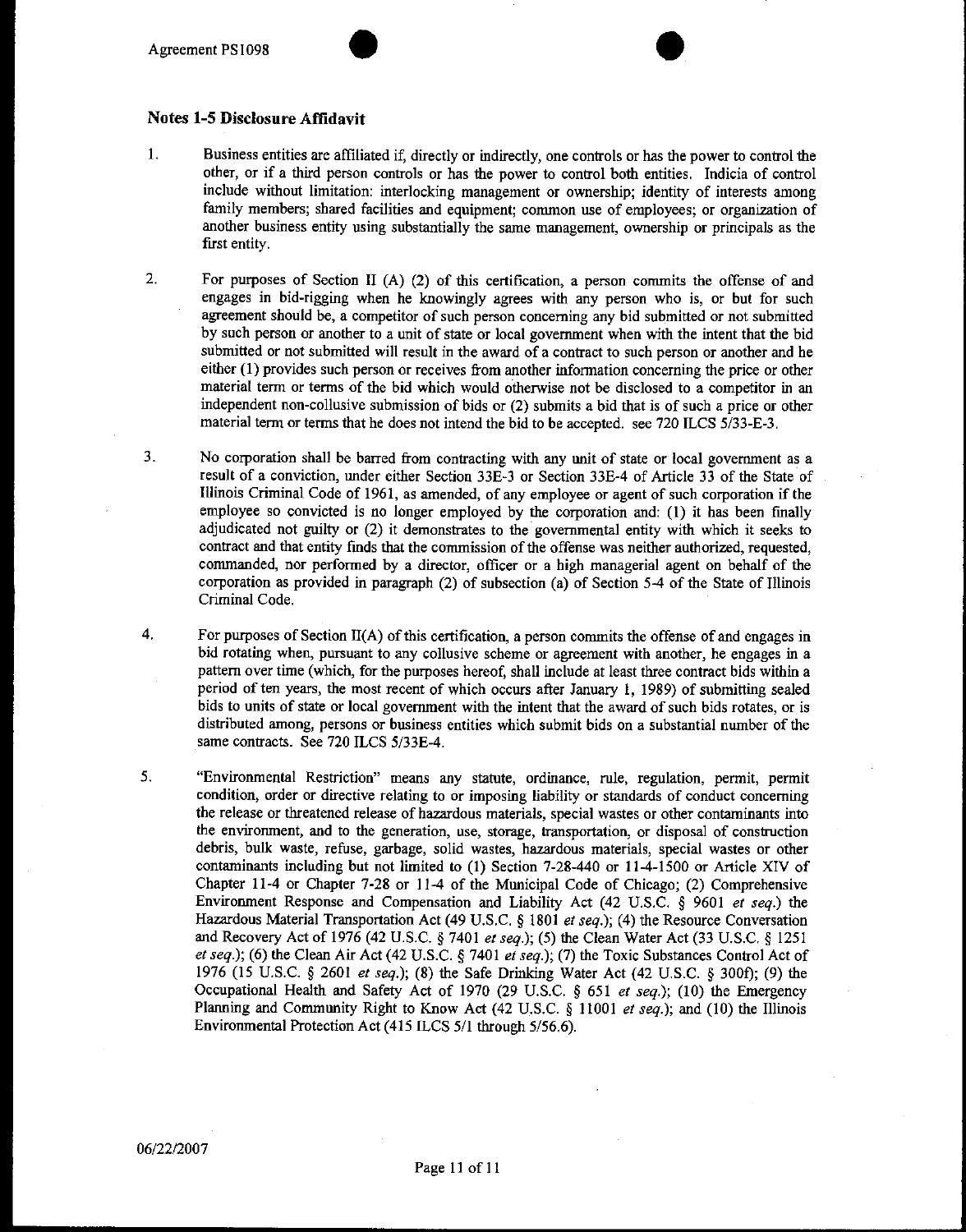



# **EXHIBIT C**

# **ELECTRONIC FILE TRANSFER AGREEMENT**

Skinner Elementary School CHICAGO, ILLINOIS

PS1098\_AOR\_SkinnerElementarySchool\_6-22-2007

**Page 35 of 36**